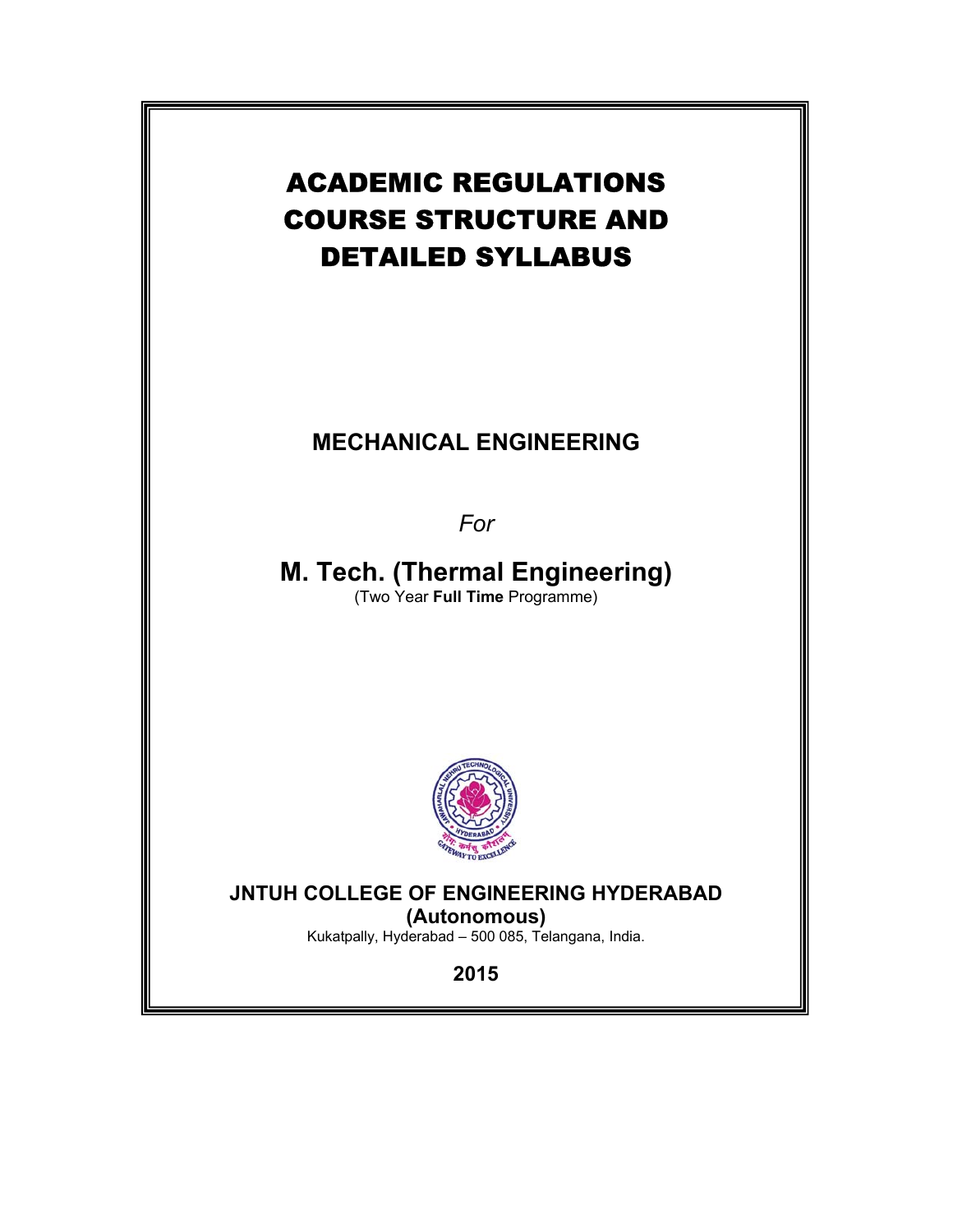# **JNTUH COLLEGE OF ENGINEERING HYDERABAD M.Tech. (Thermal Engineering) – Full Time w.e.f. 2015-16**

# **I – SEMESTER**

| S.No. | <b>Subject</b>                        |   | Р | <b>Credits</b> |
|-------|---------------------------------------|---|---|----------------|
|       | Advanced Heat and mass Transfer       |   | 0 |                |
| 2     | Advanced I.C. Engines                 |   | 0 |                |
| 3     | Elective - I                          |   | 0 |                |
|       | Elective - II                         |   | 0 |                |
| 5     | Elective - III                        | 4 | 0 |                |
| 6     | Elective - IV                         |   | 0 |                |
|       | <b>Thermal Engineering Laboratory</b> |   | 4 | 2              |
| 8     | Soft skills Lab                       |   | 4 | 2              |
|       | <b>Total Credits</b>                  |   |   | 28             |

# **II – SEMESTER**

| S.No. | <b>Subject</b>                          |   | Р | <b>Credits</b> |
|-------|-----------------------------------------|---|---|----------------|
|       | <b>Advanced Fluid Mechanics</b>         | 0 | 0 |                |
| 2     | <b>Fuels And Combustion</b>             |   | 0 |                |
| 3     | Elective -V                             | 0 | 0 |                |
|       | Elective -VI                            | 0 | 0 |                |
| 5     | Elective -VII                           |   | 0 |                |
| 6     | Elective -VIII                          | 0 | 0 |                |
|       | <b>Computational Methods Laboratory</b> | 0 | 4 | 2              |
| 8     | Seminar                                 | 0 | 4 | 2              |
|       | <b>Total Credits</b>                    |   |   | 28             |

## **III – SEMESTER**

| S.No. | <b>Subject</b>          |  | D | <b>Credits</b> |
|-------|-------------------------|--|---|----------------|
|       | Comprehensive Viva Voce |  |   |                |
|       | Project Phase -I        |  |   | 11             |
|       | <b>Total Credits</b>    |  |   | 16             |

# **IV – SEMESTER**

| S.No. | <b>Subject</b>                             |  | D | <b>Credits</b> |
|-------|--------------------------------------------|--|---|----------------|
|       | <b>Project Phase-II &amp; Dissertation</b> |  |   | 18             |
|       | Total credits                              |  |   | 18             |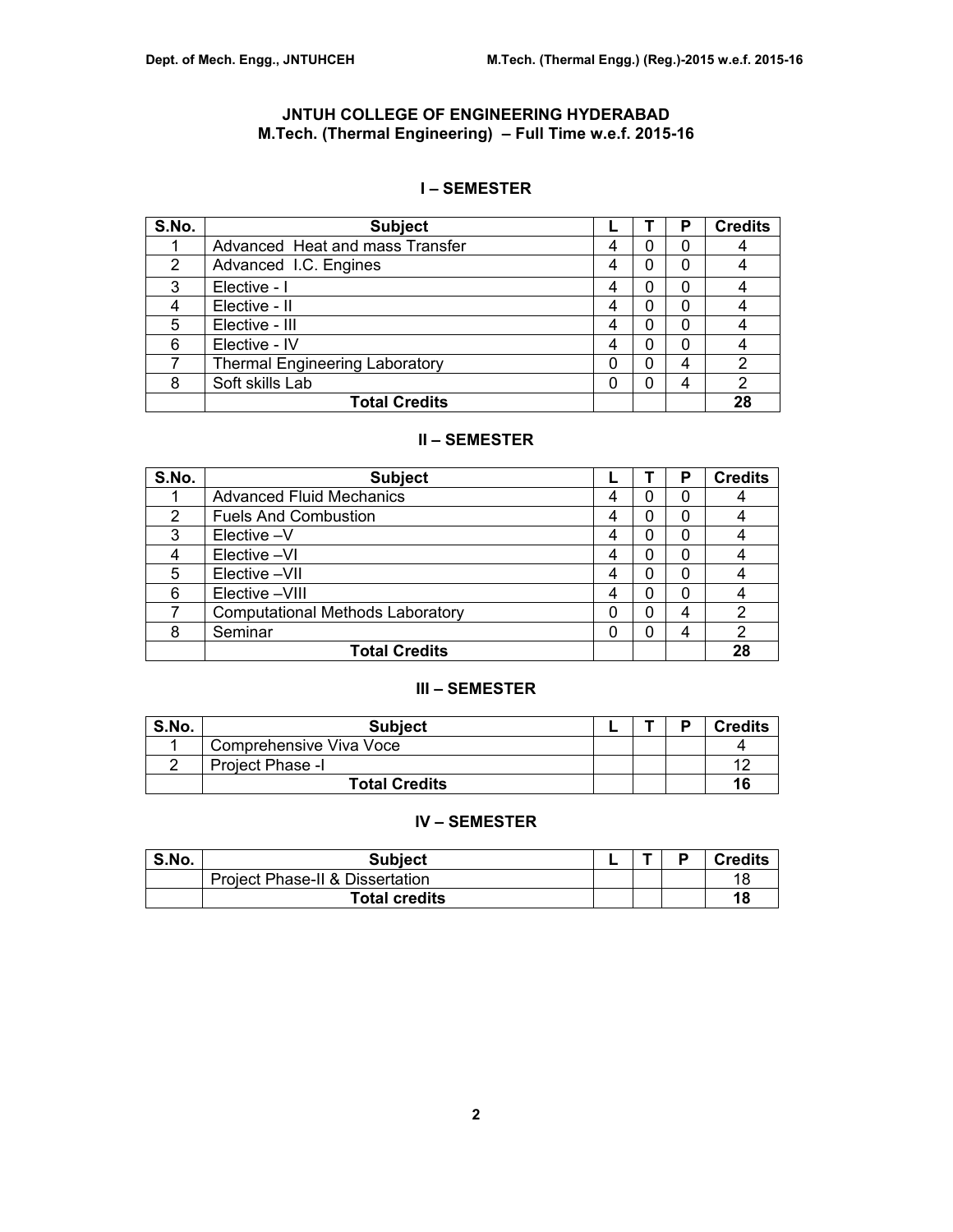# **Elective I**

- 1. Advanced Finite Element Analysis
- 2. Thermal Measurements & Process Controls
- 3. Direct Energy Conversion

## **Elective II**

- 1. Turbo-Machineries
- 2. Jet Propulsions and Rocket Engineering
- 3. Thermal and Nuclear Power Plant

### **Elective –III**

- 1. Advanced Thermodynamics
- 2. Solar Energy
- 3. Alternative Fuels and Pollution

### **Elective IV**

- 1. Renewable Energy Sources
- 2. Fuel Cell Technology
- 3. Non-Conventional Energy Sources

### **Elective V**

- 1. Computational Fluid Dynamics
- 2. Advanced CAD
- 3. Exergy Analysis of thermal Systems

## **Elective VI**

- 1. Energy Conservation and Management
- 2. Convective Heat Transfer
- 3. Cryogenic Engineering

## **Elective VII**

- 1. Equipment Design For Thermal Systems
- 2. Refrigeration and Air- Conditioning
- 3. Computer Simulations of S.I and C.I Engines

### **Elective VIII**

- 1. Optimization Techniques and Applications
- 2. Nano Fluids
- 3. Advanced Materials For Thermal Systems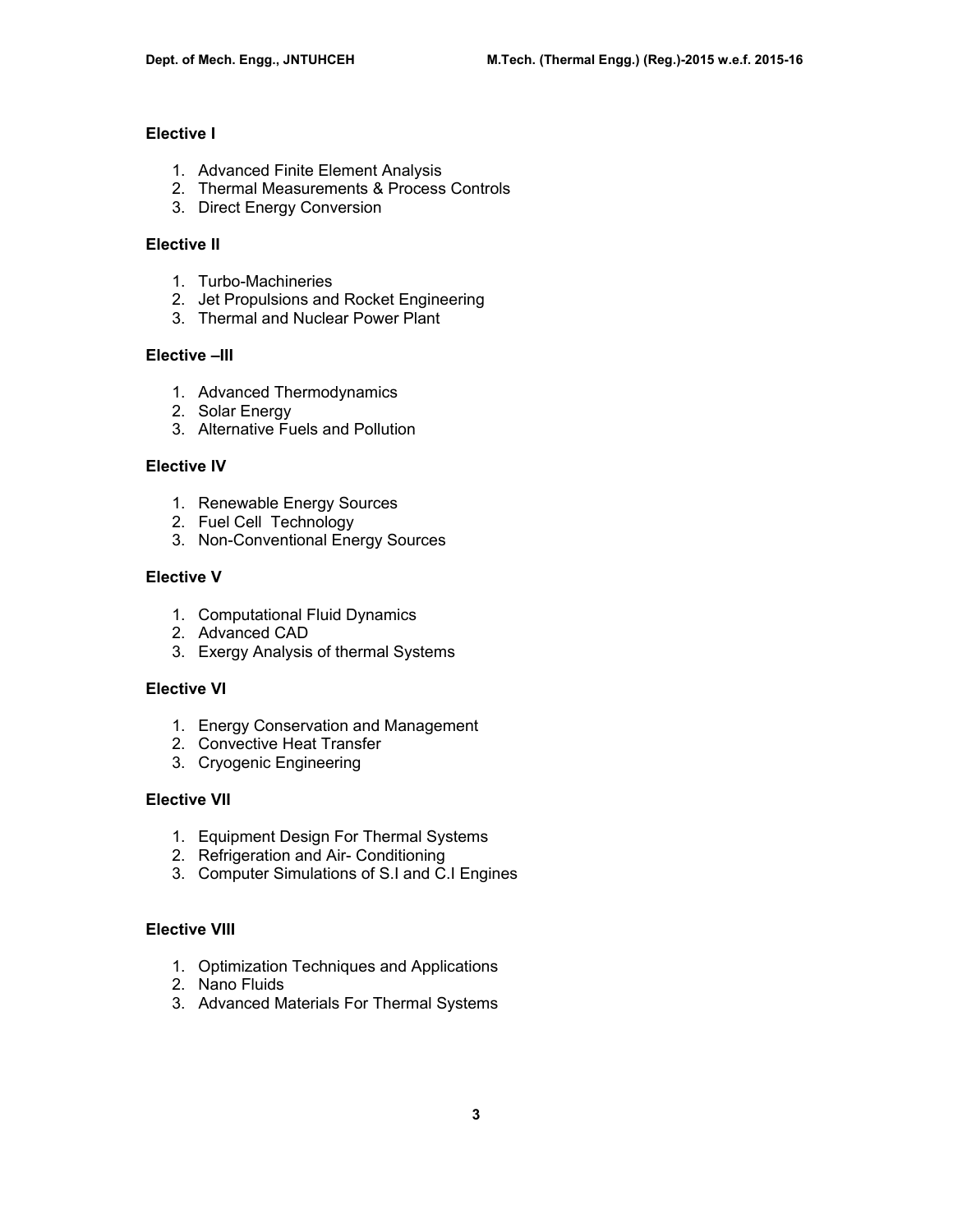### **M.Tech. I Year I-Sem (Thermal Engineering)**

| M.Tech. I Year I-Sem (Thermal Engineering) | L T P C |  |
|--------------------------------------------|---------|--|
|                                            | 4004    |  |

## **ADVANCED HEAT AND MASS TRANSFER**

### **Prerequisites:** Heat and Mass Transfer

### **Course Objectives:**

The course is intended to

- Impart the advances knowledge of heat transfer
- Get analytical solutions for 2-D steady and transient heat conduction problems.
- Deep understanding on the governing equations for convection heat transfer; knowing the dimensionless parameters (influencing the convection performance).
- Aware of turbulence concept and modeling.
- Apply the concept of natural convection for electronic cooling, HVAC etc.
- **Understand the boiling and condensation mechanism.**
- **Understand the concept of mass transfer**

## **Course Outcomes:**

At the end of the course, the student will be able to:

- Understand both the physics and the mathematical treatment of the advanced topics pertaining to the modes of heat transfer.
- Apply principles of heat transfer to develop mathematical models for uniform and Nonuniform fins.
- Employ mathematical functions and heat conduction charts in tackling two-Dimensional and three-dimensional heat conduction problems.
- Analyze free and forced convection problems involving complex geometries with proper boundary conditions.
- Apply the concepts of radiation heat transfer for enclosure analysis.
- Understand physical and mathematical aspects of mass transfer.

## **UNIT-I:**

**BRIEF INTRODUCTION TO DIFFERENT MODES OF HEAT TRANSFER**: Conduction: General heat Conduction equation-initial and boundary conditions.

**Transient heat conduction**: Lumped system analysis-Heisler charts-semi infinite soliduse of shape factors in conduction-2D transient heat conduction-product solutions.

### **UNIT- II:**

**FINITE DIFFERENCE METHODS FOR CONDUCTION**: ID & 2D steady state and simple transient heat conduction problems-implicit and explicit methods.

**Forced Convection**: Equations of fluid flow-concepts of continuity, momentum equationsderivation of energy equation-methods to determine heat transfer coefficient: Analytical methods-dimensional analysis and concept of exact solution. Approximate method-integral analysis.

## **UNIT-III:**

**EXTERNAL FLOWS**: Flow over a flat plate: integral method for laminar heat transfer coefficient for different velocity and temperature profiles. Application of empirical relations to variation geometries for laminar and turbulent flows.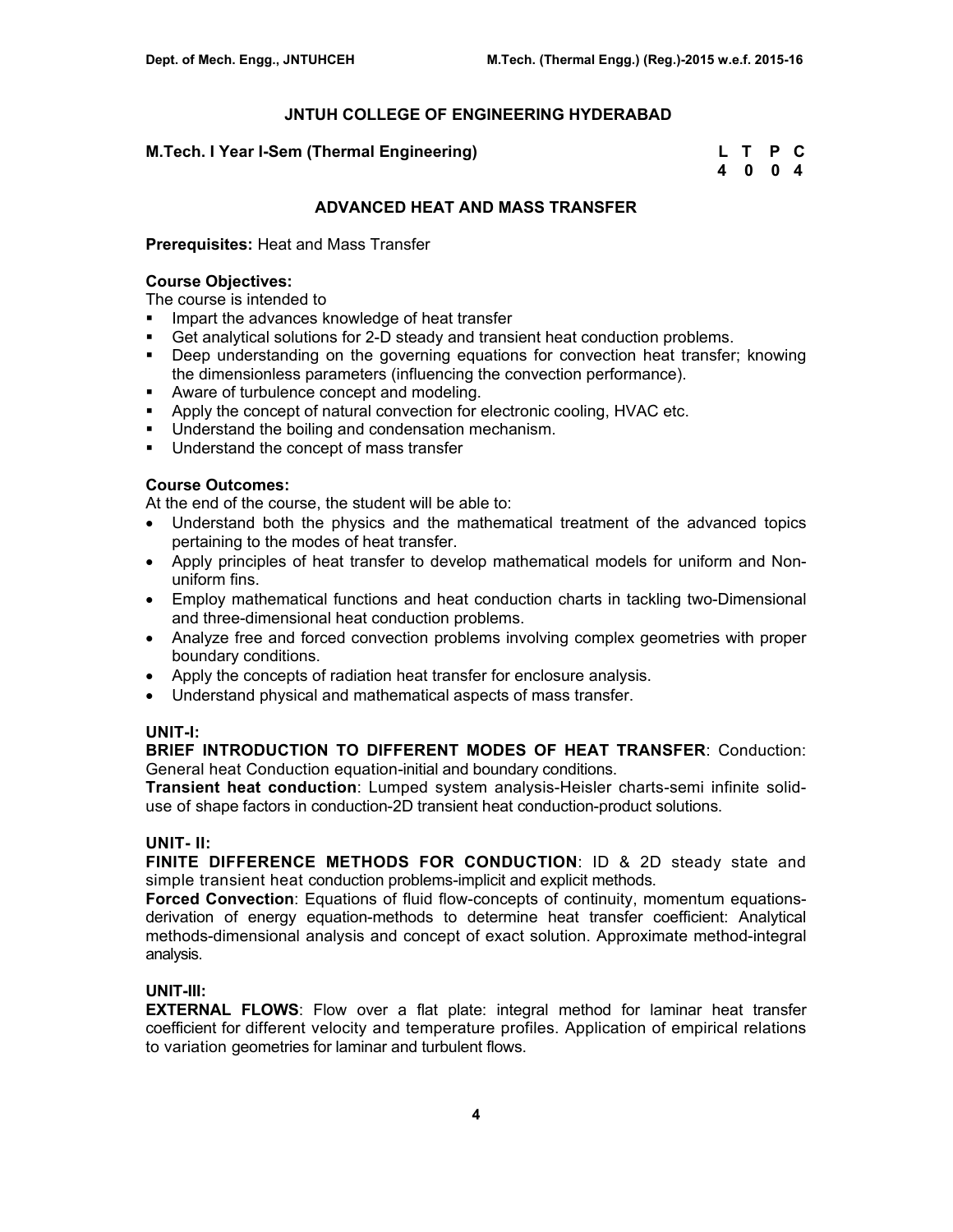**Internal flows**: Fully developed flow: integral analysis for laminar heat transfer coefficienttypes of flow-constant wall temperature and constant heat flux boundary conditionshydrodynamic *&* thermal entry lengths; use of empirical correlations.

## **UNIT-IV:**

**FREE CONVECTION**: Approximate analysis on laminar free convective heat transferboussinesque approximation-different geometries-combined free and forced convection. **Boiling and condensation**: Boiling curve-correlations-Nusselts theory of film condensation

on a vertical plate-assumptions & correlations of film condensation for different geometries.

# **UNIT-V:**

**RADIATION HEAT TRANSFER**: Radiant heat exchange in grey, non-grey bodies, with transmitting. Reflecting and absorbing media, specular surfaces, gas radiation-radiation from flames.

**Mass Transfer**: Concepts of mass transfer-diffusion & convective mass transfer analogies-significance of non-dimensional numbers.

# **REFERENCES:**

- 1. Convective Heat & Mass Transfer Ghiaasiaan Cambridge
- 2. Fundamentals of Heat & Mass Transfer Thirumaleshwar Pearson
- 3. Heat Transfer Gregory Nellis & Sanford Klein Cambridge University Press
- 4. Principals of Heat Transfer/Frank Kreith/Cengage Learning
- 5. Elements of Heat Transfer/E. Radha Krishna/CRC Press/2012
- 6. Heat Transfer/RK Rajput/S.Chand
- 7. Introduction to Heat Transfer/SK Som/PHI
- 8. Engineering Heat & Mass Transfer/Mahesh Rathore/Lakshmi Publications
- 9. Heat Transfer / Necati Ozisik / TMH
- 10. Heat Transfer / Nellis & Klein / Cambridge University Press / 2012.
- 11. Heat Transfer/ P.S. Ghoshdastidar/ Oxford Press
- 12. Engg. Heat & Mass Transfer/ Sarit K. Das/Dhanpat Rai
- 13. Heat Transfer/ P.K.Nag /TMH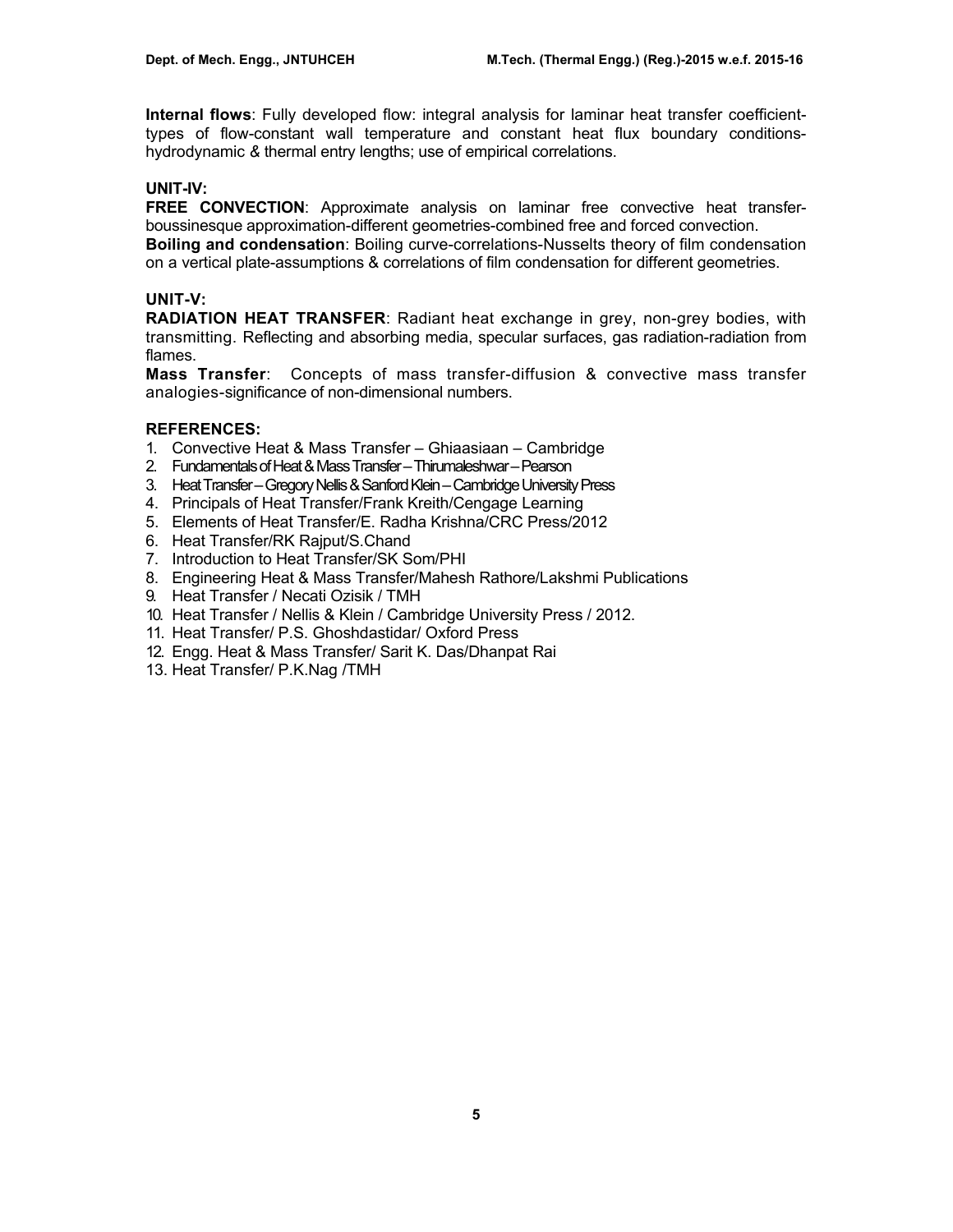### **M.Tech. I Year I-Sem (Thermal Engineering)**

| M.Tech. I Year I-Sem (Thermal Engineering) | L T P C |  |
|--------------------------------------------|---------|--|
|                                            | 4004    |  |

### **ADVANCED I.C. ENGINES**

**Prerequisites:** Thermodynamics, Thermal Engineering -I & II

## **Course objectives:**

The course is intended to

- Analyze engine cycles and the factors responsible for making the cycle different from the Ideal cycle.
- Apply principles of thermodynamics, fluid mechanics, and heat transfer to influence the engine's performance
- **Understand the delay period and fuel injection system**
- Become aware of the relevance of environmental and social issues on the design process of internal combustion engines

### **Course Outcomes:**

At the end of the course, the student will be able to:

- Apply thermodynamic analysis to IC engines and describe combustion phenomena in spark ignition and compression ignition engines.
- Describe the working of major systems used in conventional and modern engines.
- Summarize the methods used to improve engine performance and estimate performance parameters.
- Describe engine emission control techniques and implement viable alternate fuels.

**UNIT-I:** Introduction – Historical Review – Engine Types – Design and operating Parameters.

**Cycle Analysis:** Thermo-chemistry of Fuel – Air mixtures, properties – Ideal Models of Engine cycles – Real Engine cycles - differences and Factors responsible for – Computer Modeling.

## **UNIT - II:**

**GAS EXCHANGE PROCESSES:** Volumetric Efficiency – Flow through ports – Supercharging and Turbo charging.

**Charge Motion**: Mean velocity and Turbulent characteristics – Swirl, Squish – Pre-chamber Engine flows.

## **UNIT - III:**

**ENGINE COMBUSTION IN S.I ENGINES:** Combustion and Speed – Cyclic Variations – Ignition – Abnormal combustion Fuel factors, MPFI, SI engine testing.

**Combustion in CI engines**: Essential Features – Types off Cycle. Pr. Data – Fuel Spray Behavior – Ignition Delay – Mixing Formation and control, Common rail fuel injection system.

## **UNIT - IV:**

**POLLUTANT FORMATION AND CONTROL:** Nature and extent of problems – Nitrogen Oxides, Carbon monoxide, unburnt Hydrocarbon and particulate – Emissions – Measurement – Exhaust Gas Treatment, Catalytic converter, SCR, Particulate Traps, Lean, NOx, Catalysts.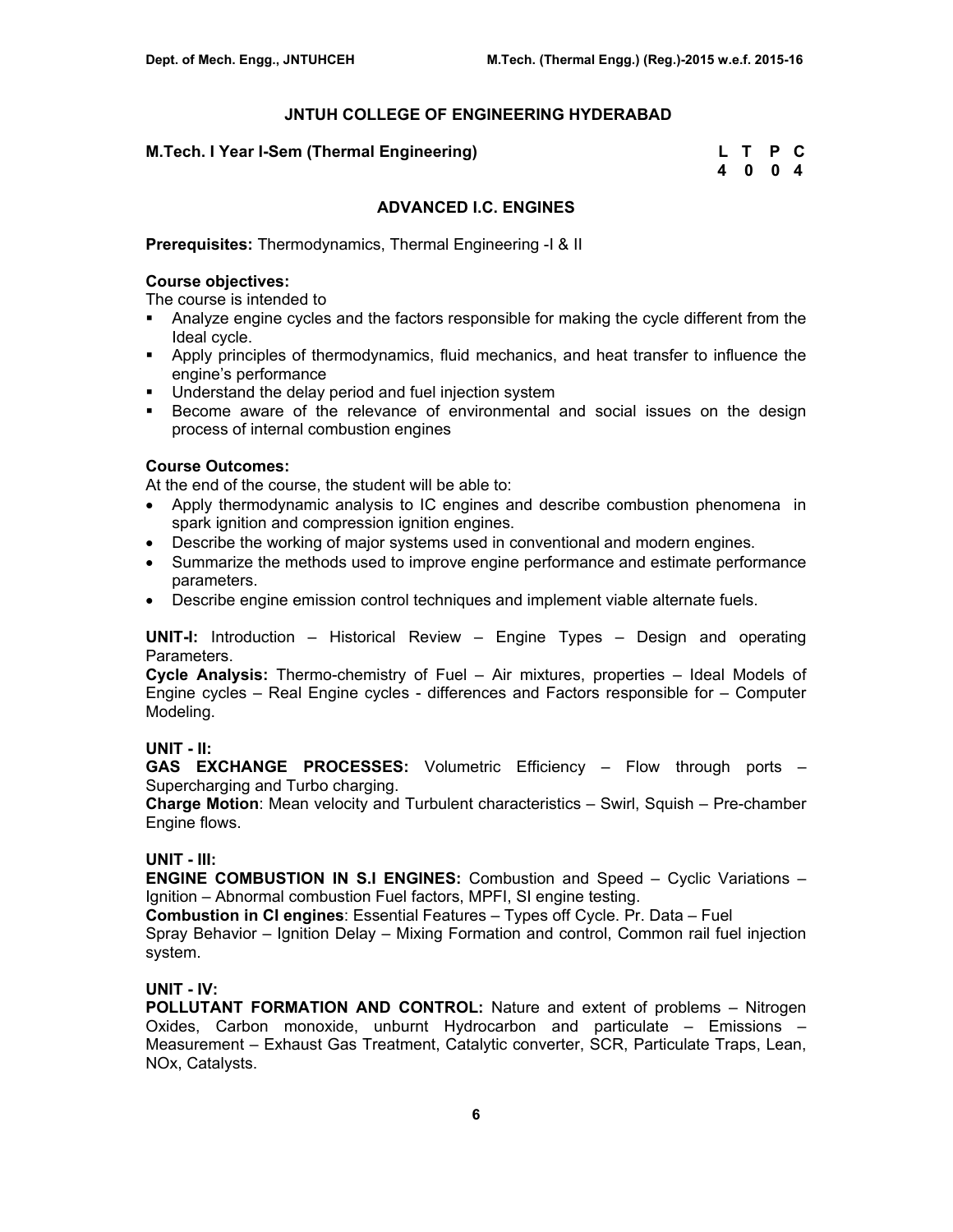# **UNIT - V:**

**ENGINE HEAT TRANSFER:** Importance of heat transfer, heat transfer and engine energy balance, Convective heat transfer , radiation heat transfer, Engine operating characteristics. Fuel supply systems for S.I. and C.I engines to use gaseous fuels like LPG, CNG and Hydrogen.

**Modern Trends in IC Engines:** Lean Burning and Adiabatic concepts, Rotary Engines, Modification in I.C engines to suit Bio – fuels, HCCI and GDI concepts.

## **REFERENCES:**

- 1. I.C. Engines / V.Ganesan/TMH
- 2. I.C. Engines/G.K. Pathak & DK Chevan/ Standerd Publications
- 3. I.C. Engines Fundamentals/Heywood/TMH
- 4. Dual-Fuel Diesel Engines Ghazi A. Karim CRC Press
- 5. I.C. Engines /RK Rajput/Laxmi Publications
- 6. Internal Combustion Engines S.S. Thipse Jaico
- 7. Computer Simulation of C.I. Engine Process/ V.Ganesan/University Press
- 8. Fundamentals of IC Engines/HN Gupta/PHI/2<sup>nd</sup> edition
- 9. I.C. Engines/Fergnson/Wiley
- 10. The I.C. Engine in theory and Practice Vol.I / Teylor / IT Prof. And Vol.II
- 11. Computer Simulation of Spark-Ignition Engine Processes V. Ganesan Universities Press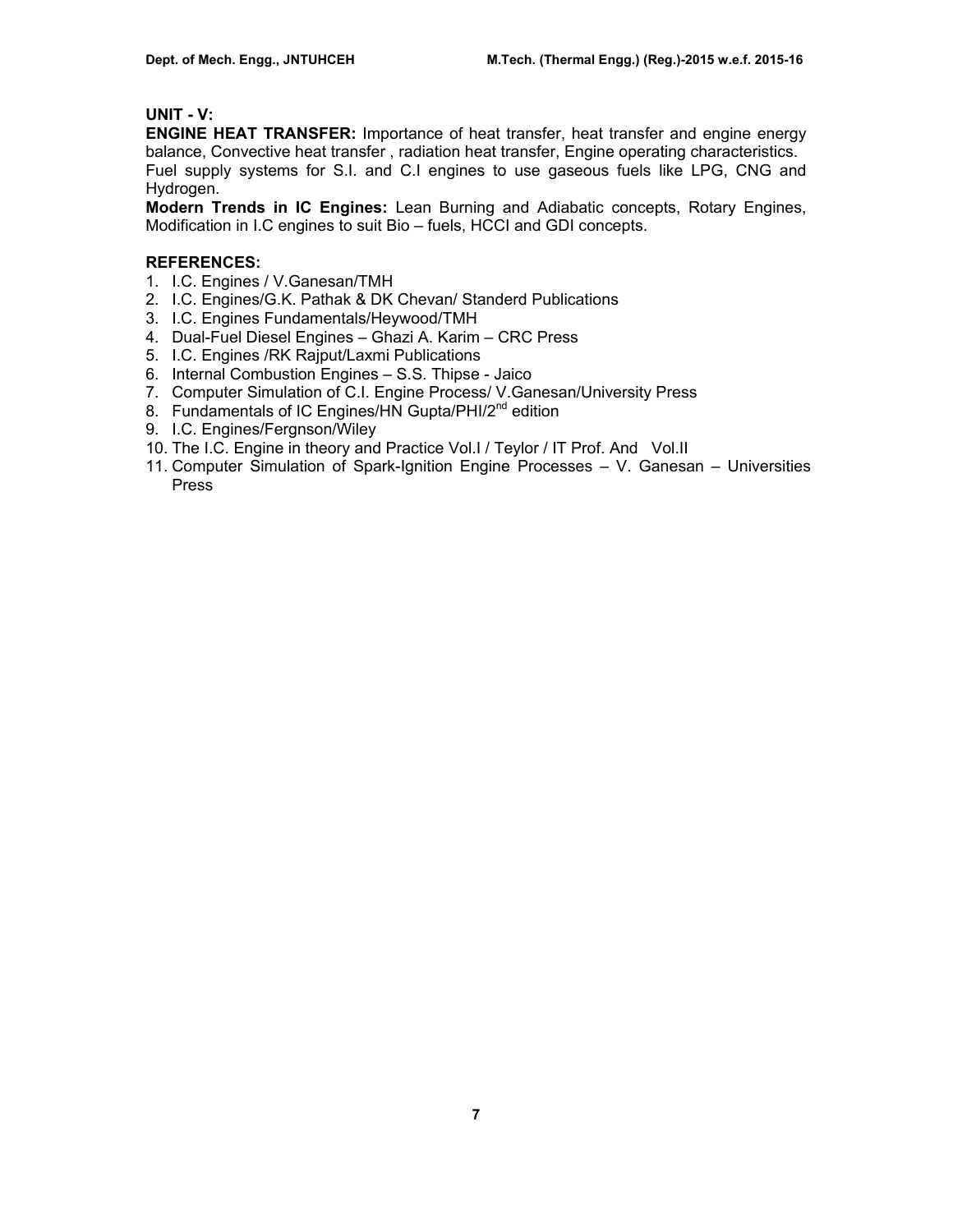### **M.Tech. I Year I-Sem (Thermal Engineering) L T P C**

 **4 0 0 4** 

# **ADVANCED FINITE ELEMENT ANALYSIS (ELECTIVE-I)**

### **Prerequisites:** Finite Element Analysis

### **Course Objectives:**

The course is intended to

- Gain a fundamental understanding of the finite element method for solving boundary value problems
- Learn important concepts of variation form, minimum potential energy principles, and method of weighted residuals.
- Study one dimensional problems such as truss, beam, and frame members, twodimensional problems such as plain stress and plain strain elasticity problems, torsion problem.
- **EXECT** Learn finite element analysis of static and dynamic problems and heat transfer problems.
- **Provide the student with some knowledge and analysis skills in applying basic laws in** mechanics and integration by parts to develop element equations and steps used in solving the problem by finite element method.

### **Course Outcomes:**

At the end of the course, the student will be able to:

- Establish the mathematical models for the complex analysis problems and predict the nature of solution
- Formulate element characteristic matrices and vectors.
- Identify the boundary conditions and their incorporation in to the FE equations
- Solve the problems with simple geometries, with hand calculations involving the fundamental concepts
- Interpret the analysis results for the improvement or modification of the system.

## **UNIT-I**

Introduction to FEM, basic concepts, historical back ground, applications of FEM, general description, comparison of FEM with other methods, variational approach, Glerkin's Methods. Co-ordinates, basic element shapes, interpolation function, Virtual energy principle, Rayleigh – Ritz method, properties of stiffness matrix, treatment of boundary conditions, solution of system of equations, shape functions and characteristics, Basic equations of elasticity, strain- displacement relations.

### **UNIT-II**

**1-D STRUCTURAL PROBLEMS**: Axial bar element – stiffness matrix, load vector, temperature effects, Quadratic shape functions and problems.

**ANALYSIS OF TRUSSES** : Plane Trusses and Space Truss elements and problems

**ANALYSIS OF BEAMS** : Hermite shape functions – stiffness matrix – Load vector – Problems.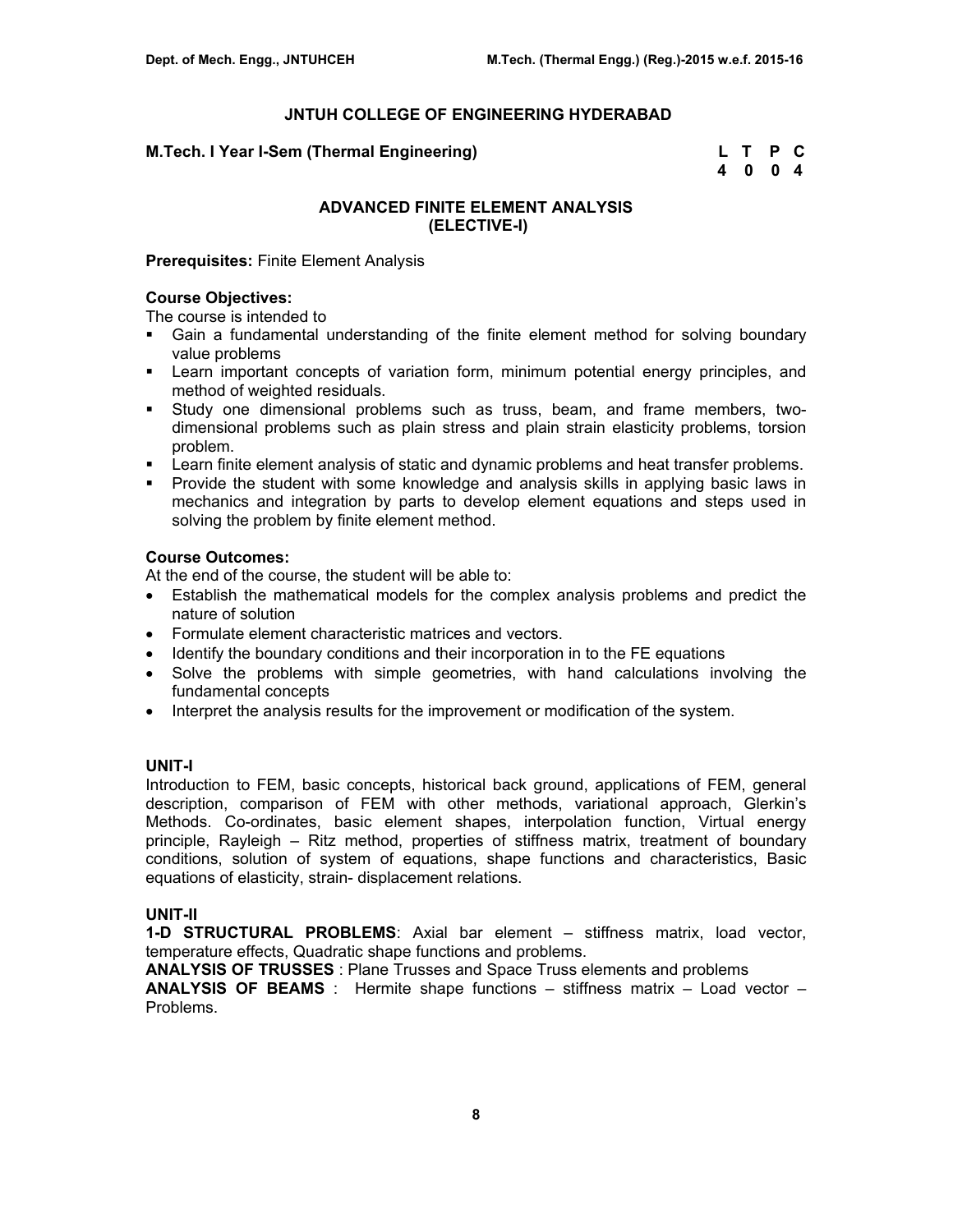# **UNIT-III**

**2-D PROBLEMS:** CST, LST, force terms, Stiffness matrix and load vectors, boundary conditions, Isoparametric elements – quadrilateral element, shape functions – Numerical Integration.

Finite element modeling of Axi-symmetric solids subjected to Axi-symmetric loading with triangular elements.

**3-D PROBLEMS**: Tetrahedran element – Jacobian matrix – Stiffness matrix.

## **UNIT-VI**

**SCALAR FIELD PROBLEMS**: 1-D Heat conduction-Slabs – fins - 2-D heat conduction problems – Introduction to Torsional problems.

# **UNIT-V**

Dynamic considerations, Dynamic equations – consistent mass matrix – Eigen Values, Eigen vector, natural frequencies – mode shapes – modal analysis.

# **REFERENCES:**

- 1. Finite Element Method Dhanraj & Nair Oxford
- 2. Finite Element Methods: Basic Concepts and applications, Alavala, PHI
- 3. Applied Finite Element Analysis Segerlind Wiley India
- 4. The Finite Element Methods in Engineering / SS Rao / Pergamon.
- 5. Introduction to Finite Elements in Engineering, Chandrupatla, Ashok and Belegundu, Prentice – Hall
- 6. Finite Element Modeling and Simulation with ANSYS Workbench Chen & Lui CRC
- 7. Finite Element Method Zincowitz / Mc Graw Hill
- 8. Introduction to Fininte element analysis- S.Md.Jalaludeen,Anuradha Publications, print-2012
- 9. A First Course in the Finite Element Method/Daryl L Logan/Cengage Learning/ $5<sup>th</sup>$  Edition
- 10. Finite Element Analysis Theory & Programming Krishna Moorthy / McGraw Hill
- 11. Finite Element Analysis Bathe / PHI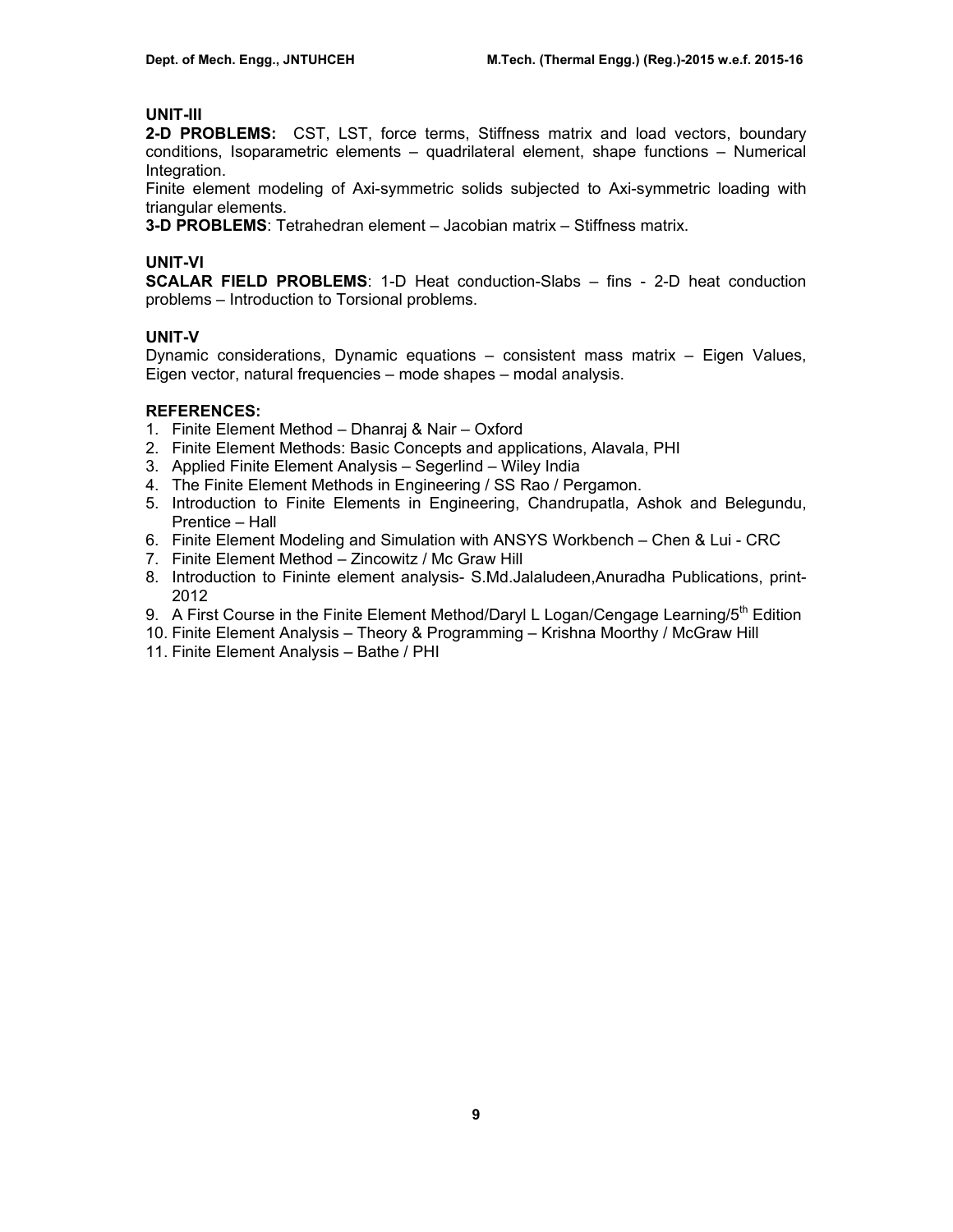**M.Tech. I Year I-Sem (Thermal Engineering)** 

|  | L T P C |  |
|--|---------|--|
|  | 4 0 0 4 |  |

# **THERMAL MEASUREMENTS & PROCESS CONTROLS (ELECTIVE-I)**

### **Prerequisites:** None

## **Course Objectives:**

The course is intended to

- Educate the student with operating principles and function of measuring instruments used in Engineering and process industries
- Make the student conversant with various working principles of instruments
- Understand and analyze the behavioral characteristics of instruments
- Make the student learn about calibration procedure the instrument
- Educate the student about the fundamental aspects of contro; systems and their use in the context of industry applications

### **Course Outcomes**:

At the end of the course, the student will be able to:

- Understand the concepts of errors in measurements, statistical analysis of data, regression analysis, correlation and estimation of uncertainty.
- Describe the working principles in the measurement of field and derived quantities.
- Analyze sensing requirements for measurement of thermo-physical properties, radiation properties of surfaces, and vibration.
- Understand conceptual development of zero, first and second order systems.
- Interpret International Standards of measurements (ITS-90) and identify internationally accepted measuring standards for measurands.

## **UNIT-I**

**GENERAL CONCEPTS**: Fundamental elements of a measuring instrument. Static and dynamic characteristics – errors in instruments – Different methods of measurement and their analysis – Sensing elements and transducers.

Measurement of pressure – principles of pressure measurement, static and dynamic pressure, vacuum and high pressure measuring – Measurement of low pressure, Manometers, Calibration methods, Dynamic characteristics- design principles.

## **UNIT-II**

**MEASUREMENT OF FLOW**: Obstruction meters, variable area meters. Pressure probes, compressible fluid flow measurement, Thermal anemometers, calibration of flow measuring instruments. Introduction to design of flow measuring instruments.

## **UNIT-III**

**TEMPERATURE MEASUREMENT**: Different principles of Temperature Measurement, use of bimetallic thermometers – Mercury thermometers, Vapor Pressure thermometers,

Thermo positive elements, thermocouples in series & parallel, pyrometry, measurement of heat flux, calibration of temperature measuring instruments. Design of temperature measuring instruments.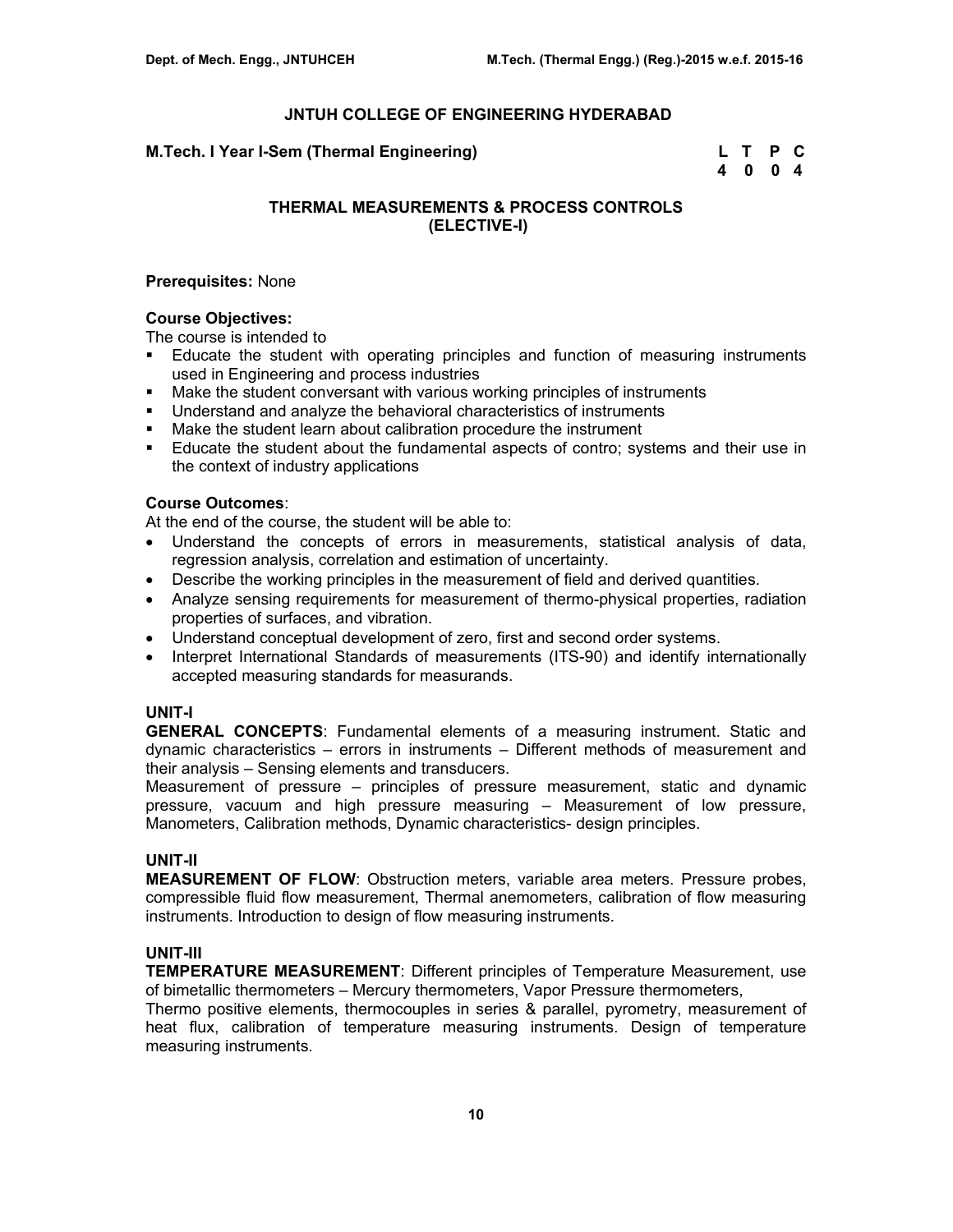# **UNIT-IV**

**Level Measurement:** Direct & indirect methods, manometric methods, float level meters, electrical conductivity, Capacitive, Ultrasonic, and Nucleonic Methods.

Measurement of density – Hydrometer, continuous weight method, Gamma rays, Gas impulse wheel.

Velocity Measurement – Coefficient of viscosity, Ostesld method, free fall of piston under gravity, torque method.

Measurement of moisture content and humidity.

Measurement of thermal conductivity of solids, liquids and gases.

# **UNIT-V**

**PROCESS CONTROL**: Introduction and need for process control principles, transfer functions, block diagrams, signal flow graphs, open and closed loop control systems – Analysis of First & Second order systems with examples of mechanical and thermal systems.

Control System Evaluation – Stability, steady state regulations, transient regulations.

# **REFERENCES:**

- 1. Mechanical Measurements Beckwith, Leinhard & Marangoni Pearson
- 2. Measurement System, Application & Design E.O. Doeblin.
- 3. Mechanical and Industrial Measurements R.K. Jain Khanna Publishers.
- 4. Mechanical Measurements Buck & Beckwith Pearson.
- 5. Control Systems, Principles & Design,  $2^{nd}$  Edition M. Gopal TMH.
- 6. Principles of Measurement Systems John Bentley Pearson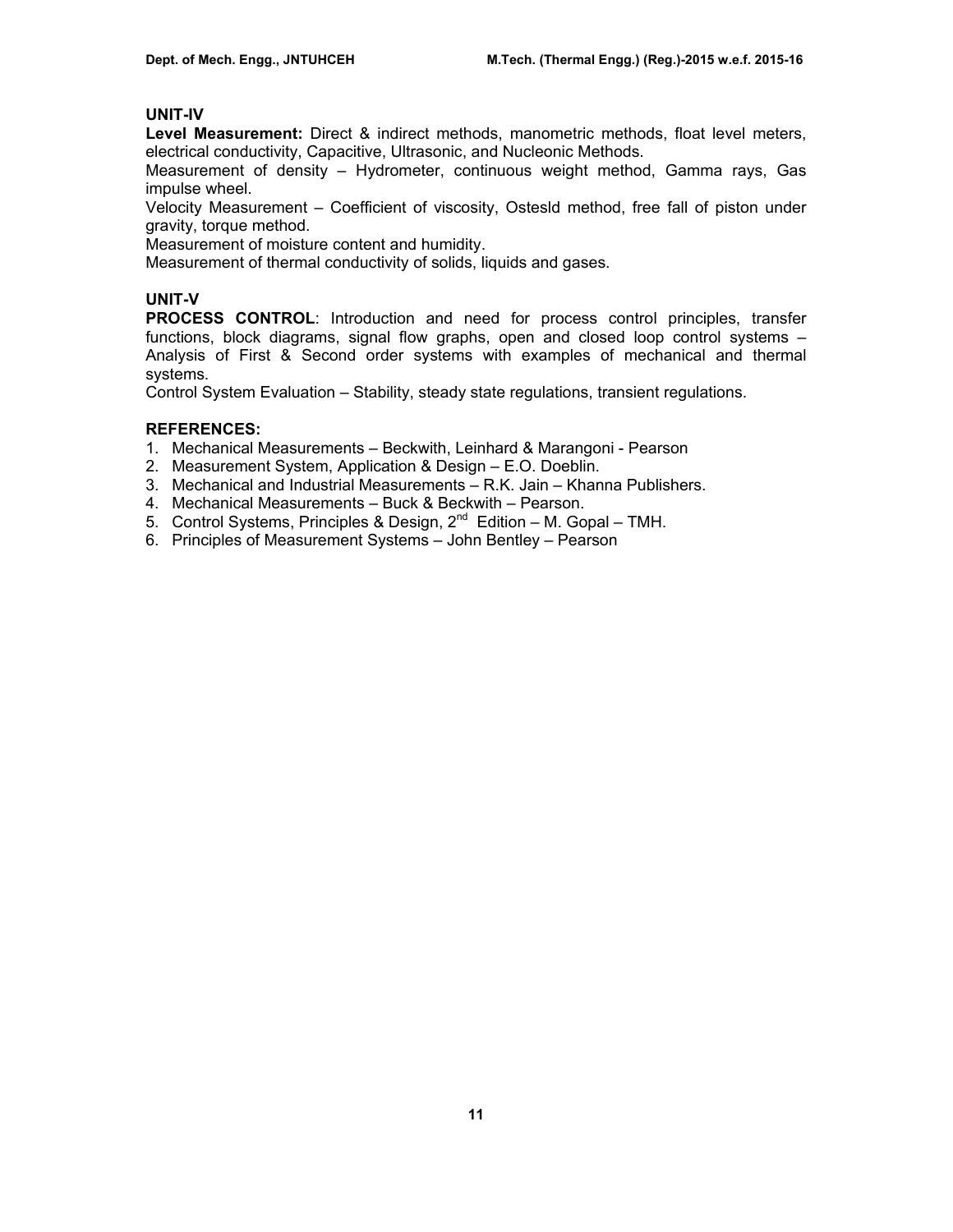| M.Tech. I Year I-Sem (Thermal Engineering) | L T P C |  |
|--------------------------------------------|---------|--|
|                                            | 4004    |  |

# **DIRECT ENERGY CONVERSION (Elective-I)**

**Prerequisites:** The students should have basic knowledge of semiconductor physics.

### **Course Objectives:**

- **Conventional energy conversion techniques**
- **Direct energy conversion systems**
- Need and necessity of energy storage systems and their desirable characteristics & Fuel cells

# **Course Outcomes:**

At the end of the course, the student will be able to:

- Energy Conversion and Direct Energy Conversion
- All kind of Fuel Cells, Fuel Cell Efficiency, Termianic Exchanger, Practical Efficiency of **Termianic**
- Thermoelectric Phenomena, Power Thermoelectric Exchanger, Application in Cooling
- Photovoltaic Phenomena, General Theory of Cell and Connection Magnetohydrodynamics: Hal Effects of Photovoltaic and experimental results.

#### **Unit 1: Energy Balance of the earth:**

The Greenhouse effect – Physical Source of sunlight – Planck's black-body radiation distribution from different black body temperatures – The earth and Solar Constant – Spectral distribution of extra-terrestrial radiation – Basic earth-sun angles – Solar time and equation of time – attenuation of solar radiation by the atmosphere – Direct and diffuse radiation at the ground – Empirical equations for predicting the availability of solar radiation – Computation of radiation on inclined surfaces - Angstrom's turbidity, Solar charts – Measurement of diffuse, global and direct solar radiation – Calibration and standardization – Duration of Sun hours – Solar radiation data – Peak Sun hours – Standard terms and definitions.

#### **Unit 2: Photovoltaics (PV):**

History, review of semiconductor physics and Operating principle – Silicon as PV material - Direct and indirect band-gap material – Flow of Silicon material – Single crystal Silicon Solar cell – Structure – Important electrical parameters – Ideal and approximate equivalent circuits - Manufacturing processes (wafer and cell) of single crystal, multi-crystalline and Edge Defined Film Fed Growth Silicon - Temperature and Irradiation effects – Energy Losses – Absorption coefficient and reflectance - Review of other PV technologies – Silicon film, Cadmium telluride (cdTe), Copper Indium Gallium Diselenide, amorphous silicon – Comparison of 'Thin film' and 'Bulk crystal' technology – manufacturing (module making) processes of amorphous silicon on glass, stainless steel and plastic substrates – Typical materials used - Concentrator technology and the importance of tracking – Comparison of efficiencies of various technologies – Recent trends in technology and manufacturing.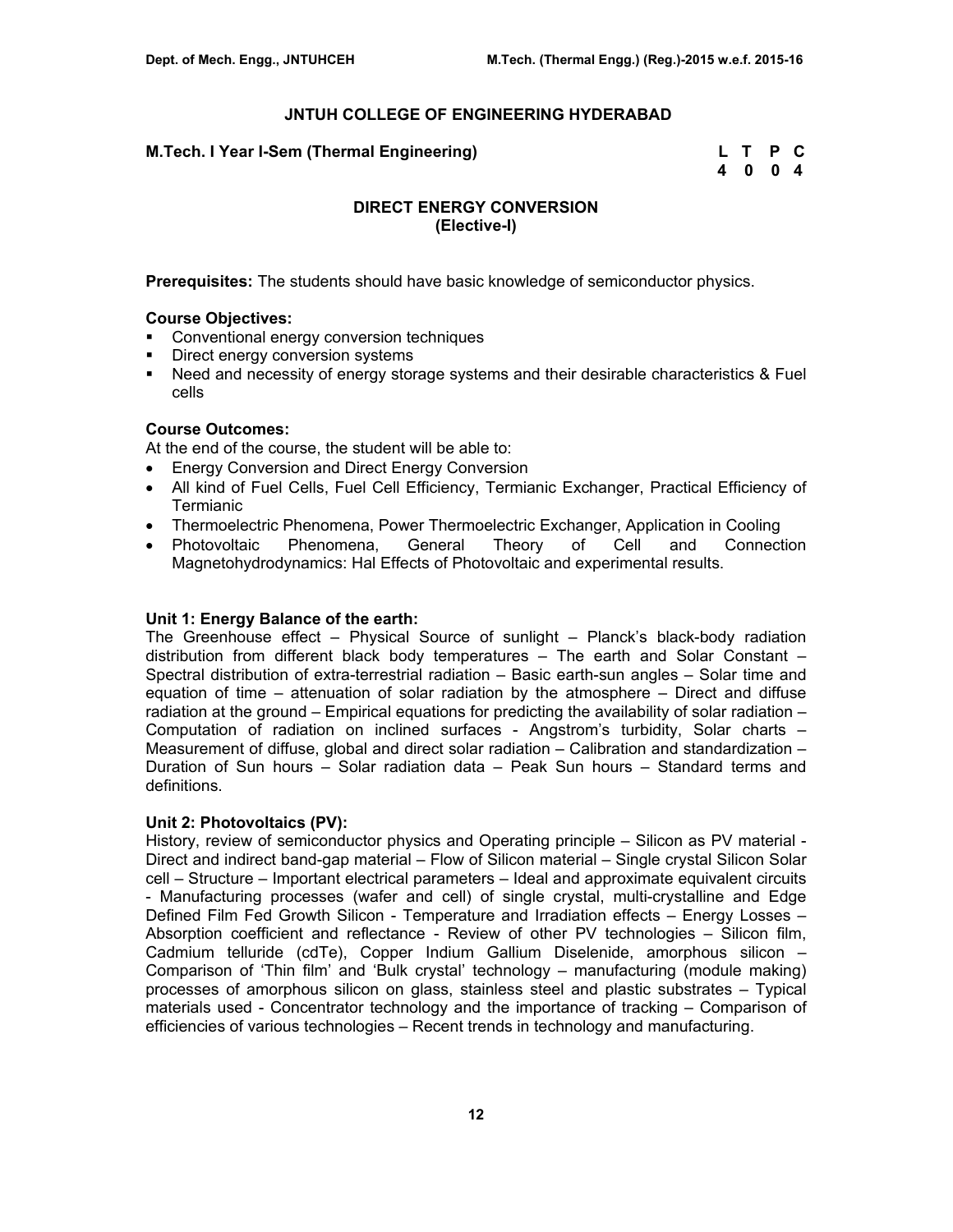### **Unit 3 : PV modules and arrays:**

Design requirements of PV modules – Rating of PV modules – Standard Test Conditions (STC), Normal Operating Cell Temperature (NOCT) and Standard Operating Conditions (SOC) – Output curves ( 'Current Voltage' or 'I-V' and 'Power-Voltage' or 'P-V') under various irradiance and temperature conditions – Mounting structure for PV modules/arrays – Orientation and array layout – Effects of shading - Other balance of systems (BOS) and protective devices: blocking and bypass diodes, movistors – Roof mounted arrays – Building integrated PV (BIPV) – Typical faults and diagnosis – Hot Spot problem in a PV module and safe operating area - Performance measurement of typical parameters of cells/modules under natural and simulated light – Indoor sun simulators - Outdoor PV array testers – ASTM and IEEE standards for Class A and Class B simulators – Pulsed, steady state and single flash types – Determination of temperature coefficients, series and shunt resistances, curve correction factor - Computation of efficiency and fill factor – Translation of parameters actually measured to STC – Reliability Testing: Qualification tests, IEC Standards 61215 & 61646 – Reliability test – Field stress testing

#### **Unit 4 : PV Systems :**

Stand alone and grid connected – Load estimation – Daily load demand – Solar radiation/irradiance table for a particular location - Sizing of the PV array, battery, inverter and other BOS – Maximizing efficiency of sub-systems – Balance of systems – Single axis and two axis tracking at optimum inclination of the PV array – Power conditioning and control – Maximum Power Point Trackers, Charge controllers/regulators, DC/DC Converters, DC/AC inverters – Alarms, indicators and monitoring equipment – Energy Storage: Batteries, Deep cycle lead acid type, Battery Design and construction, Other types of batteries, Battery Selection criteria, Safety issues – Typical applications of PV – Hybrid systems: PV-Wind, PVDiesel engine, PV-Mains - System Sizing examples: Domestic loads, Water pumping, Lighting (using CFLs, White LEDs) - hybrid systems, village power packs – Installation practices – Trouble shooting – Economic analysis: Life Cycle Cost analysis – Environment impacts of PV – Green buildings – Potential for GHG emission reduction of installed PV systems.

#### **Unit 5 : The Hydrogen economy:**

Advantages of hydrogen as an energy carrier – Components of the hydrogen economy - Generation of hydrogen - Transport and storage of hydrogen: physical and chemical - Fuel Cells – Classification of fuel cells based on (a) Type of electrolyte (b) Type of the fuel and oxidant (c) operating temperature (d) application and (e) chemical nature of electrolyte

#### **Reference Books**:

- a. Solar Electricity /Edited by Tomas Markvart/John Wiley and Sons
- b. Solar Cells Operating Principles, Technology and System Applications /Martin A. Green/Prentice Hall Inc
- c. Modelling Photovoltaic Systems using P Spice/Luis Castaner and Santiago Silvestre/John Wiley and Sons
- d. Solar Energy Fundamentals and Applications/H.P. Garg and J. Prakash/Tata McGraw-Hill
- e. Generating Electricity from the Sun/Edited by Fred C. Treble/Pergamon Press
- f. Amorphous Silicon Solar Cells/K.Takahashi and M.Konagai/North Oxford Academic
- g. Photovoltaic Systems Engineering/Roger Messenger/CRC Press
- h. Fuel Cells/Livin Oniciu/Abacus Press 1976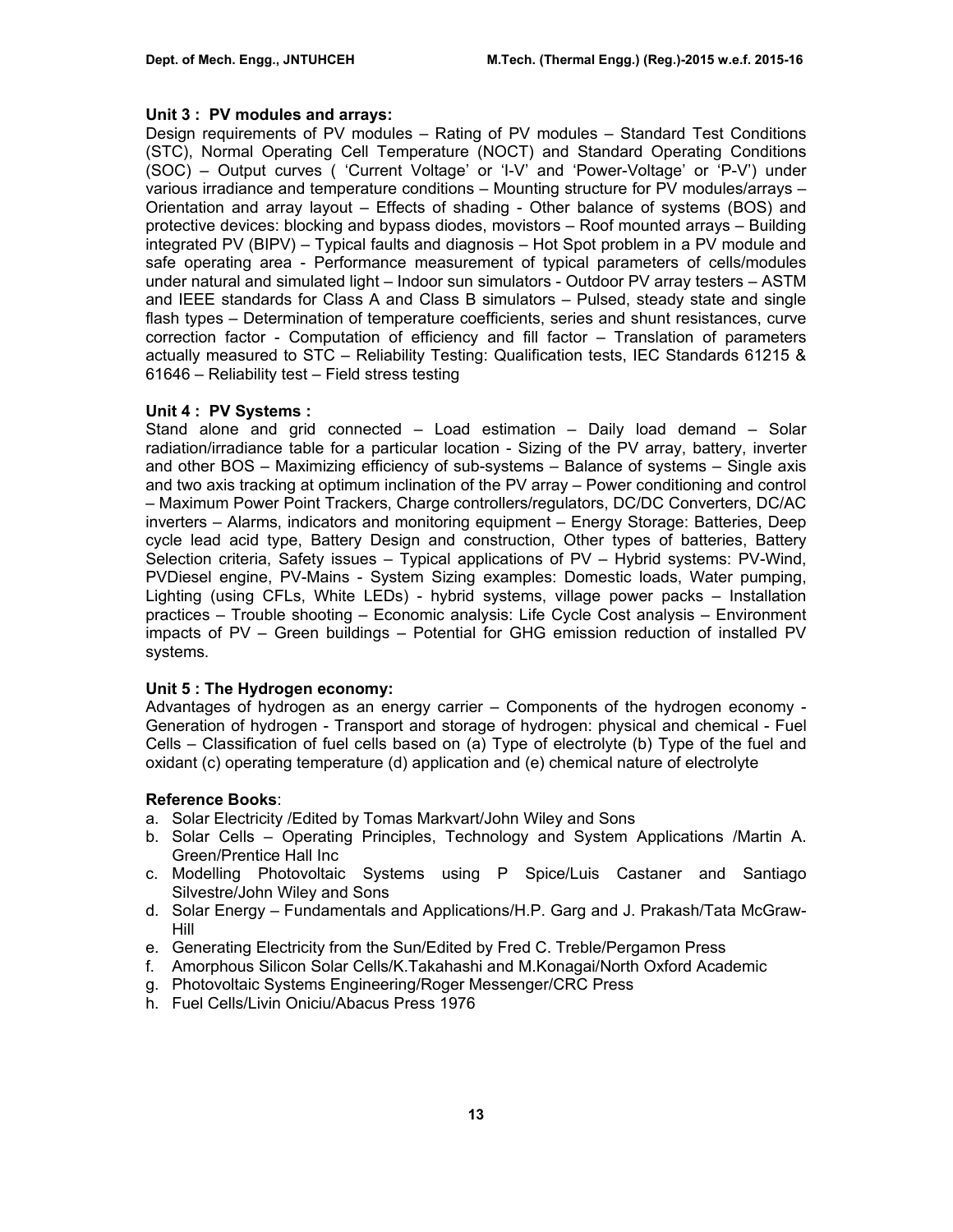**M.Tech. I Year I-Sem (Thermal Engineering) L T P C** 

 **4 0 0 4** 

## **TURBO MACHINERIES (Elective-II)**

**Prerequisites:** Thermodynamics 1 & 2

### **Course Objectives:**

The course is intended to

- Understand the fundamental concepts of turbo machines
- **Apply concepts of fluid mechanics in turbo machines.**
- **Understand the thermodynamic analysis of steam nozzles and turbines.**
- Understand the different types of compressors and evaluating their performances in the form of velocity triangles.
- Familiarize the basic concepts of gas dynamics and analyze the performance of axial flow gas turbines

**COURSE OUTCOMES**: At the end of the course, the student will be able to:

- To design and analyse the performance of Turbo machines for engineering applications
- To understand the energy transfer process in Turbo machines and governing equations of various forms.
- To understand the structural and functional aspects of major components of Turbo machines.
- To design various Turbo machines for power plant and aircraft applications
- Understand the design principles of the turbo machines
- Analyze the turbo machines to improve and optimize their performance

#### **UNIT-I**:

**FUNDAMENTALS OF TURBO MACHINES**: Classifications, Applications, Thermodynamic analysis, isentropic flow. Energy transfer. Efficiencies, Static and Stagnation conditions, Continuity equations, Euler's flow through variable cross sectional areas, unsteady flow in turbo machines

## **UNIT -II:**

**STEAM NOZZLES**: Convergent and Convergent-Divergent nozzles, Energy Balance, Effect of back pressure of analysis. Designs of nozzles.

**Steam Turbines**: Impulse turbines, Compounding, Work done and Velocity triangle, Efficiencies, Constant reactions, Blading, Design of blade passages, Angle and height, Secondary flow. Leakage losses, Thermodynamic analysis of steam turbines.

## **UNIT-III:**

**GAS DYNAMICS**: Fundamental thermodynamic concepts, isentropic conditions, mach numbers and area, Velocity relations, Dynamic Pressure, Normal shock relation for perfect gas. Super sonic flow, oblique shock waves. Normal shock recoveries, Detached shocks, Aerofoil theory.

**Centrifugal compressor**: Types, Velocity triangles and efficiencies, Blade passage design, Diffuserand pressure recovery. Slip factor, Stanitz and Stodolas formula's, Effect of inlet mach numbers, Pre whirl, Performance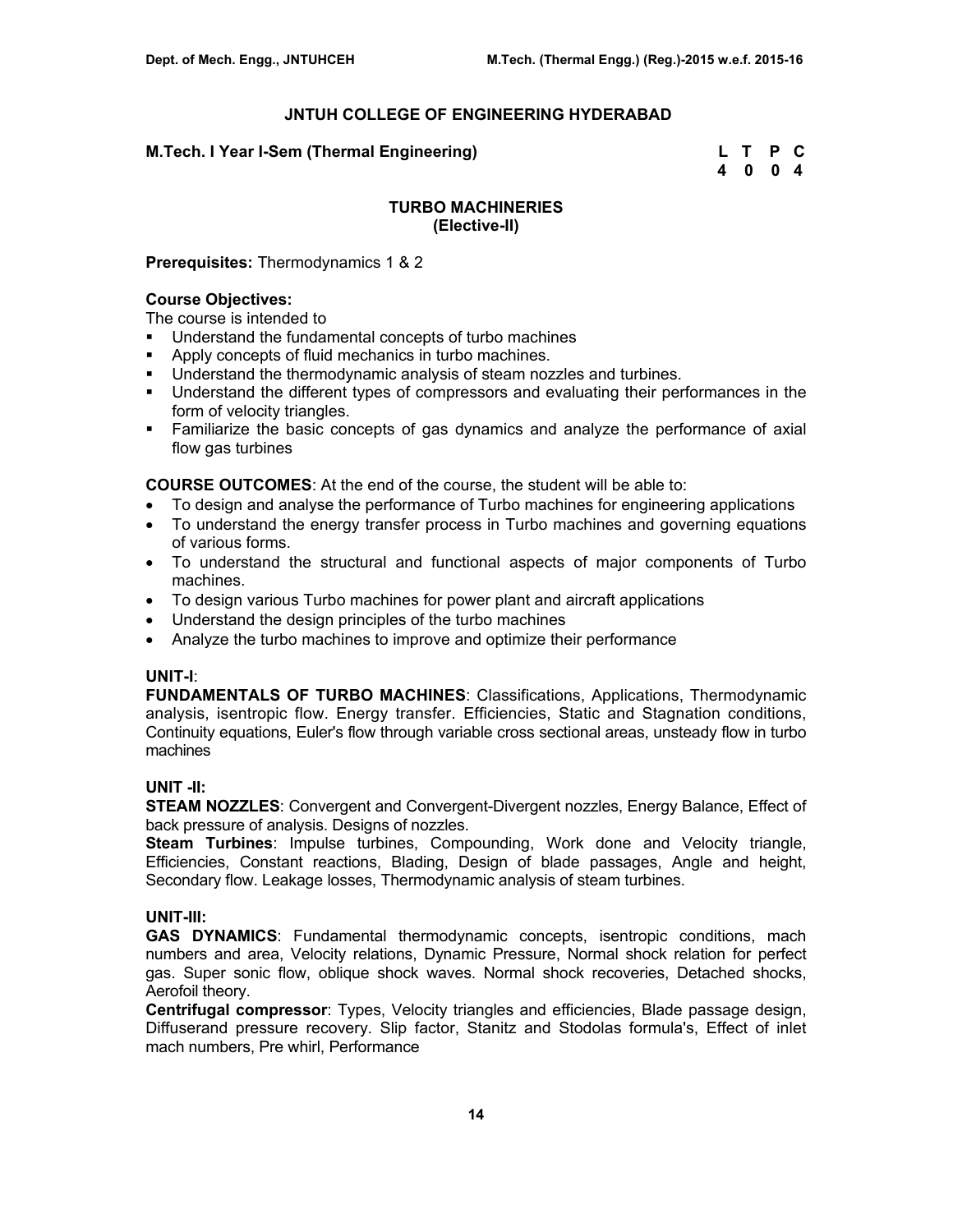### **UNIT-IV:**

**AXIAL FLOW COMPRESSORS**: Flow Analysis, Work and velocity triangles, Efficiencies, Thermodynamic analysis. Stage pressure rise, Degree of reaction, Stage Loading, General design, Effect of velocity, Incidence, Performance

**Cascade Analysis**: Geometrical and terminology. Blade force, Efficiencies, Losses, Free end force, Vortex Blades.

### **UNIT-V:**

**AXIAL FLOW GAS TURBINES**: Work done. Velocity triangle and efficiencies, Thermodynamic flow analysis, Degree of reaction, Zweifels relation, Design cascade analysis, Soderberg, Hawthrone, Ainley, Correlations, Secondary flow, Free vortex blade, Blade angles for variable degree of reaction. Actuator disc, Theory, Stress in blades, Blade assembling, Material and cooling of blades, Performances, Matching of compressors and turbines, Off design performance.

### **References:**

- 1. Principles of Turbo Machines/DG Shepherd / Macmillan
- 2. Fundamentals of Turbomachinery/William W Perg/John Wiley & Sons
- 3. Element of Gas Dynamics/Yahya/TMH
- 4. Principles of Jet Propulsion and Gas Turbine/NJ Zucrow/John Wiley & Sons/Newyork
- 5. Turbines, Pumps, Compressors/Yahya/TMH
- 6. Practice on Turbo Machines/ G.Gopal Krishnan *&* D. Prithviraj/ Sci Tech Publishers, Chennai
- 7. Theory and practice of Steam Turbines/ WJ Kearton/ELBS Pitman/London
- 8. Gas Turbines Theory and Practice/Zucrow/John Wiley & Sons/Newyork
- 9. Element of Gas Dynamics/Liepeman and Roshkow/ Dover Publications
- 10. Elements of Gas Turbine Propulsion /Jack D. Mattingly
- 11. Turbines, Compressors and Fans/S M Yahya /MGH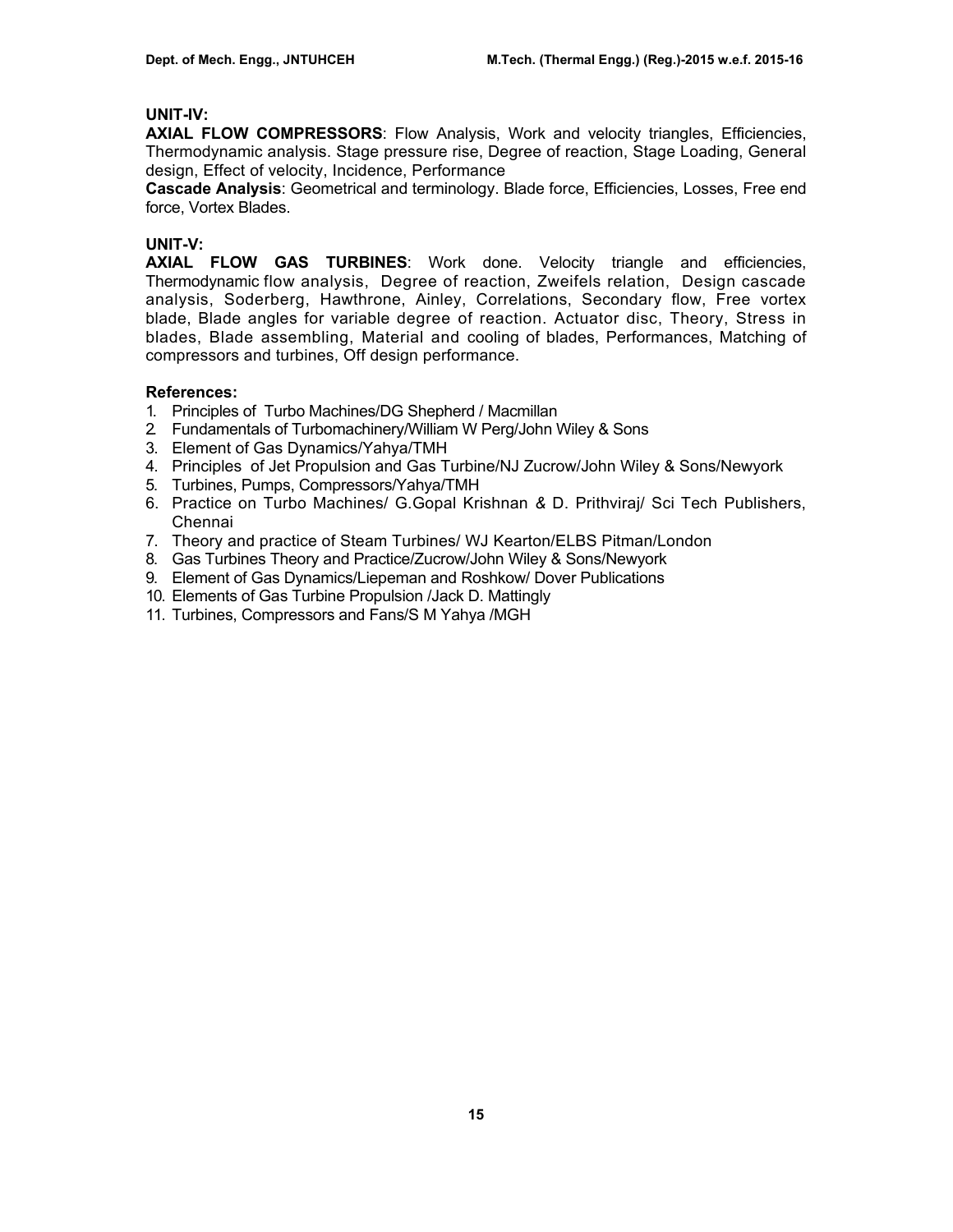### **M.Tech. I Year I-Sem (Thermal Engineering)**

| M.Tech. I Year I-Sem (Thermal Engineering) | L T P C |  |
|--------------------------------------------|---------|--|
|                                            | 4004    |  |

# **JET PROPULSION AND ROCKET ENGINEERING (Elective-II)**

### **Prerequisites:** None

### **Course Objectives:**

The course is intended to

- Develop an understanding of how air-breathing engines and chemical rockets produce thrust;
- Analyze the overall engine performance
- **Analyze the characteristics of the nozzle**
- **Carry out performance analysis rockets;**
- Understanding of solid and liquid propellants engines

### **Course Outcomes:**

At the end of the course, the student will be able to:

- Understand the ideal and real thermodynamic cycles of air-breathing engines and Industrial gas turbines
- Design the blading, study the velocity triangles and estimate the performance of centrifugal and axial flow compressors.
- Understand the combustion process and design the combustion chamber of a gas Turbine.
- Design the blading, study the velocity triangles and estimate the performance of axial and radial in-flow turbines
- Analyze the off-design performance and matching of the components of a gas turbine

#### **UNIT - I:**

**TURBO JET PROPULSION SYSTEM:** Gas turbine cycle analysis – layout of turbo jet engine. Turbo machinery- compressors and turbines, combustor, blade aerodynamics, engine off design performance analysis.

**Flight Performance:** Forces acting on vehicle – Basic relations of motion – multi stage vehicles.

### **UNIT - II:**

**PRINCIPLES OF JET PROPULSION AND ROCKETRY:** Fundamentals of jet propulsion, Rockets and air breathing jet engines – Classification – turbo jet , turbo fan, turbo prop, rocket (Solid and Liquid propellant rockets) and Ramjet engines.

**Nozzle Theory and Characteristics Parameters:** Theory of one dimensional convergent – divergent nozzles – aerodynamic choking of nozzles and mass flow through a nozzle – nozzle exhaust velocity – thrust, thrust coefficient,  $A_c / A_t$  of a nozzle, Supersonic nozzle shape, non-adapted nozzles, summer field criteria, departure from simple analysis – characteristic parameters – 1) characteristic velocity, 2) specific impulse 3) total impulse 4) relationship between the characteristic parameters 5) nozzle efficiency, combustion efficiency and overall efficiency.

#### **UNIT - III:**

**AERO THERMO CHEMISTRY OF THE COMBUSTION PRODUCTS:** Review of properties of mixture of gases – Gibbs – Dalton laws – Equivalent ratio, enthalpy changes in reactions,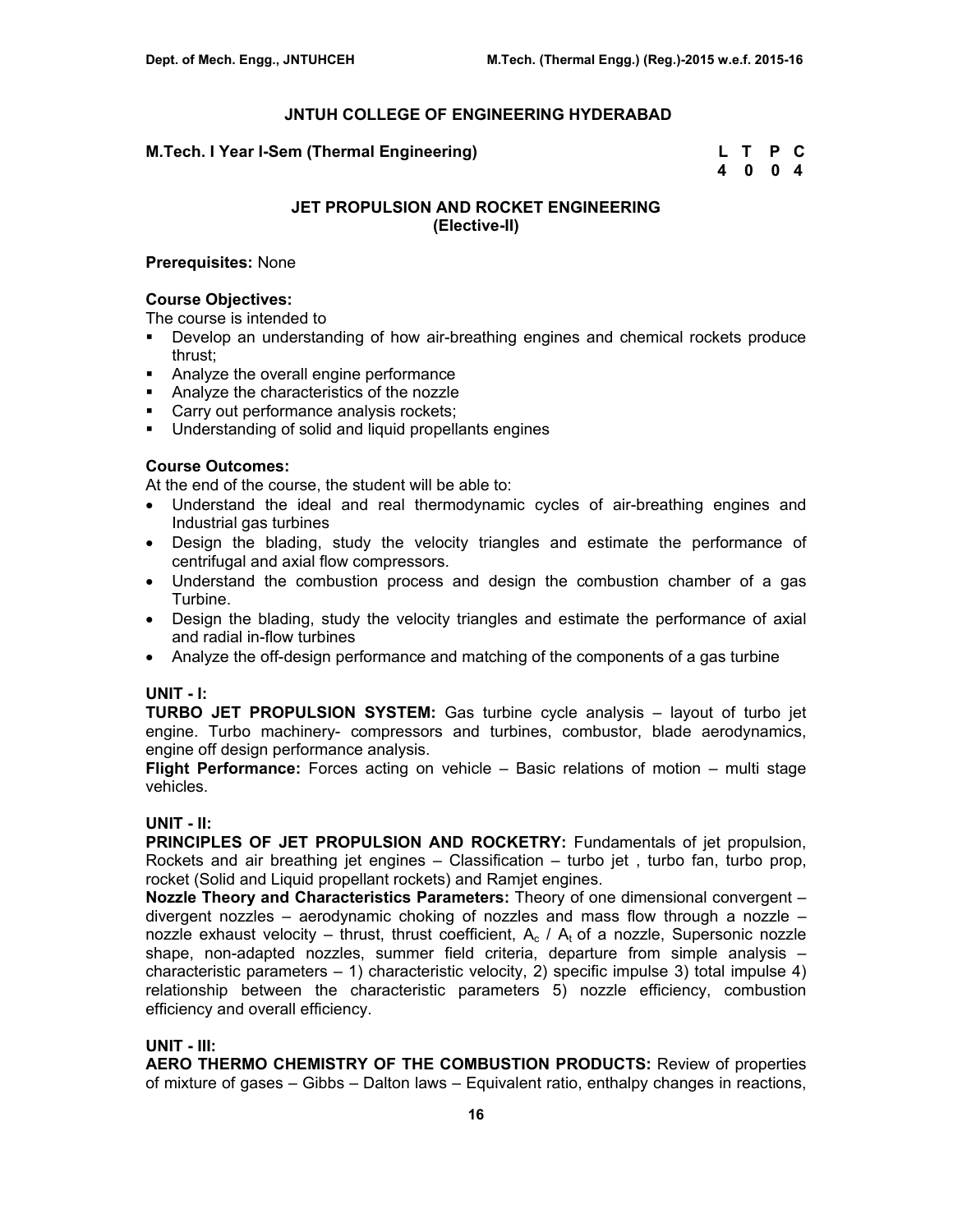heat of reaction and heat of formation – calculation of adiabatic flame temperature and specific impulse – frozen and equilibrium flows.

**Solid Propulsion System:** Solid propellants – classification, homogeneous and heterogeneous propellants, double base propellant compositions and manufacturing methods. Composite propellant oxidizers and binders. Effect of binder on propellant properties. Burning rate and burning rate laws, factors influencing the burning rate, methods of determining burning rates.

## **UNIT - IV:**

 Solid propellant rocket engine – internal ballistics, equilibrium motor operation and equilibrium pressure to various parameters. Transient and pseudo equilibrium operation, end burning and burning grains, grain design. Rocket motor hard ware design. Heat transfer considerations in solid rocket motor design. Ignition system, simple pyro devices.

**Liquid Rocket Propulsion System:** Liquid propellants – classification, Mono and Bi propellants, Cryogenic and storage propellants, ignition delay of hypergolic propellants, physical and chemical characteristics of liquid propellant. Liquid propellant rocket engine – system layout, pump and pressure feed systems, feed system components. Design of combustion chamber, characteristic length, constructional features, and chamber wall stresses. Heat transfer and cooling aspects. Uncooled engines, injectors – various types, injection patterns, injector characteristics, and atomization and drop size distribution, propellant tank design.

# **UNIT - V:**

**RAMJET AND INTEGRAL ROCKET RAMJET PROPULSION SYSTEM:** Fuel rich solid propellants, gross thrust, gross thrust coefficient, combustion efficiency of ramjet engine, air intakes and their classification – critical, super critical and sub-critical operation of air intakes, engine intake matching, classification and comparison of IIRR propulsion systems.

## **References:**

- 1. Mechanics and Dynamics of Propulsion/ Hill and Peterson/John Wiley & Sons
- 2. Rocket propulsion elements/Sutton/John Wiley & Sons/8<sup>th</sup> Edition
- 3. Gas Turbines/Ganesan /TMH
- 4. Gas Turbines & Propulsive Systems/Khajuria & Dubey/Dhanpat Rai & Sons
- 5. Rocket propulsion/Bevere/
- 6. Jet propulsion /Nicholas Cumpsty/
- 7. Elements of Gas Turbine Propulsion/Jack D. Mattingly/TMH
- 8. Turbines, Compressors and Fans/S M Yahya /MGH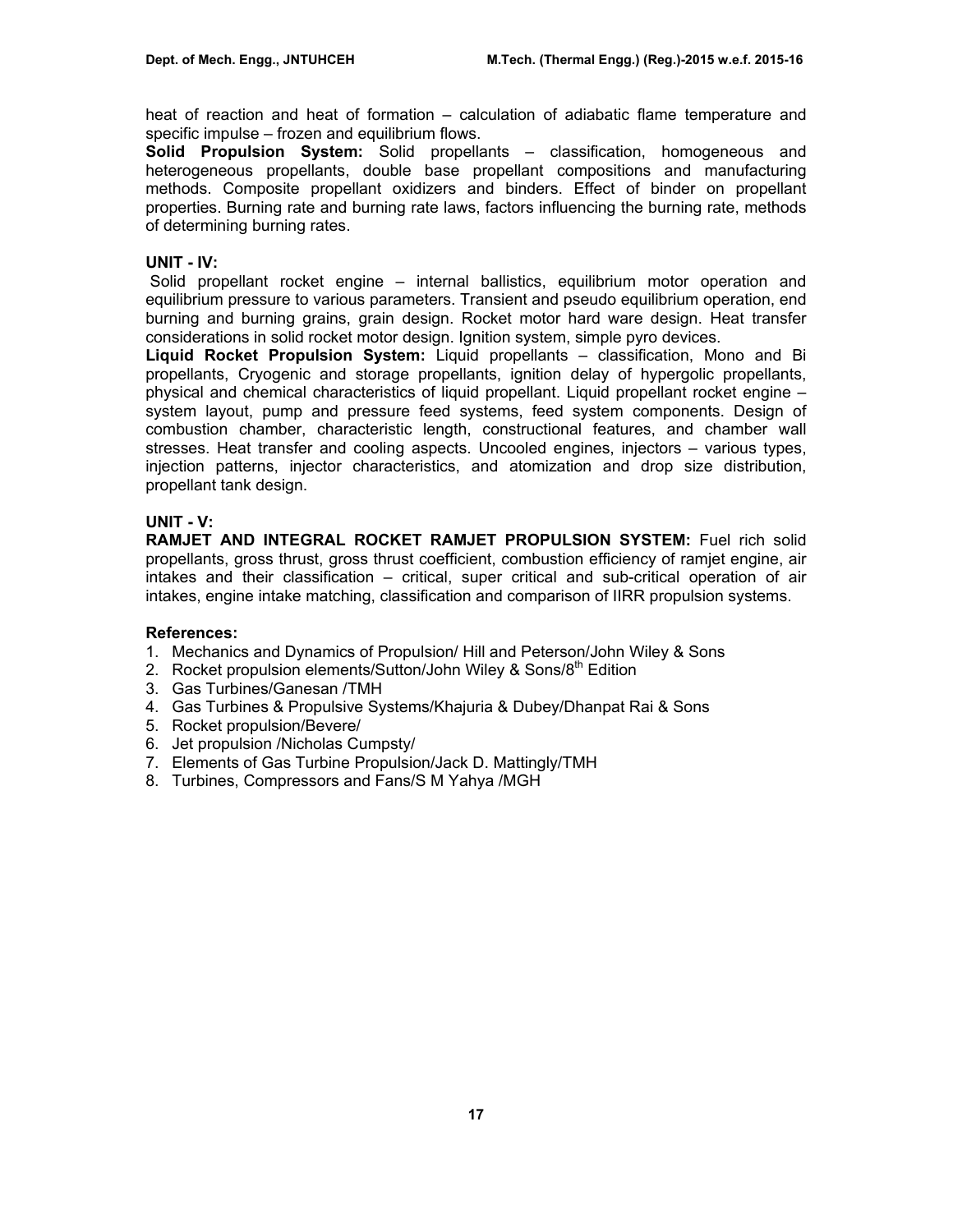### **M.Tech. I Year I-Sem (Thermal Engineering) L T P C**

 **4 0 0 4** 

# **THERMAL AND NUCLEAR POWER PLANTS (Elective-II)**

### **Prerequisites:** None

### **Course Objective:**

The course is intended to

- Provide in awareness about resources of energies available in India for Power Production by Thermal and Nuclear Processes.
- Understand and know the requirements for a Thermal Power Plant and Nuclear Power Plant, from sources to consumption and economics of power plants.
- Study and learn the processes and cycles followed in Thermal Power Plants and nuclear power plants and components used in the power plants
- Gain the knowledge on steam power plants, steam generators and gas turbine power plants, their analyses on fuel and fluidized bed combustion, ash handling systems,
- **EXECT** Learn the practices followed in Thermal Power Plant and Nuclear Power Plants, to better environmental conditions and the safety measures.
- Gain the knowledge on Power Load calculation, distribution and optimum loading. Etc.,
- Know various methods for the Economies of Power Generation and power plant instrumentation.

### **Course Outcomes:**

At the end of the course, the student will be able to:

- Describe how fission is accomplished and the basics of how a nuclear reactor produces energy
- Discuss the thermal cycle and describe heat transfer and fluid flow
- Identify the major components of a nuclear power plant including generators, turbines, and cooling systems
- Examine nuclear power plant safety systems and the concepts of redundancy and defense-in-depth
- Describe the requirements associated with a refuel outage and nuclear fuel reload

### **UNIT -I**

**INTRODUCTION**: Sources of energy, Type of Power plants. Direct energy conversion system, Energy sources in India, Recent developments in power generation, Combustion of coal, Volumetric analysis, Gravimetric analysis. Fuel gas analysis.

**Steam power plant**: Introduction. General layout of steam power plant, Modern coal. Fired Steam, Steam power plant. Power plant cycle, Fuel Handling, Combustion equipment, Ash handling, Dust collectors.

**Steam Generators**: Types, Accessories. Feed water heaters, Performance of boiling, Water treatment, Cooling towers. Steam turbines. Compounding of turbines, Steam condensers, Jet and surface condensers.

## **UNIT-II**

**GAS TURBINE POWER PLANT**: Cogeneration. Combined cycle power plant, Analysis, Waste heat recovery, IGCC power plant, Fluidized bed, Combustion, Advantages, **Disadvantages**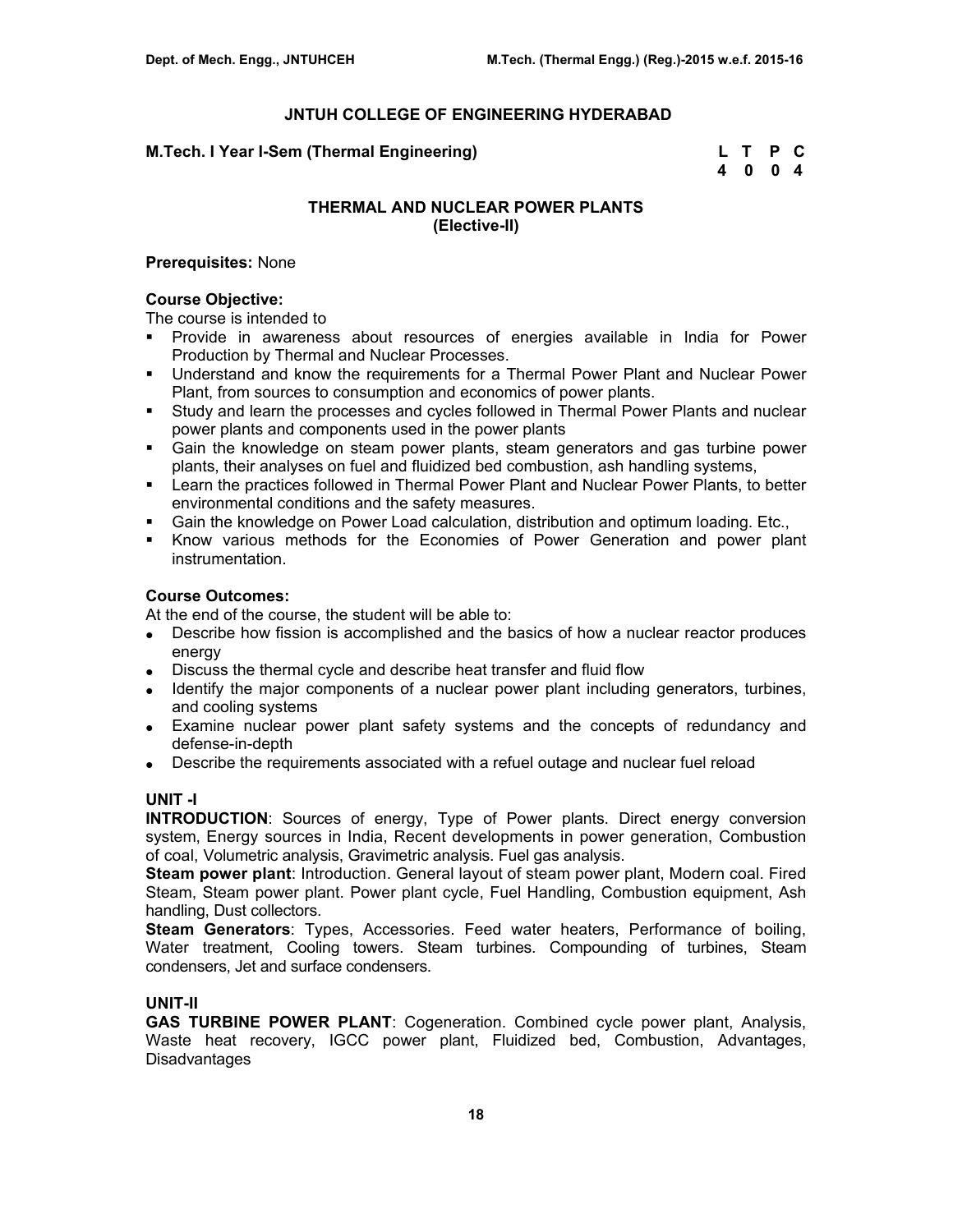## **UNIT-III**

**NUCLEAR POWER PLANT**: Nuclear physics, Nuclear Reactor, Classification, Types of reactors, Site selection. Method of enriching uranium. Application of nuclear power plant. Nuclear Power Plant Safety: Bi-Product of nuclear power generation, Economics of nuclear power plant, Nuclear power plant in India, Future of nuclear power.

## **UNIT-IV**

**ECONOMICS OF POWER GENERATION**: Factors affecting the economics, Loading factors, Utilization factor, Performance and operating characteristics of power plant, Point economic load sharing, Depreciation. Energy rate, Criteria for optimum loading. Specific economic energy problem

# **UNIT-V**

**POWER PLANT INSTRUMENTATIONS**: Classification, Pressure measuring instrument, Temperature measurement and Flow Measurement, Analysis of combustion gases, Pollution types, Methods of control.

## **References:**

- 1. Power Plant Engineering / P.K.Nag / TMH
- 2. Power Plant Engineering / R.K.Rajput/ Lakshmi Publications.
- 3. Power Plant Engineering / P.C.Sharma/ Kotearia Publications.
- 4. Power Plant Technology / Wakil.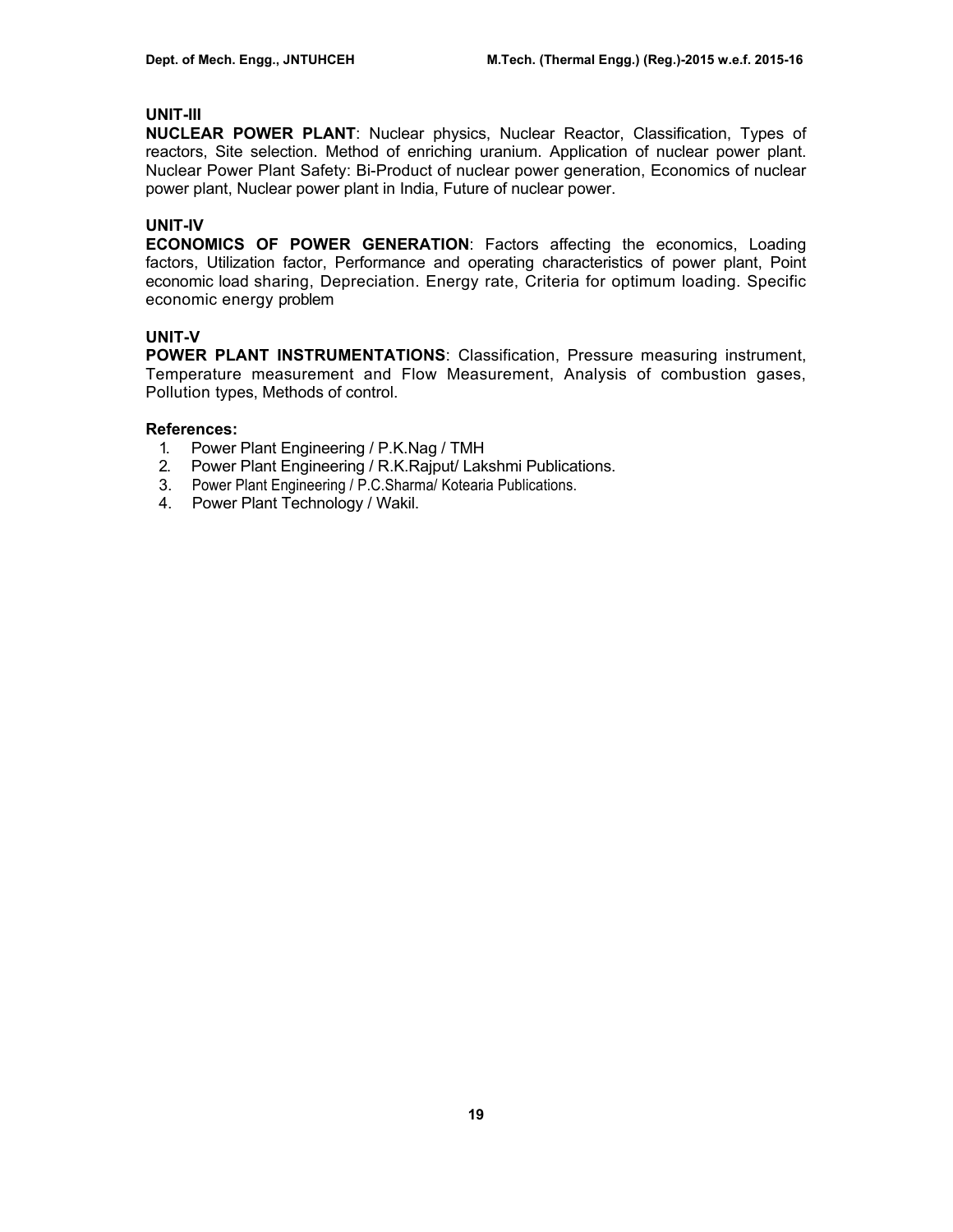### **M.Tech. I Year I-Sem (Thermal Engineering)**

| M.Tech. I Year I-Sem (Thermal Engineering) | L T P C |  |
|--------------------------------------------|---------|--|
|                                            | 4 0 0 4 |  |

## **ADVANCED THERMODYNAMICS**  (**ELECTIVE-III)**

### **Prerequisites:** Thermodynamics

## **Course Objectives:**

The course is intended to

- **Provide analytical methods for the determination of the direction of processes from the** first and second laws of thermodynamics and to Introduce methods in using equations of potentials, availability, and excergy for thermodynamic analysis
- Gain the knowledge on non-reactive mixture properties , Psychometric Mixture properties and psychometric chart and Air conditioning processes
- Develop the ability of analyzing vapor and Gas power cycles
- **Provide in depth knowledge of Direct Energy Conversion of Fuel Cells, Thermo electric** energy ,Thermionic power generation ,Thermodynamic devices Magneto Hydrodynamic Generations and Photo voltaic cells
- Develop communication and teamwork skills in the collaborative course project

## **Course Outcomes:**

At the end of the course, the student will be able to:

- Explain basic thermodynamic concepts and laws
- Describe the concepts entropy and exergy and their use in analyses of thermal energy systems
- Analyze power plants, refrigeration plants and thermal/chemical installations
- Evaluate means for minimizing exergy losses in selected processes
- Use advanced thermodynamics on a research case

## **UNIT -I:**

**REVIEW OF THERMODYNAMIC LAWS AND COROLLARIES:** Transient flow analysis, Second law thermodynamics, Entropy, Availability and unavailability, Thermodynamic potential. Maxwell relations, Specific heat relations, Mayer's relation. Evaluation of thermodynamic properties of working substance

### **UNIT-II:**

**P.V.T SURFACE:** Equation of state. Real gas behavior, Vander Waal's equation, Generalization compressibility factor. Energy properties of real gases. Vapour pressure, Clausius, Clapeyro equation. Throttling, Joule. Thompson coefficient. Non reactive mixtures of perfect gases. Governing laws, Evaluation of properties, Psychometric mixture properties and psychometric chart, Air conditioning processes, cooling towers. Real gas mixture.

## **UNIT-III:**

**COMBUSTION:** Combustion Reactions, Enthalpy of formation. Entropy of formation, Reference levels of tables. Energy of formation, Heat reaction, Adiabatic flame temperature generated product, Enthalpies, Equilibrium. Chemical equilibrium of ideal gased, Effect of non reacting gases equilibrium in multiple reactions, The vent hoff's equation. The chemical potential and phase equilibrium. The Gibbs phase rule.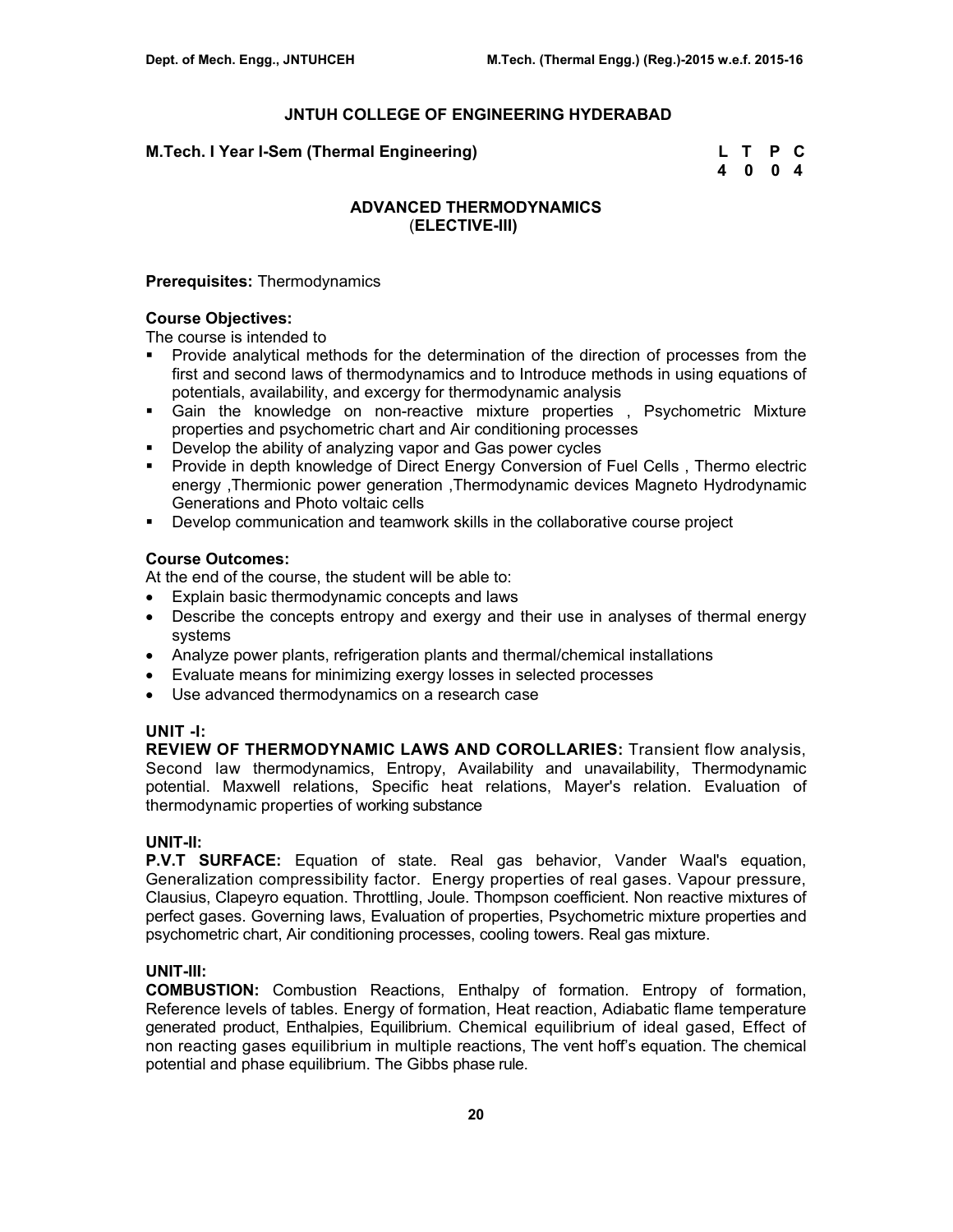## **UNIT-IV:**

**POWER CYCLES:** Review binary vapour cycle, co generation and combined cycles, Second law analysts of cycles. Refrigeration cycles. Thermodynamics off irreversible processes. Introduction, Phenomenological laws, Onsaga Reciprocity relation, Applicability of the Phenomenological relations, Heat flux and entropy production, Thermodynamic phenomena, Thermo electric circuits.

# **UNIT-V:**

**DIRECT ENERGY CONVERSION INTRODUCTION**: Fuel cells, Thermo electric energy, Thermo ionic power generation, Thermodynamic devices magneto hydronamic generations, Photovoltaic cells.

# **REFERENCES:**

- 1. Engineering Thermodynamics Rogers & Mayhew Pearson
- 2. Thermal Engineering / Rathore / TMH
- 3. Basic and Applied Thermodynamics/ P.K.Nag/ TMH
- 4. Applied Thermodynamics R.K. Rajput Laxmi Publications
- 5. Thermodynamics/Holman/ Me Graw Hill.
- 6. Thermal Engineering / Soman / PHI
- 7. Engg. Thermodynamics/PL.Dhar / Elsevier
- 8. Thermodynamics/Sonnatag & Van Wylen / John Wiley & Sons
- 9. Thermodynamics for Engineers/Doolittle-Messe / John Wiley & Sons
- 10. Irreversible Thermodynamics/HR De Groff.
- 11. Thermodynamics & Heat Power Granet & Bluestein- CRC Press
- 12. Engineering Thermodynamics/Chatopadyaya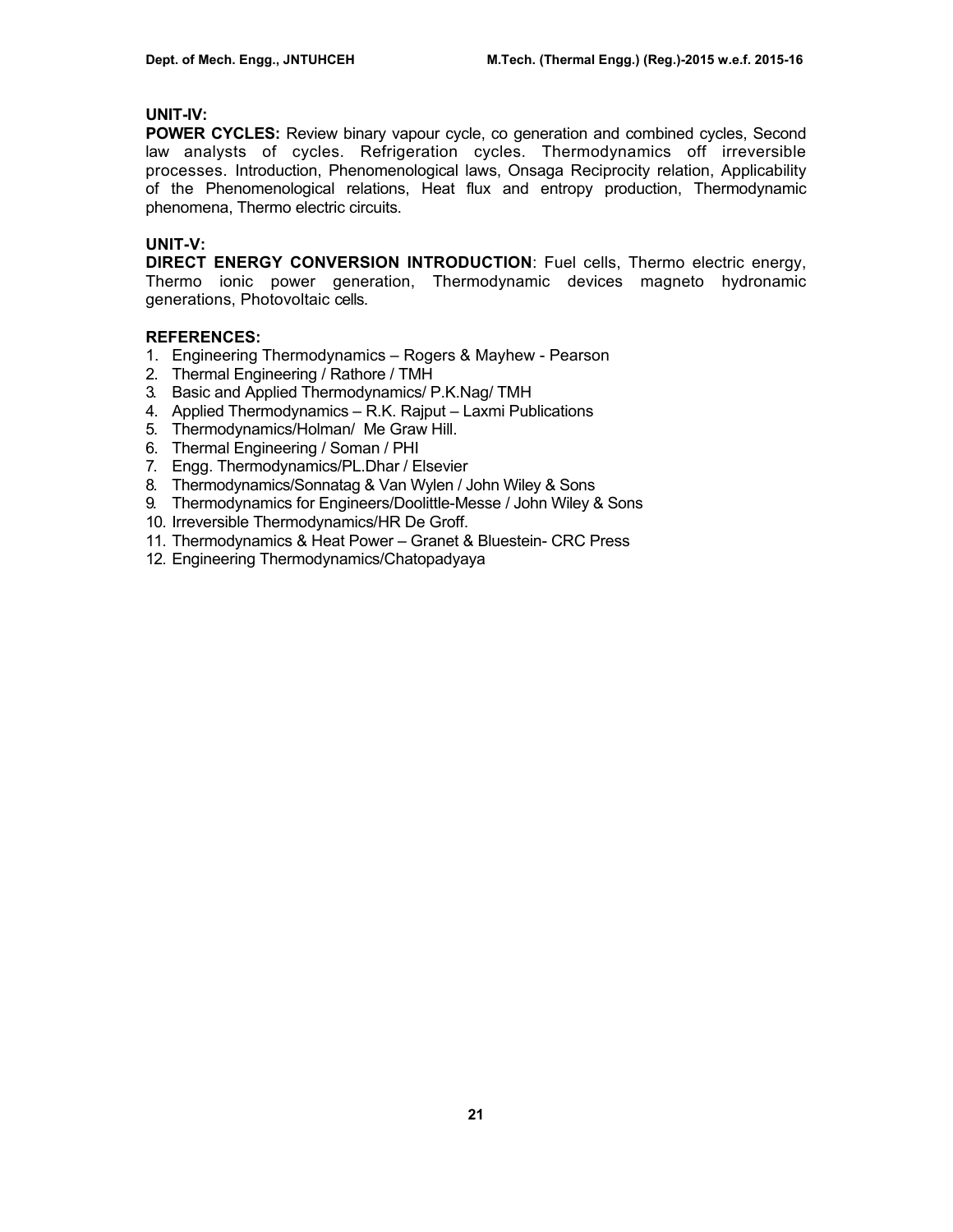### **M.Tech. I Year I-Sem (Thermal Engineering)**

| M.Tech. I Year I-Sem (Thermal Engineering) | L T P C |  |
|--------------------------------------------|---------|--|
|                                            | 4 0 0 4 |  |

# **SOLAR ENERGY (Elective-III)**

**Prerequisites:** None

**Course Objectives:** The course is intended to

- Learn about the solar radiation, its applications and radiation measuring instruments.
- Understand the basic concepts of solar radiation and analyze the solar thermal systems for their utilization.

### **Course outcomes:**

After doing this course, the student should be able to

- Understand various aspects of solar radiation
- Learn about non-concentrating collectors
- Design concentrator mountings
- Understand the characteristics of photo-voltaic cells
- Learn about various ways solar energy storage

## **Unit 1**

Source of radiation – solar constant– solar charts – Measurement of diffuse, global and direct solar radiation: pyrheliometer, pyranometer, pyregeometer, net pyradiometer-sunshine recorder Solar

## **Unit 2**

Non-Concentrating Collectors- Design considerations – Classificationair, liquid heating collectors –Derivation of efficiency and testing of flat plate collectors –Analysis of concentric tube collector Solar green house.

## **Unit 3**

Design – Classification– Concentrator mounting –Focusing solar concentratorsHeliostats. Solar powered absorption A/C system, water pump, chimney, drier, dehumidifier, still, cooker.

## **Unit 4**

Photo-voltaic cell – characteristics-cell arrays-power electric circuits for output of solar panels-choppers-inverters-batteries-charge regulators, Construction concepts.

## **Unit 5**

Energy Storage -Sensible, latent heat and thermo-chemical storage-pebble bed etc. materials for phase change-Glauber's salt-organic compounds. Solar ponds.

## **TEXT BOOKS:**

- 1. D. Yogi Goswami, Frank Kreith, Jan. F. Kreider, "Principles of Solar Engineering", 2nd Edition, Taylor & Francis, 2000, Indian reprint, 2003
- 2. Edward E. Anderson, "Fundamentals for solar energy conversion", Addison Wesley Publ. Co., 1983.

## **REFERENCES:**

1. Duffie J. A and Beckman, W .A., "Solar Engineering of Thermal Process", John Wiley, 1991.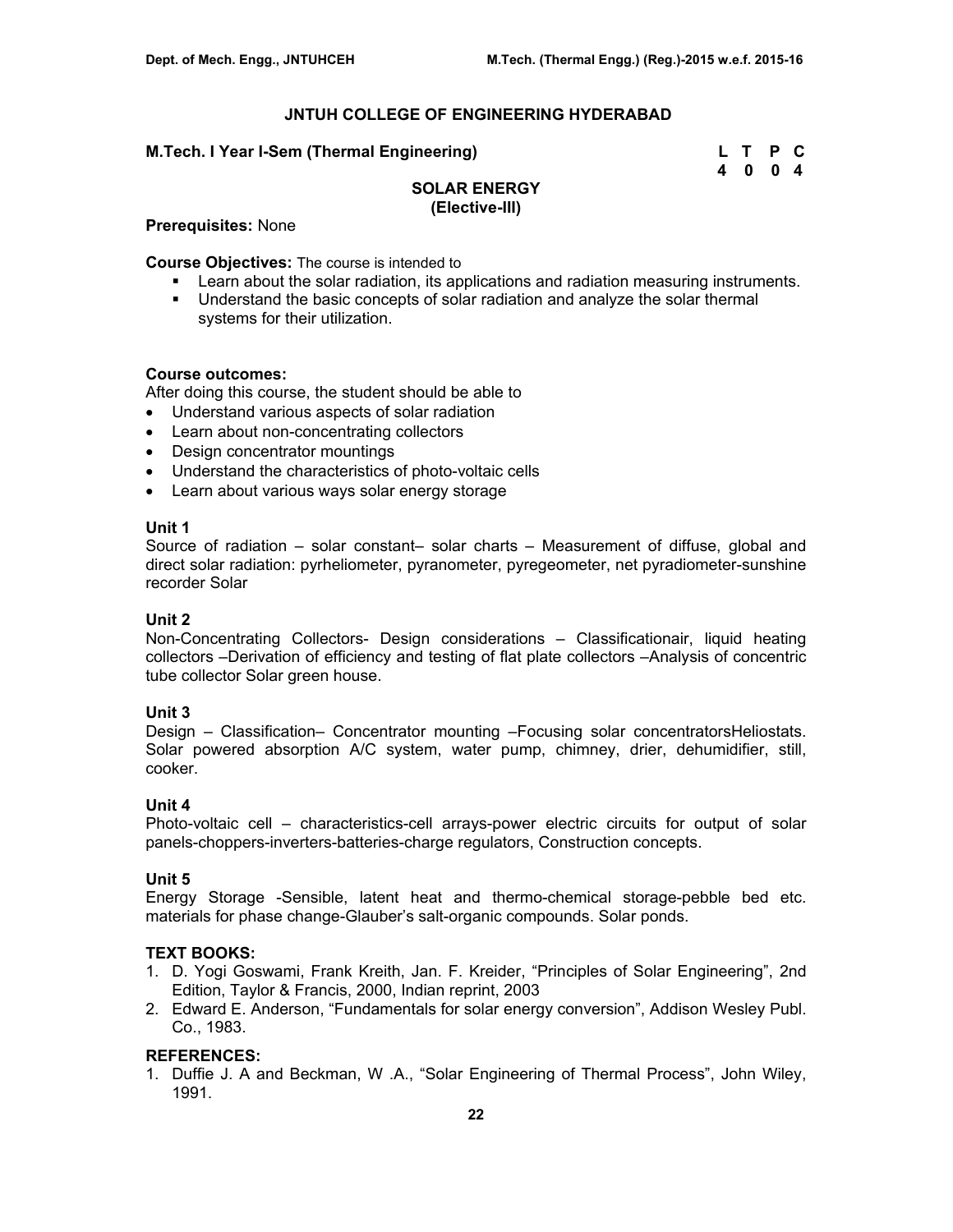- 2. G. N. Tiwari and M. K. Ghosal, "Fundamentals of Renewable energy Sources", Narosa Publishing House, New Delhi, 2007
- **3.** Energy Studies, Second Edition, by W. Shepherd and D. W. Shepherd, Imperial College Press, London, 2004 Department of Chemical Engineering 11 CL 706 BIO ENERGY ENGINEE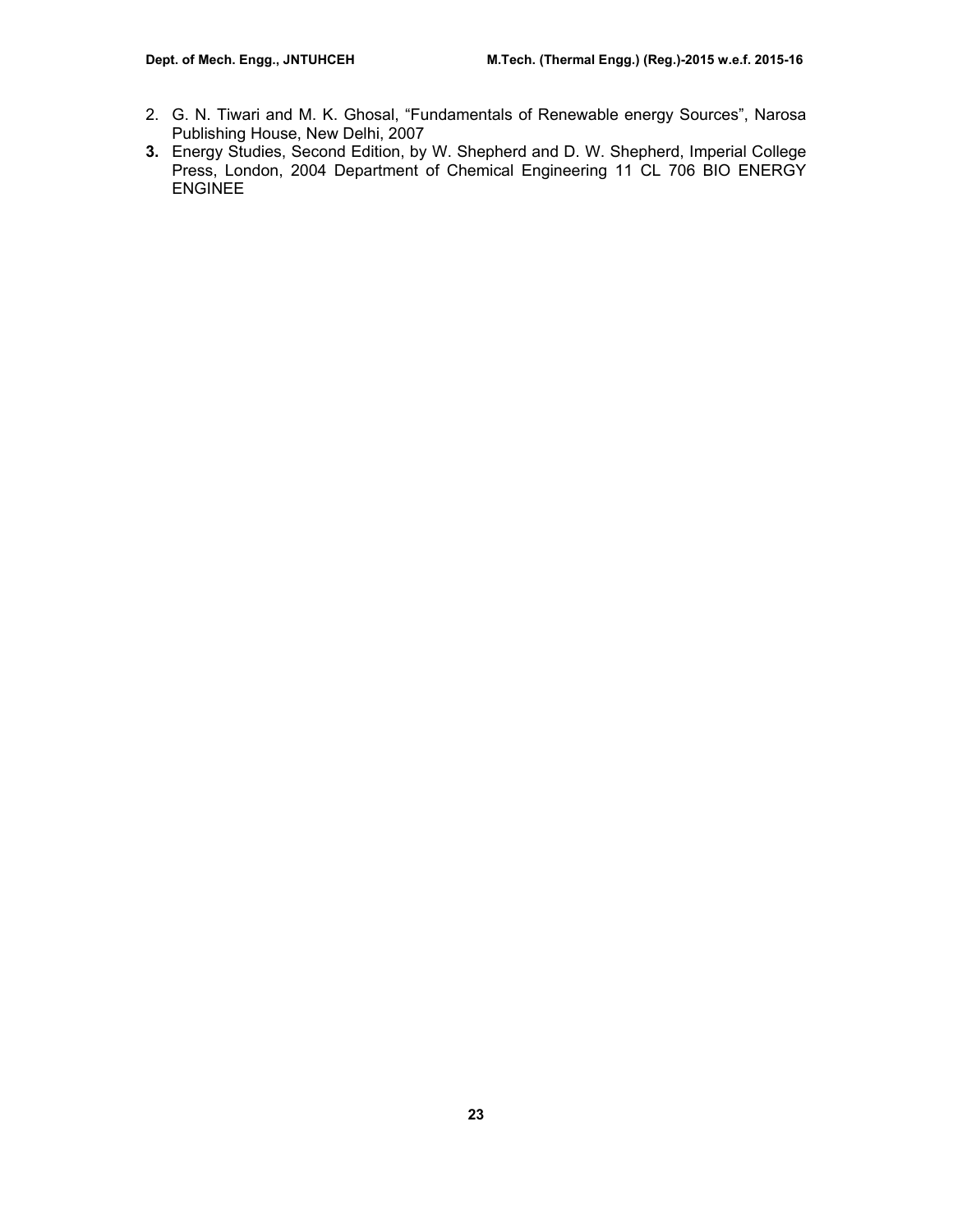### **M.Tech. I Year I-Sem (Thermal Engineering) L T P C**

 **4 0 0 4** 

### **ALTERNATE FUELS & POLLUTION (Elective-III)**

**Prerequisites:** None

## **Course Objectives:**

The course is intended to

- Gain knowledge of various alternative fuels
- Know about Natural gas, LPG, hydrogen and bio gas.

### **Course Outcomes:**

### **At the end of the course, the student will be able to:**

- Identify the need of alternate fuels and list out some prospective alternate fuels
- Categorize, interpret and understand the essential properties of fuels for petrol and diesel engines
- Infer the storage and dispensing facilities requirements
- Analyze the implement limitations with regard to performance, emission and materials compatibility
- Identify and understand possible harmful emissions and the legislation standards

**UNIT-I :** Need for alternate fuel : Availability and properties of alternate fuels, general use of alcohols, LPG, hydrogen, ammonia, CNG and LNG, vegetable oils and biogas, merits and demerits of various alternate fuels, introduction to alternate energy sources. Like EV, hybrid, fuel cell and solar cars.

**UNIT-II :** Alcohols: Properties as engine fuel, alcohols and gasoline blends, performance in SI engine, methanol and gasoline blends, combustion characteristics in CI engines, emission characteristics, DME, DEE properties performance analysis, performance in SI & CI Engines.

**UNIT-III :** Natural Gas, LPG, Hydrogen and Biogas: Availability of CNG, properties, modification required to use in engines, performance and emission characteristics of CNG using LPG in SI & CI engines, performance and emission of LPG. Hydrogen; storage and handling, performance and safety aspects.

**UNIT-IV:** Technical Background of Diesel/Bio-diesel fuels-Oil feed stocks-Transesterification-Bio-diesel production from Vegetable oils and waste cooking oil-High blend levels of bio-diesel-Testing , Bio diesel-Oxidation stability-Performance in Engines, Properties of bio-fuels and their importance in the context of IC Engines. Vegetable Oils: Various vegetable oils for engines, esterification, performance in engines, performance and emission characteristics, bio diesel and its characteristics

**UNIT-V :** Electric, Hybrid, Fuel Cell And Solar Cars: Layout of an electric vehicle, advantage and limitations, specifications, system components, electronic control system, high energy and power density batteries, hybrid vehicle, fuel cell vehicles, solar powered vehicles.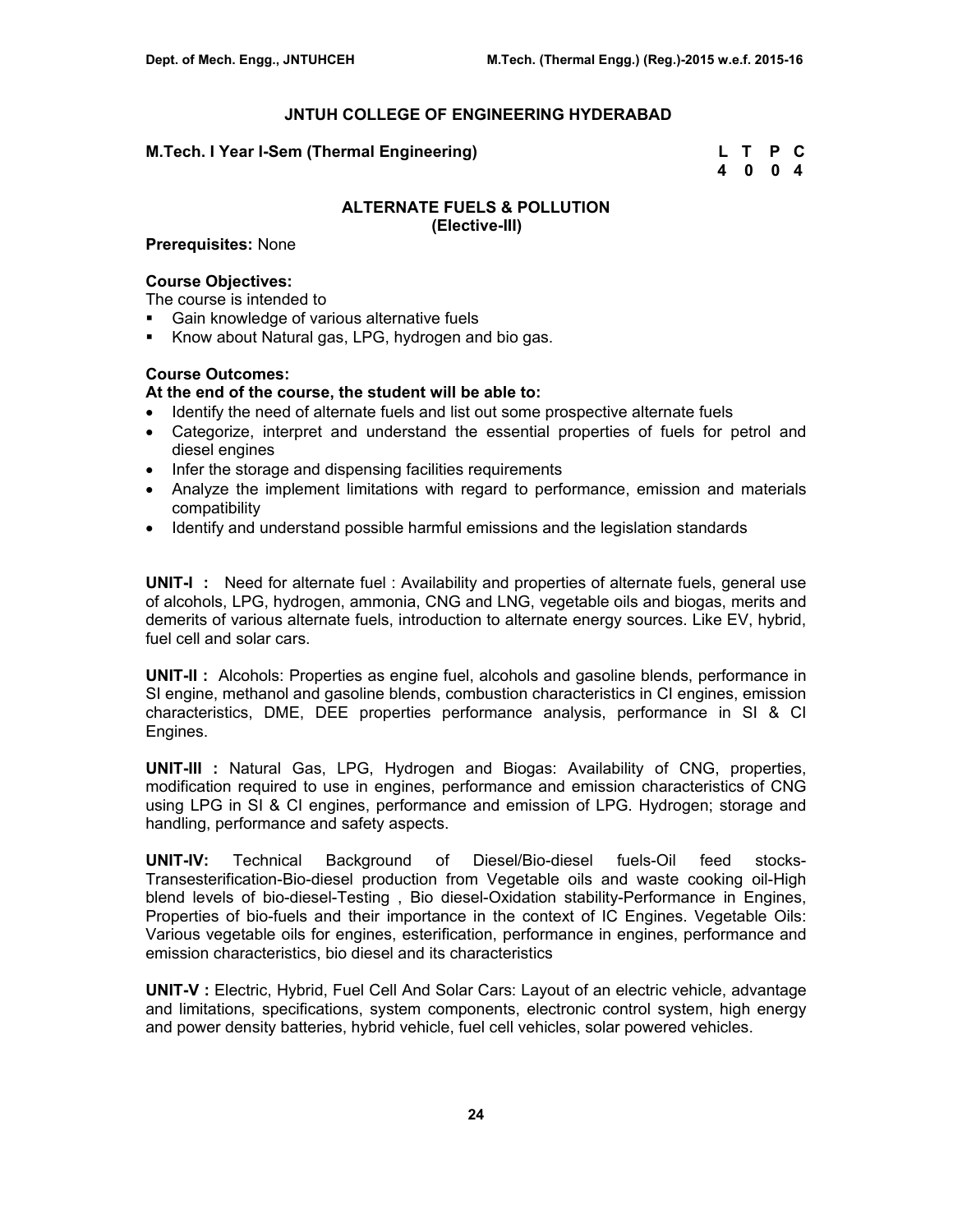## **Reference Books:**

- 1. Alternate Fuels Dr. S. S. Thipse Jaico Publications
- 2. Richard.L.Bechfold, Alternative Fuels Guide BooK, SAE International Warrendale 1997.
- 3. Maheswar Dayal, Energy Today & tomorrow, -1 & B Horishr India-1982.
- 4. Nagpal, Power Plant Engineering, Khanna Publishers, 1991.
- 5. Alcohols as motor fuels progress in technology, Series No. 19 SAE Publication USE 1980.
- 6. SAE paper nos. 840367, 841333, 841334, 841156, Transactions, SAE, USA
- 7. Alternative Fuels Guidebook Bechtold R.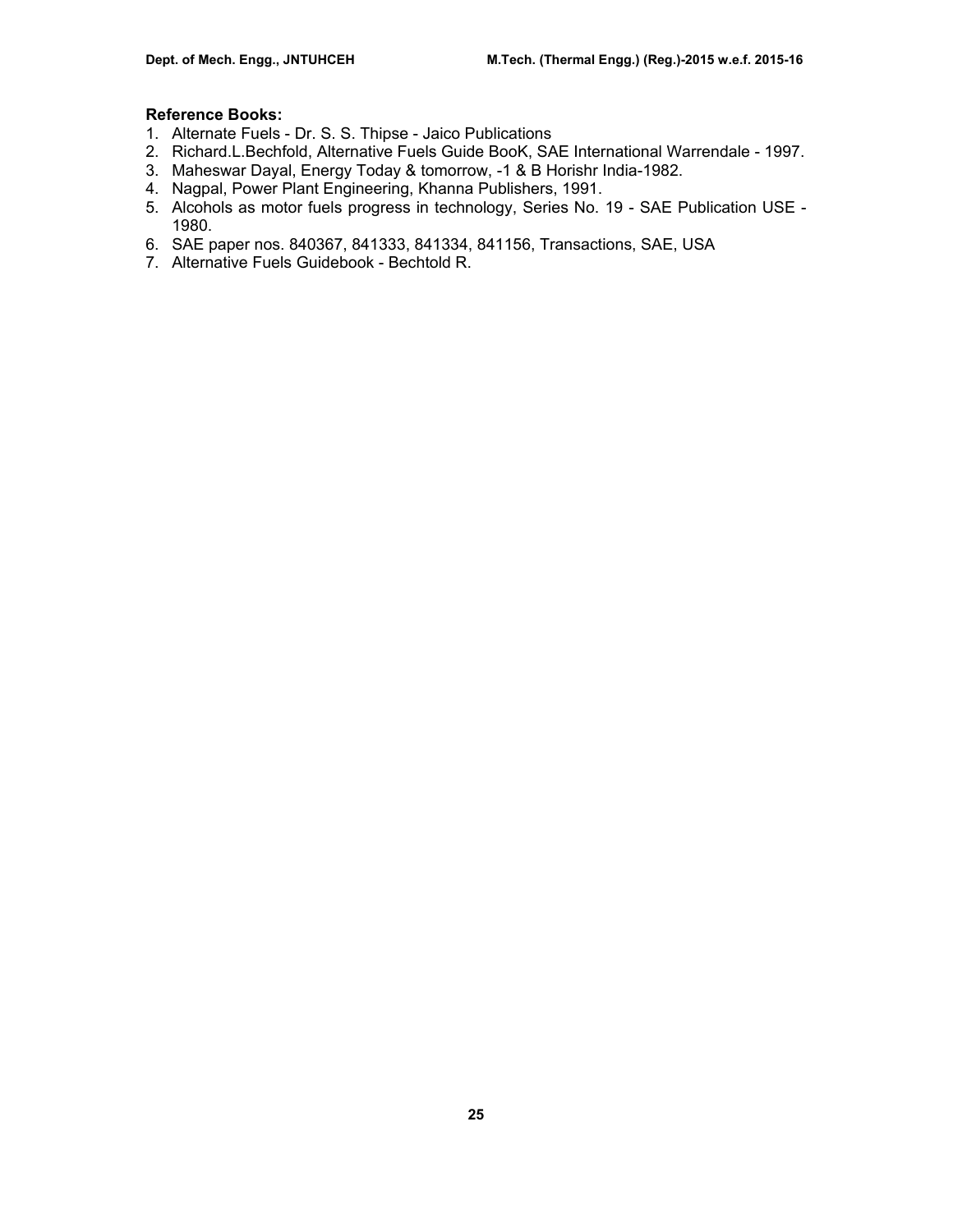### **M.Tech. I Year I-Sem (Thermal Engineering) L T P C**

 **4 0 0 4** 

## **RENEWABLE ENERGY SOURCES (ELECTIVE-IV)**

#### **Prerequisites**: None

#### **Course Objectives:**

The course is intended to

- **EXECUTE:** introduce to the technology of renewable sources of energy
- **EXECT** 1.1 Is a learn about the solar radiation, its applications and radiation measuring instruments
- learn about the various types of geothermal resources and its applications
- **study the biomass energy resources**, bio-mass systems
- learn the methods of energy extraction from the wind and oceans
- **EXECUTE:** learn to the technology of direct energy conversion methods

#### **Course Outcomes:**

At the end of the course, the student will be able to:

- Identify the renewable energy sources and their utilization
- Understand the basic concepts of the solar radiation and analyze the solar Thermal systems for their utilization
- Understand the principle of working of solar cells and their modern
- manufacturing techniques
- Understand the concepts of the ocean thermal energy conversion systems and their applications
- Outline the methods of energy storage and identify the appropriate methods of energy storage for specific applications
- Understand the energy conversion from wind energy, geothermal energy, biomass, biogas, fuel cells and hydrogen

### **Unit 1 : Introduction:**

Overview of the course, Examination and Evaluation patterns. Classification of energy resources, energy scenario in the world and India

**Basic sun-earth relationships:** Definitions. Celestial sphere, altitude-azimuth, declinationhour angle and declination-right ascension coordinate systems for finding the position of the sun, celestial triangle and coordinates of the sun. Greenwich Mean Time, Indian Standard Time, Local Solar Time, sun rise and sun set times & day length. Numerical problems

**Solar radiation:** Nature of solar radiation, solar radiation spectrum, solar constant, extraterrestrial radiation on a horizontal surface, attenuation of solar radiation, beam, diffuse and global radiation. Measurement of global, diffuse and beam radiation. Prediction of solar radiation; Angstrom model, Page model, Hottel's model, Liu and Jordan model etc. Insolation on an inclined surface, angle of incidence, Illustrative problems

### **Unit 2 : Solar thermal systems:**

Principle of working of solar water heating systems, solar cookers, solar desalination systems, solar ponds, solar chimney power plant, central power tower power plants etc.

**Solar concentrating collectors:** Classification of solar concentrators, Basic definitions such as concentration ratio, angle of acceptance etc., Tracking of the sun; description of different tracking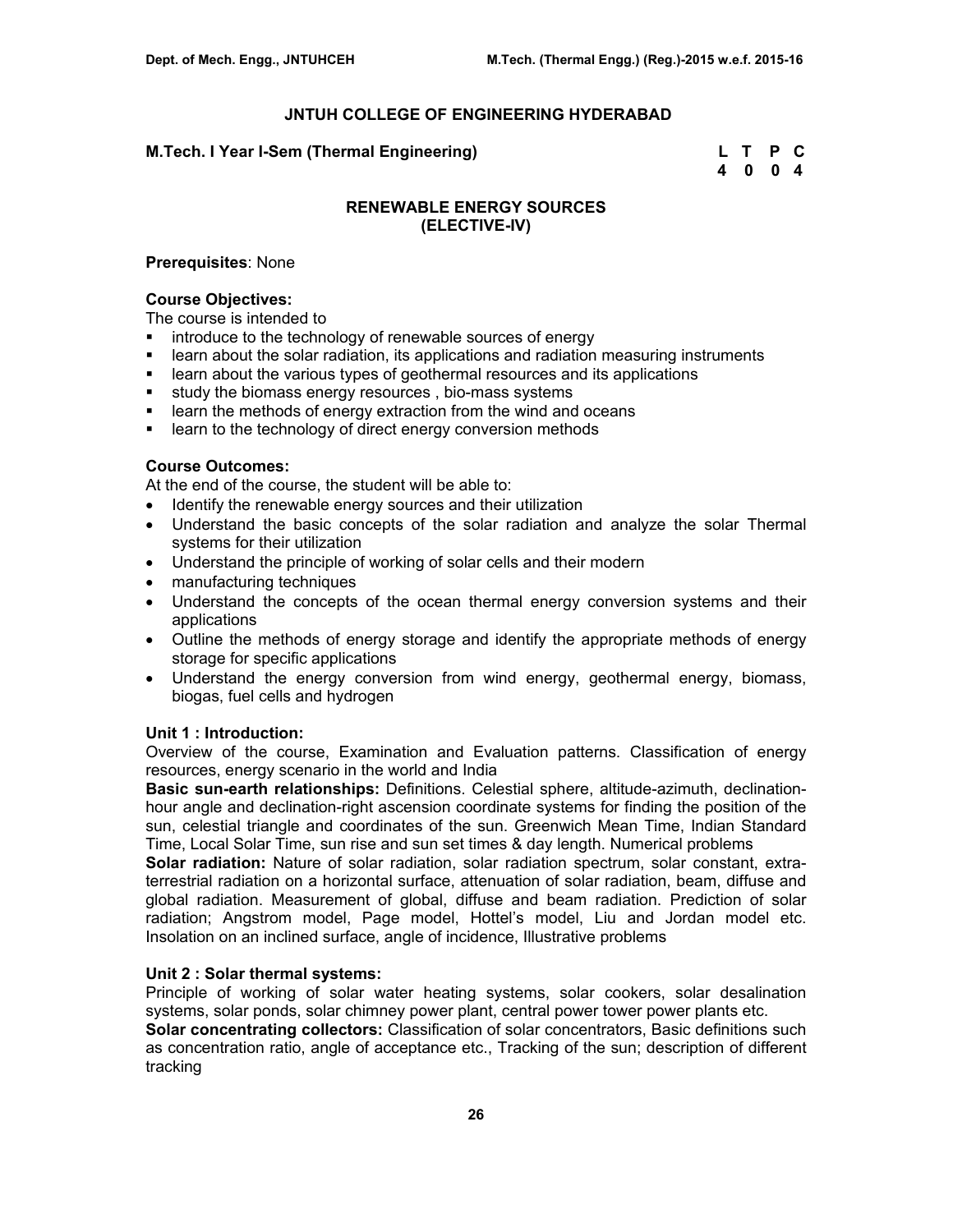modes of a solar collectors and the determination of angle of incidence of insolation in different tracking modes. Illustrative problems

**Photovoltaic energy conversion:** Introduction. Single crystal silicon solar cell, i-v characteristics, effect of insolation and temperature on the performance of silicon cells. Different types of solar cells. Modern technological methods of producing these cells. Indian and world photovoltaic energy scenario.

## **Unit 3 : Energy storage:**

Necessity for energy storage. Classification of methods of energy storage. Thermal energy storage; sensible heat storage, latent heat storage. Reversible chemical reaction storage. Electromagnetic energy storage. Hydrogen energy storage. Chemical battery storage. Pumped hydel energy storage etc.

**Wind energy :**Origin of winds, nature of winds, wind data measurement, wind turbine types and their construction, wind-diesel hybrid system, environmental aspects, wind energy programme in India and the world.

## **Unit 4 : Ocean energy:**

Ocean thermal energy; open cycle & closed cycle OTEC plants, environmental impacts, challenges, present status of OTEC systems. Ocean tidal energy; single basin and double basin plants, their relative merits. Ocean wave energy; basics of ocean waves, different wave energy conversion devices, relative merits

**Fuel cells:** Introduction, applications, classification, different types of fuel cells such as phosphoric acid fuel cell, alkaline fuel cell, PEM fuel cell, MC fuel cell. Development and performance fuel cells.

## **Unit 5 : Biomass:**

Introduction, photosynthesis, biofuels, biomass resources, biomass conversion technologies, urban waste to energy conversion, biomass to ethanol conversion, biomass energy scenario in India.

**Biogas:** Biogas production, constant pressure and constant volume biogas plants, operational parameters of the biogas plant

**Geothermal energy:** Origin, applications, types of geothermal resources, relative merits

## **Reading:**

- 1. B.H.Khan, Non conventional Energy Resources, Tata McGraw Hill, New Delhi, 2012
- 2. S.Rao and B.B.Parulekar, Energy Technology: Non-Conventional, Renewable and Conventional, Khanna Publishers, 2010
- 3. S.P.Sukhatme and J.K.Nayak, Solar Energy-Principles of Thermal Collection and Storage, TMH, 2008
- 4. J.A.Duffie and W.A.Beckman, Solar Energy Thermal Processes, John Wiley, 2010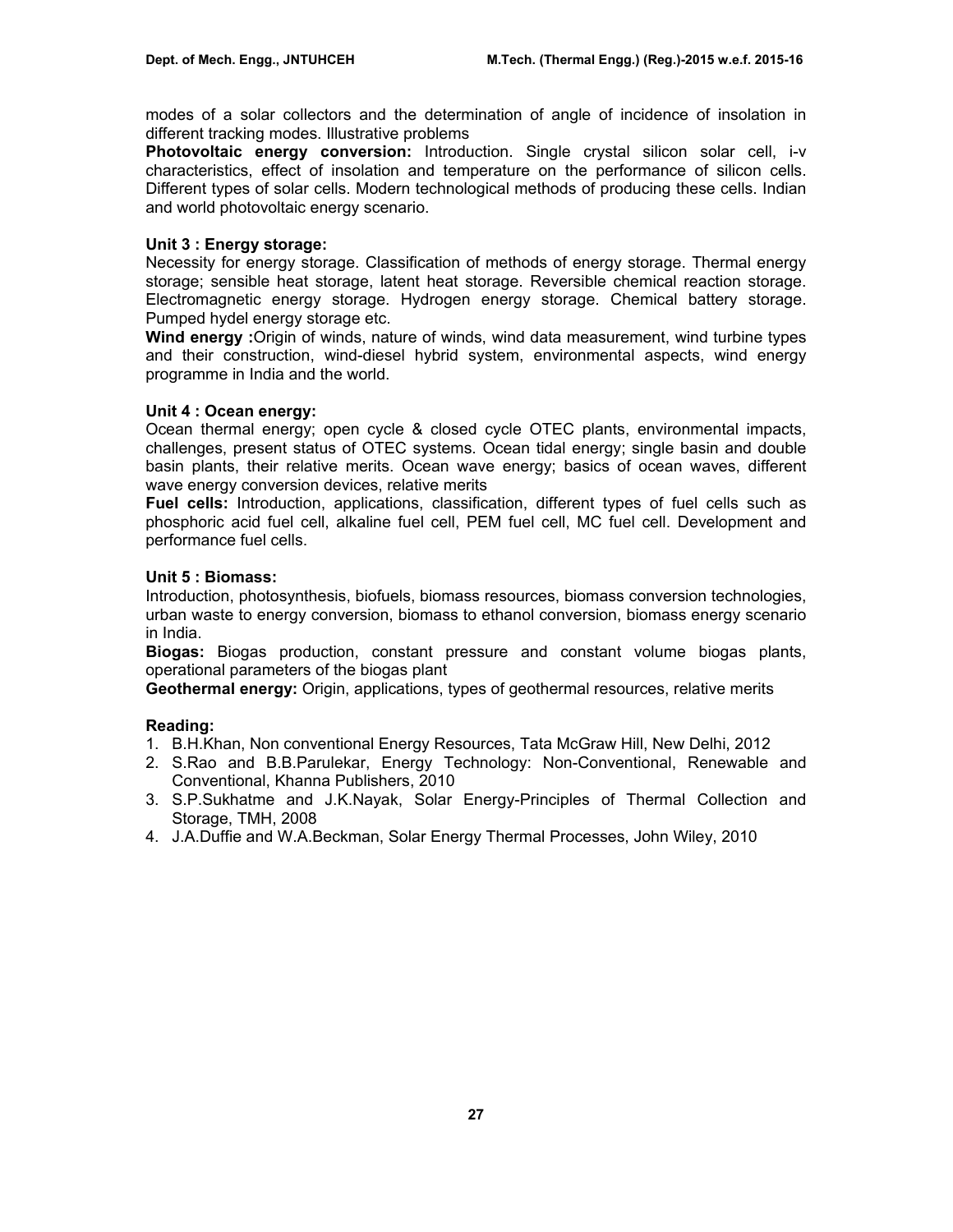| M.Tech. I Year I-Sem (Thermal Engineering) | L T P C |  |
|--------------------------------------------|---------|--|
|                                            | 4004    |  |

# **FUEL CELL TECHNOLOGY (Elective-IV)**

#### **Prerequisites:** None

### **Course Objectives**:

The course is intended to

- To provide thorough understanding of performance characteristics of fuel cell power plant and its components
- Outline the performance and design characteristics and operating issues for various fuel cells
- Discuss the design philosophy and challenges to make this power plant economically feasible
- At the end of the course, the students will have sufficient knowledge for working in a fuel cell industry or R&D organization

### **Course outcomes:**

At the end of the course, the student will be able to:

- To understand the various methods of hydrogen generation and storage
- To apply knowledge of thermodynamics, electrochemistry, heat transfer and fluid mechanics principles to design and analysis of this engineering technology.
- To have thorough understanding of performance behavior , operational issues and challenges for all major types of fuel cells.
- To understand the impact of this technology in global and societal context.
- To begin a career as an engineer in an organization developing fuel cell components and systems.

## **Unit I**

Hydrogen as a future energy carrier, Properties, Chemical production of hydrogen, steam reforming of methanol, natural gas, coal gas etc, shift conversion and thermal decomposition, purification (removal of CO and  $CO<sub>2</sub>$ ), desulphurisation, Electrolytic hydrogen production, Electrolyser configurations

### **Unit II**

Compressed gas storage, Cryogenic liquid storage, Solid state Storage, Adsorption in compounds and metal hydrides, hydride heat pumps and compressors

# **Unit III**

Fundamentals of electrochemical energy conversion, Basic operation principles and Overview. Advantages and applications, Fuel cell thermodynamics; open circuit voltage; efficiency. Heat released, reasons for losses in voltage, Electrode kinetics, porous electrodes, characteristics, fabrication of electrodes, assembly of fuel cells, testing, Classification of fuel cells based on nature of electrolyte, operating temperature etc.

## **Unit IV**

Alkaline Fuel cells (AFC), Phosphoric Acid Fuel cells (PAFC), Polymer Electrolyte Membrane Fuel cells (PEMFC), Direct Methanol Fuel cells (DMFC), Molten Carbonate Fuel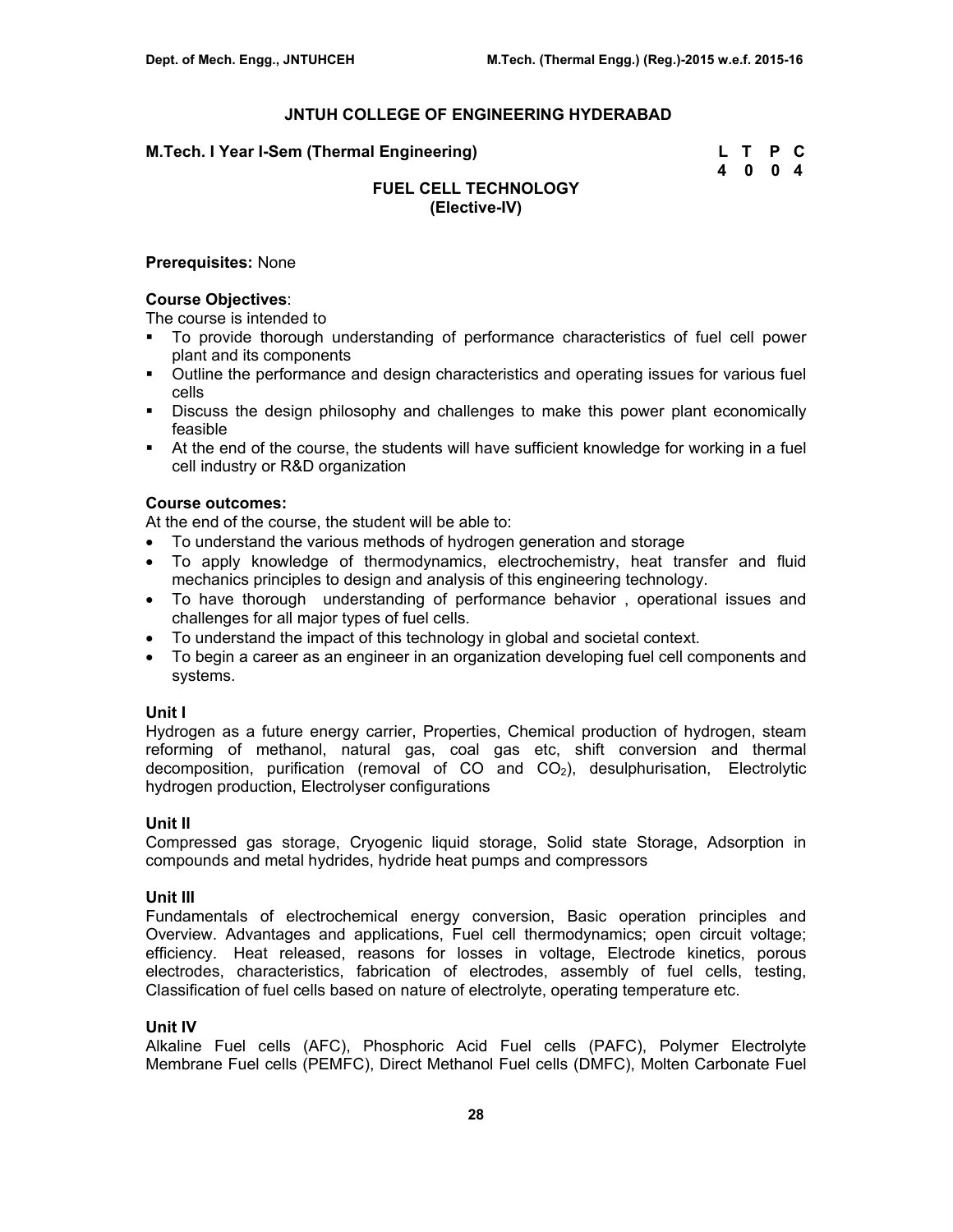cells(DMFC), Solid Oxide Fuel cells (SOFC), Regenerative Fuel Cells (RFC), Specific characteristics, advantages and applications.

## **Unit V**

Fuel cell plants and sub systems, efficiency of systems, performance; emissions, Heat balance, Environmental benefits. Heat rate of various Fuel Cell plants, Direct Fuel cells, Natural gas and coal based Fuel cell power plant concepts, Cogeneration and CHP, Fuel cell Hybrids, Fuel cell systems for portable, automotive, stationary applications, Future challenges.

# **Text Books**

- 1. B.Viswanathan and Aulice Scibioh , (2006), Fuel Cells Principles and Applications, Universities Press, Hyderabad.
- 2. J. Larminie & A. Dicks, (2003), Fuel Cell Systems Explained, Wiley, ISBN # 0-471- 49026-1

# **Reference Books:**

- 1. Fuel Cell Handbook-7th Edition, US Department of Energy, (2004).
- 2. M. M. Mench, (2008) Fuel Cell Engines, Wiley, (ISBN: 978-0-471-68958-4)
- 3. X. Li, (2005) Principles of Fuel Cells, Taylor & Francis.
- 4. Gregor Hoogers, (2003), Fuel Cell Technology Handbook (FCTH), CRC Press, Current Edition. ISBN # 0-8493-0877-1
- 5. N. Sammes, (2006),Fuel Cell Technology Reaching Towards Commercialization by ISBN-10: 1852339748-Springer
- 6. S. Srinivasan, (2006), Fuel Cells: From Fundamentals and Applications, Springer.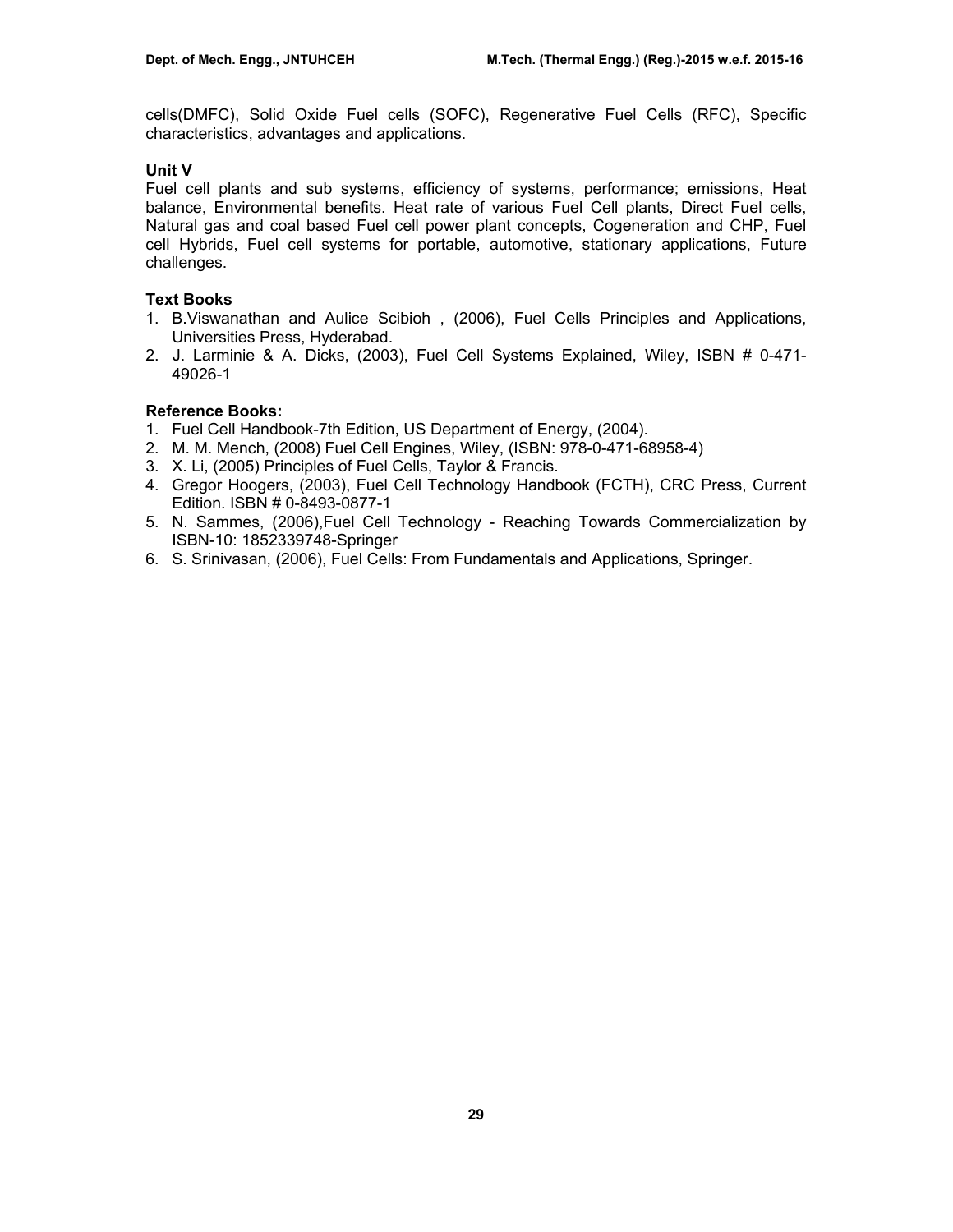### **M.Tech. I Year I-Sem (Thermal Engineering) L T P C**

 **4 0 0 4** 

# **NON CONVENTIONAL ENERGY SOURCES (Elective-IV)**

### **Prerequisites:** None

### **Course Objectives**:

The course is intended to

- Provide a fundamental treatment of fluid flows controlled by viscous or turbulent stress gradients and the subsequent heat transfer between fluids and solid surfaces.
- Provide analytical solutions to the momentum and energy conservation equations for both laminar and turbulent flows will be considered.
- Provide solid foundation for the engineering practitioner engaged in single phase convective thermal transport.
- Provide solid foundation for further studies in multiphase convective transport

## **Course Outcomes:**

At the end of the course, the student will be able to:

- Unconventional energy sources: solar energy, wind energy, tidal energy, geothermal energy, thermonuclear fusion, cold fusion
- Power plants utilizing unconventional energy sources
- Special methods of energy production: fuel cells, MHD power plants
- Unconventional energy transport and accumulation: hydrogen
- Measurements at the biogas station and Rankine cycle generator

#### **UNIT-I**

Introduction, Energy Scenario, Survey of energy resources. Classification and need for conventional energy resources.

**Solar Energy:** The Sun-sun-Earth relationship, Basic matter to waste heat energy circuit, Solar Radiation, Attention, Radiation measuring instruments.

**Solar Energy Applications:** Solar water heating. Space heating, Active and passive heating. Energy storage. Selective surface. Solar stills and ponds, solar refrigeration, Photovoltaic generation.

## **UNIT -II**

**GEOTHERMAL ENERGY:** Structure of earth, Geothermal Regions, Hot springs. Hot Rocks, Hot Aquifers. Analytical methods to estimate thermal potential. Harnessing techniques, Electricity generating systems.

### **UNIT-III**

**DIRECT ENERGY CONVERSION: Nuclear Fusion:** Fusion, Fusion reaction, P-P cycle, Carbon cycle, Deuterium cycle, Condition for controlled fusion, Fuel cells and photovoltaic. Thermionic & thermoelectric generation, MHD generator.

**Hydrogen Gas as Fuel:** Production methods, Properties, I.C. Engines applications, Utilization strategy, Performances.

### **UNIT-IV**

**BIO-ENERGY:** Biomass energy sources. Plant productivity, Biomass wastes, aerovic and Anaerobic bioconversion processed, Raw metrical and properties of bio-gas, Bio-gas plant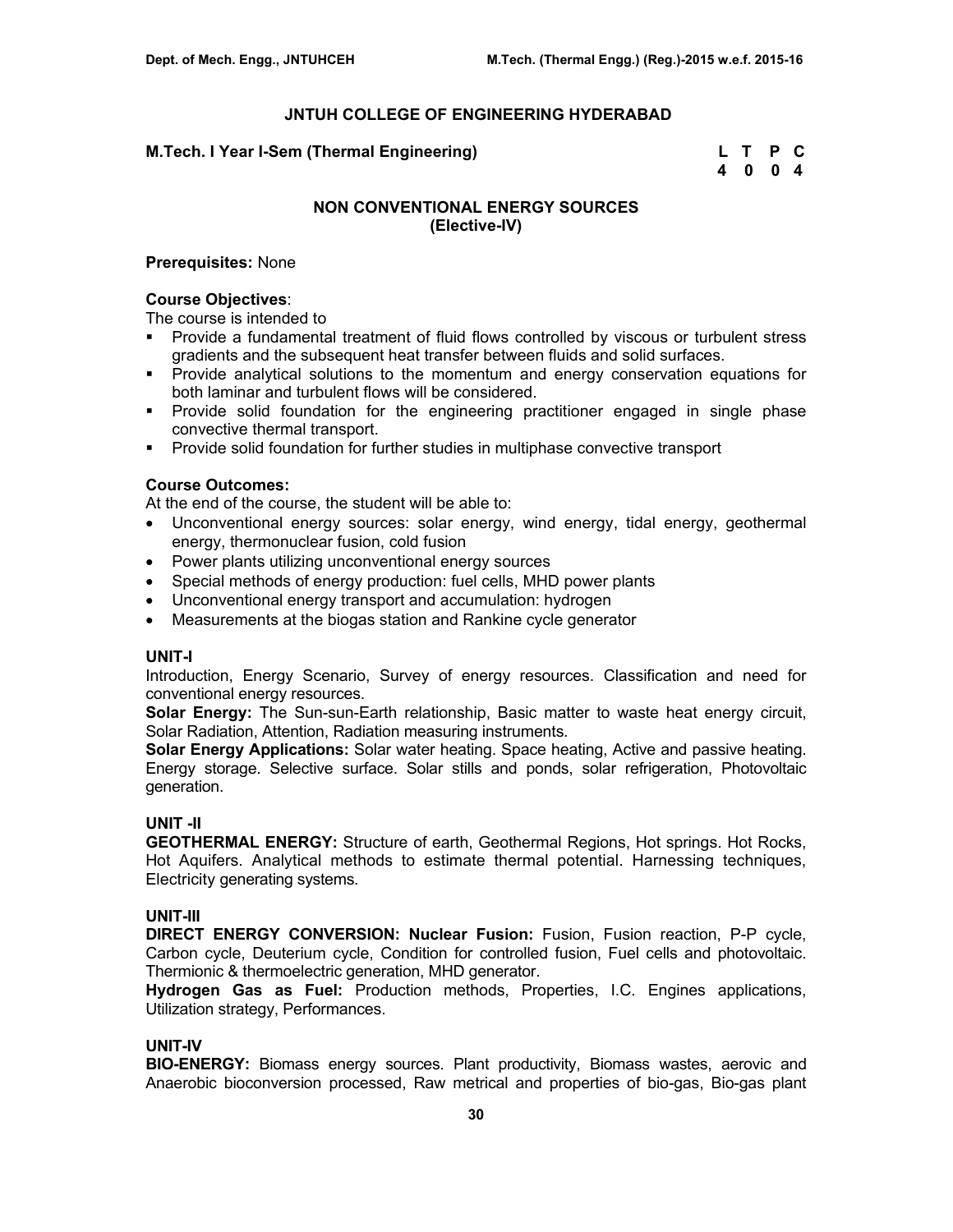technology and status, the energetics and economics of biomass systems, Biomass gasification

## **UNIT-V**

**WIND ENERGY**: Wind, Beaufort number, Characteristics, Wind energy conversion systems, Types, Betz model. Interference factor. Power coefficient, Torque coefficient and Thrust coefficient, Lift machines and Drag machines. Matching, Electricity generation.

**Energy from Oceans**: Tidal energy. Tides. Diurnal and semi-diurnal nature, Power from tides, Wave Energy, Waves, Theoretical energy available. Calculation of period and phase velocity of waves, Wave power systems, Submerged devices. Ocean thermal Energy, Principles, Heat exchangers, Pumping requirements, Practical considerations.

### **References:**

- 1. Non-conventional Energy Resources Khan McGraw Hill
- 2. Energy Resources Utilization & Technologies Y.Anjaneyulu & T. Francis BS **Publications**
- 3. Renewable Energy Resources- Basic Principles and Applications/ G.N.Tiwari and M.K.Ghosal/ Narosa Publications
- 4. Renewable Energy Resources/ John Twidell & Tony Weir/Taylor & Francis/ $2^{nd}$  edition
- 5. Alternative Energy Sources & Systems Steeby Cengage Learning
- 6. Biological Energy Resources/ Malcolm Fleischer & Chris Lawis/E&FN Spon
- 7. Renewable Energy Sourse Tasneem & S.A. Abbasi PHI
- 8. Solar Energy Sukhatme & Nayak McGraw Hill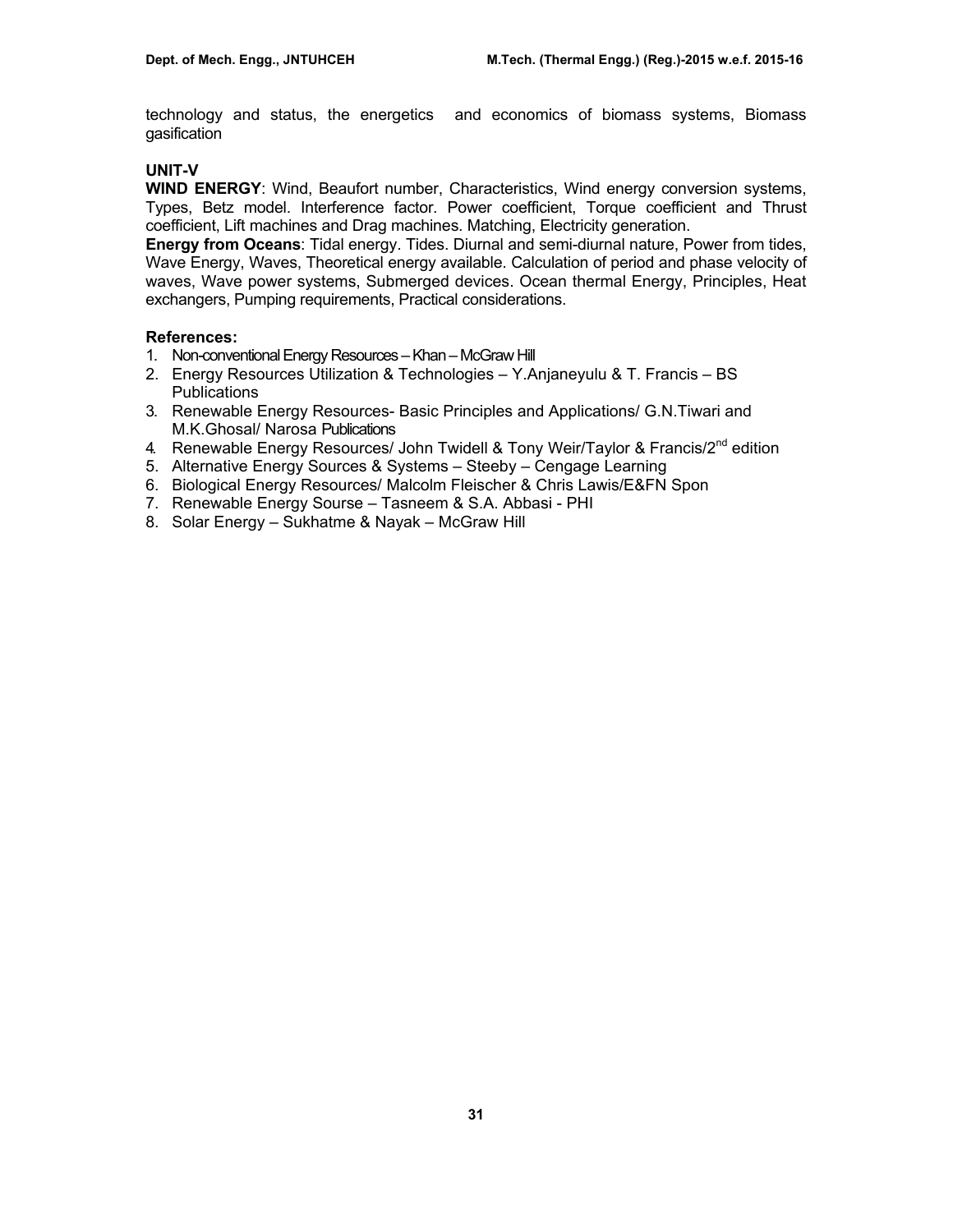### **M.Tech. I Year I-Sem (Thermal Engineering)**

| M.Tech. I Year I-Sem (Thermal Engineering) | L T P C |  |
|--------------------------------------------|---------|--|
|                                            | 0 0 4 2 |  |

### **THERMAL ENGINEERING LABORATORY**

### **Prerequisites:** None

# **Course Objectives:**

The lab is mainly intended to

- Analyze the performance and exhaust emissions of an IC engine by conducting the performance test on IC Engines.
- **Evaluate the performance of the Vapor compression and Air conditioning units**
- Analyze the flame propagation velocity of the gaseous fuels
- Evaluate the performance of the Solar flat plate collector and evacuated tube concentrator

## **Course Outcomes:**

At the end of the course, the student will be able to:

- Perform experiments to determine the properties of fuels and oils.
- Determine the volumetric efficiency of a two-stage reciprocating air compressor as a function of receiver pressure.
- Evaluate heat transfer coefficient using forced convection set-up.
- Interpret the theoretical and experimental findings of free convection experiments.
- Apply Fourier law of conduction for composite slab and Newton's law of cooling for pinfin apparatus.
- Perform experiments on engines and draw characteristics.
- 1. Compressibility factor measurement of different real gases.
- 2. Dryness fraction estimation of steam.
- 3. Flame propagation analysis of gaseous fuels.
- 4. Performance test and analysis of exhaust gases of an I.C. Engine.
- 5. Heat Balance sheet, Volumetric Efficiency and air fuel ratio estimation of an I.C. Engine.
- 6. COP estimation of vapour compression refrigeration test.
- 7. Performance analysis of Air conditioning unit.
- 8. Performance analysis of heat pipe.
- 9. Solar Flat Plate Collector
- 10. Evacuative tube concentrator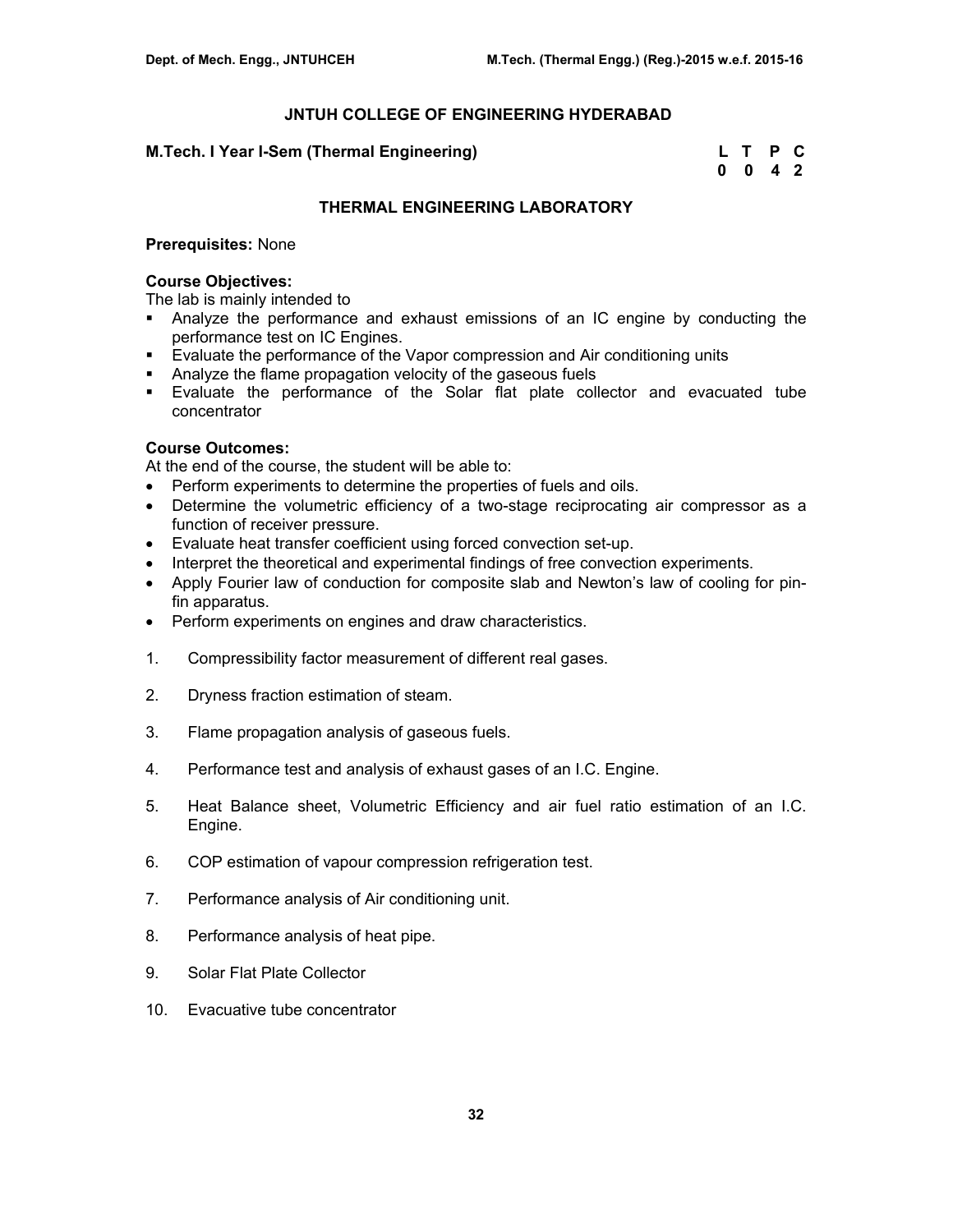### **M.Tech. I Year I-Sem (Thermal Engineering) L T P C**

 **0 0 4 2** 

## **SOFT SKILLS LAB (Activity-based)**

### **Course Objectives**

- $\gg$  To improve the fluency of students in English
- $\gg$  To facilitate learning through interaction
- $\gg$  To illustrate the role of skills in real-life situations with case studies, role plays etc.
- $\geq$  To train students in group dynamics, body language and various other activities which boost their confidence levels and help in their overall personality development
- **EX** To encourage students develop behavioral skills and personal management skills
- $\gg$  To impart training for empowerment, thereby preparing students to become successful professionals

#### **Learning Outcomes**

- **Developed critical acumen and creative ability besides making them industry- ready.**
- **&** Appropriate use of English language while clearly articulating ideas.
- **EXE** Developing insights into Language and enrich the professional competence of the students.
- **Enable students to meet challenges in job and career advancement.**

### **INTRODUCTION**

Definition and Introduction to Soft Skills – Hard Skills vs Soft Skills – Significance of Soft/Life/Self Skills – Self and SWOT Analysis *and*

- **1. Exercises on Productivity Development** 
	- Effective/ Assertive Communication Skills (Activity based)
	- Time Management (Case Study)
	- Creativity & Critical Thinking (Case Study)
	- Decision Making and Problem Solving (Case Study)
	- Stress Management (Case Study)
- **2. Exercises on Personality Development Skills** 
	- Self-esteem (Case Study)
	- Positive Thinking (Case Study)
	- Emotional Intelligence (Case Study)
	- Team building and Leadership Skills (Case Study)
	- Conflict Management (Case Study)
- **3. Exercises on Presentation Skills** 
	- Netiquette
	- Importance of Oral Presentation Defining Purpose- Analyzing the audience-Planning Outline and Preparing the Presentation- Individual & Group Presentation- Graphical Organizers- Tools and Multi-media Visuals
	- One Minute Presentations (Warming up)
	- PPT on Project Work- Understanding the Nuances of Delivery- Body Language – Closing and Handling Questions – Rubrics for Individual Evaluation (Practice Sessions)
- **4. Exercises on Professional Etiquette and Communication** 
	- Role-Play and Simulation- Introducing oneself and others, Greetings, Apologies, Requests, Agreement & Disagreement….etc.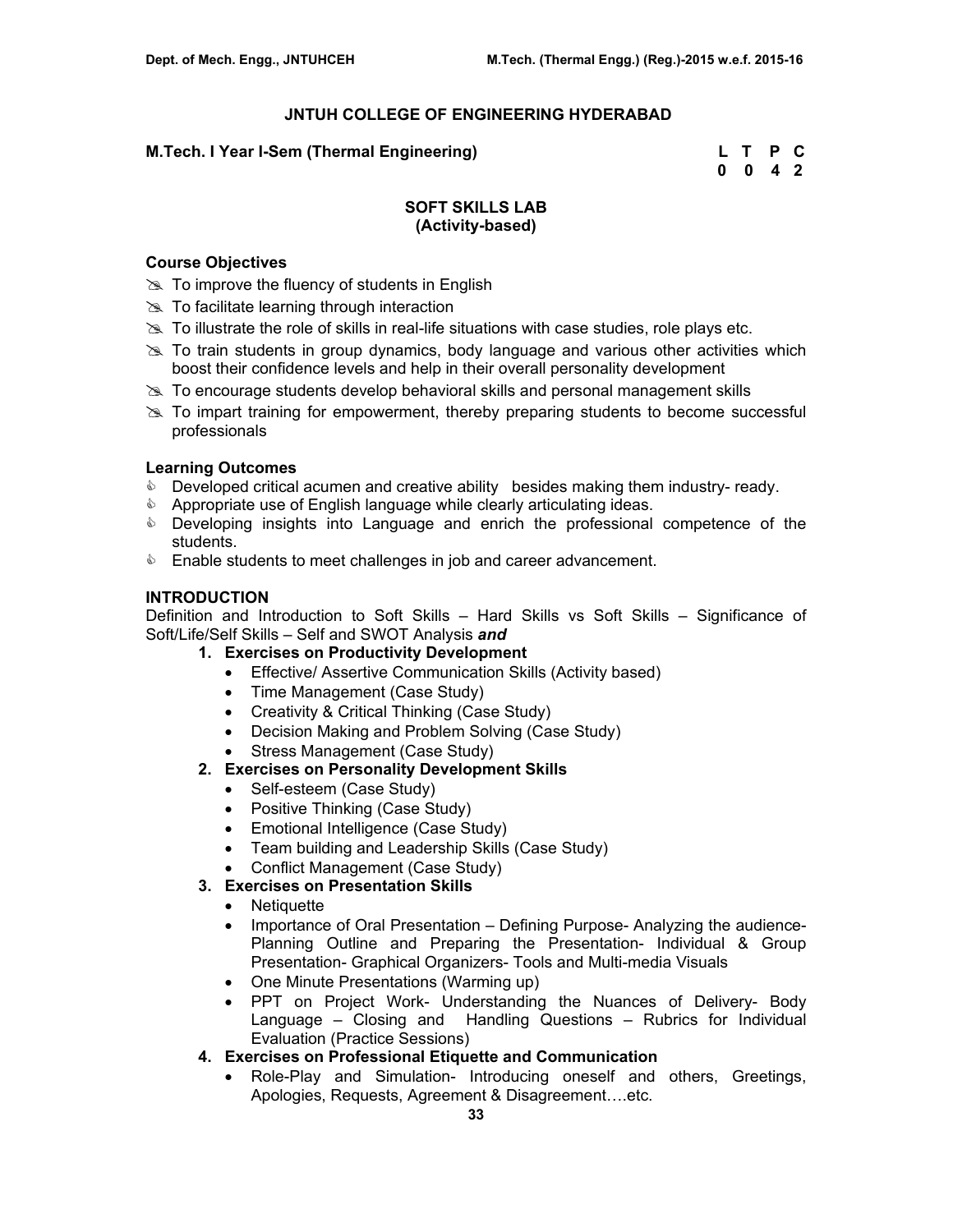- Telephone Etiquette
- Active Listening
- Group Discussions (Case study)- Group Discussion as a part of Selection Procedure- Checklist of GDs
- Analysis of Selected Interviews (Objectives of Interview)
- Mock-Interviews (Practice Sessions)
- Job Application and Preparing Resume
- Process Writing (Technical Vocabulary) Writing a Project Report-Assignments
- **5. Exercises on Ethics and Values**

Introduction –– Types of Values - Personal, Social and Cultural Values - Importance of Values in Various Contexts

- Significance of Modern and Professional Etiquette Etiquette (Formal and Informal Situations with Examples)
- Attitude, Good Manners and Work Culture (Live Examples)
- Social Skills Dealing with the Challenged (Live Examples)
- Professional Responsibility Adaptability (Live Examples)
- Corporate Expectations
- The Note: Hand-outs are to be prepared and given to students.
- $\mathcal{F}$  Training plan will be integrated in the syllabus.
- Topics mentioned in the syllabus are activity-based.

# **SUGGESTED SOFTWARE:**

- ) The following software from **'train2success.com'** 
	- o Preparing for being Interviewed
	- o Positive Thinking
	- o Interviewing Skills
	- o Telephone Skills
	- o Time Management
	- o Team Building
	- o Decision making

# **SUGGESTED READING:**

- 1. Alex, K. 2012. *Soft Skills.* S. Chand Publishers
- 2. *Management Shapers*. 2011. Collection of 28 Books by different Authors. Universities Press.
- 3. Sherfield, Robert M. *2005. et al Cornerstone: Developing Soft Skills*. Pearson
- 4. Suresh Kumar,E; Sreehari, P. & Savithri, J. 2011. *Communication Skills and Soft Skills-An Integrated Approach.* New Delhi: Pearson
- 5. The ACE of Soft Skills by Gopalaswamy Ramesh & Mahadevan Ramesh. 2013. Pearson Publishers. New Delhi.
- 6. Patnaik, P. 2011. *Group Discussion and Interview Skills.* New Delhi: Foundation
- *7.* Sudhir Andrews. 2009. *How to Succeed at Interviews.* New Delhi: Tata McGraw Hill
- 8. **Sasikumar, V & Dhamija, P.V. 1993.** *Spoken English A Self-Learning Guide to Conversation Practice.* **New Delhi: Tata McGraw-Hill**
- 9. *Dixson, Richard J. Everyday Dialogues in English. Prentice Hall India Pvt Ltd*
- 10. Mukhopadhyay. L *et al. 2012. Polyskills. New Delhi: CUP India Pvt Ltd*
- 11. Rizvi, M. A. 2005. *Effective Technical Communication.* New Delhi: Tata McGraw Hill
- 12. *The Hindu Speaks on Education* by the Hindu Newspaper
- 13. Naterop, B. Jean and Revell, Rod. 2004. *Telephoning in English*. Cambridge: CUP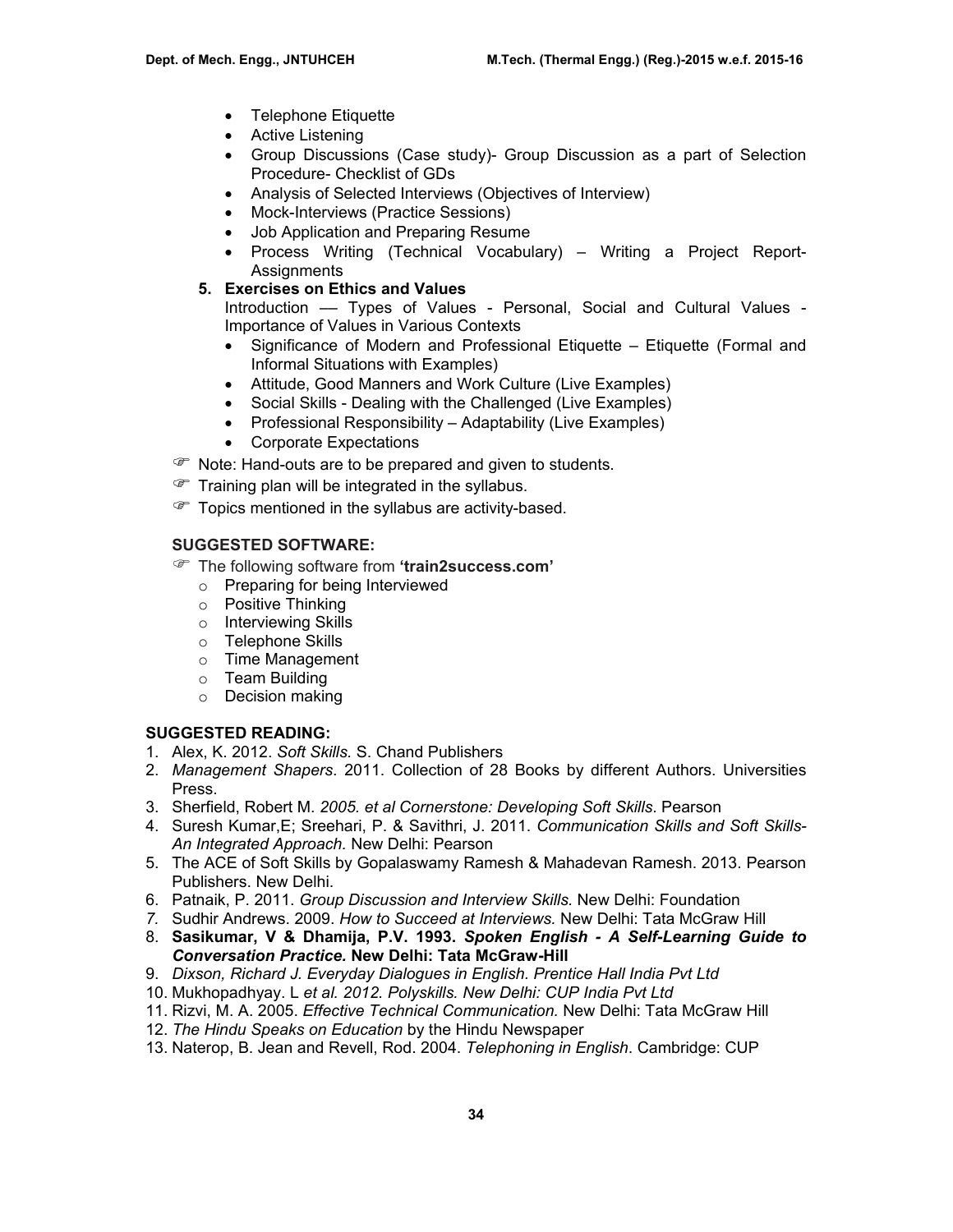### **M.Tech. I Year II-Sem (Thermal Engineering)**

| M.Tech. I Year II-Sem (Thermal Engineering) | L T P C |  |
|---------------------------------------------|---------|--|
|                                             | 4004    |  |

## **ADVANCED FLUID MECHANICS**

**Prerequisites:** Fluid Mechanics & Hydraulic Machinery

### **Course Objectives:**

The course is intended to

- Establish an understanding of the fundamental concepts of fluid mechanics.
- **Understand and apply the potential flow equations to basic flows.**
- Understand and apply the differential equations of fluid mechanics including the ability to apply and understand the impact of assumptions made in the analysis.
- **Understand the boundary layer concepts with respect to fluid flow**
- **Understand and apply the compressible flow equations.**

### **Course Outcomes:**

At the end of the course, the student will be able to:

- Understanding the concept of fluid and the models of fluids
- Understanding the basic physical meaning of general equations
- Understanding the concept of stream function and potential function
- Ability to derive the equation for viscous flow, including laminar flow and turbulent flow
- Ability to address such problems in engineering, and to solve the problems

#### **UNIT I:**

**INVISCID FLOW OF INCOMPRESSIBLE FLUIDS:** Lagrangian and Eulerain Descriptions of fluid motion- Path lines, Stream lines, Streak lines, stream tubes – velocity of a fluid particle, types of flows, Equations of three dimensional continuity equation- Stream and Velocity potential functions.

**Basic Laws of fluid Flow:** Condition for irrotationality, circulation & vorticity Accelerations in Cartesystems normal and tangential accelerations, Euler's, Bernouli equations in 3D– Continuity and Momentum Equations

#### **UNIT II:**

**Viscous Flow:** Derivation of Navier-Stoke's Equations for viscous compressible flow – Exact solutions to certain simple cases : Plain Poisoulle flow - Coutte flow with and without pressure gradient - Hagen Poisoulle flow - Blasius solution.

### **UNIT III:**

**Boundary Layer Concepts :** Prandtl's contribution to real fluid flows – Prandtl's boundary layer theory - Boundary layer thickness for flow over a flat plate – Approximate solutions – Creeping motion (Stokes) – Oseen's approximation - Von-Karman momentum integral equation for laminar boundary layer –– Expressions for local and mean drag coefficients for different velocity profiles.

#### **UNIT IV:**

**Introduction to Turbulent Flow:** Fundamental concept of turbulence – Time Averaged Equations – Boundary Layer Equations - Prandtl Mixing Length Model - Universal Velocity Distribution Law: Van Driest Model –Approximate solutions for drag coefficients – More Refined Turbulence Models – k-epsilon model - boundary layer separation and form drag – Karman Vortex Trail, Boundary layer control, lift on circular cylinders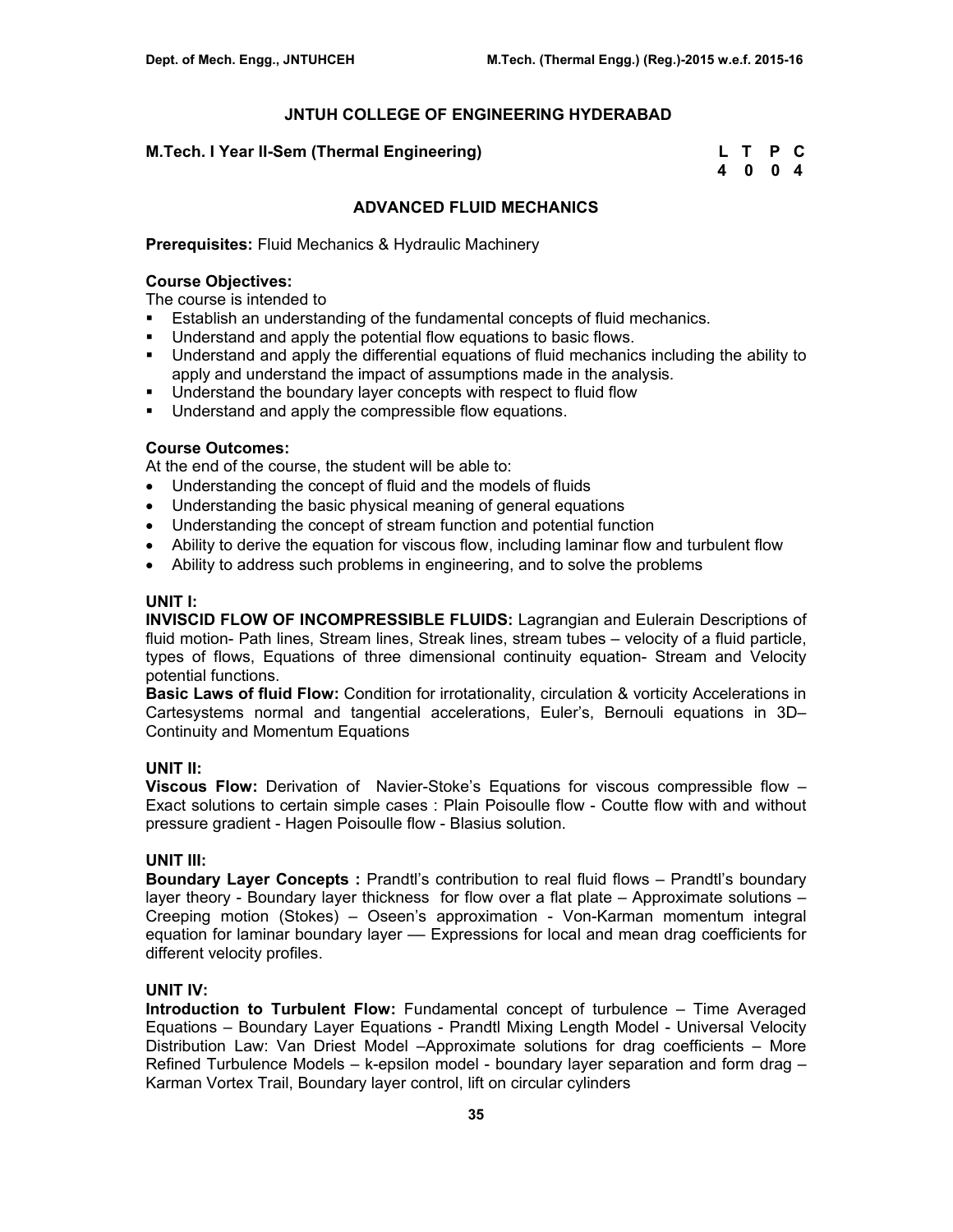**Internal Flow**: Smooth and rough boundaries – Equations for Velocity Distribution and frictional Resistance in smooth rough Pipes – Roughness of Commercial Pipes – Moody's diagram.

# **UNIT V:**

**Compressible Fluid Flow – I:** Thermodynamic basics – Equations of continuity, Momentum and Energy - Acoustic Velocity Derivation of Equation for Mach Number – Flow Regimes – Mach Angle – Mach Cone – Stagnation State

**Compressible Fluid Flow – II:** Area Variation, Property Relationships in terms of Mach number, Nozzles, Diffusers – Fanno and Releigh Lines, Property Relations – Isothermal Flow in Long Ducts – Normal Compressible Shock, Oblique Shock: Expansion and Compressible Shocks – Supersonic Wave Drag.

# **REFERENCES:**

- 1. Fluid Mechanics and Machines/Modi and Seth/Standard Book House
- 2. Fluid Mechanics Jog Cambridge
- 3. Fluid Mechanics with Engineering Applications Finnemore & Franzini McGrawHill
- 4. Fluid Mechanics and Machinery Khan Oxford
- 5. Fluid Mechanics/Cohen and Kundu/Elsevier/5<sup>th</sup> edition
- 6. Fluid Mechanics/Potter/Cengage Learning
- 7. Fluid Mechanics/William S Janna/CRC Press
- 8. Fluid Mechanics and Machines/CP Kodandaraman/New Age Publications
- 9. A Text book of Fluid Mechanics/RK Rajput/S. Chand
- 10. Boundary Layer Theory/ Schlichting H /Springer Publications
- 11. Dynamics & Theory and Dynamics of Compressible Fluid Flow/ Shapiro.
- 12. Fluid Mechanics and Machinery/ D. Rama Durgaiah/New Age Publications
- 13. Fluid Dynamics/ William F. Hughes & John A. Brighton/TMH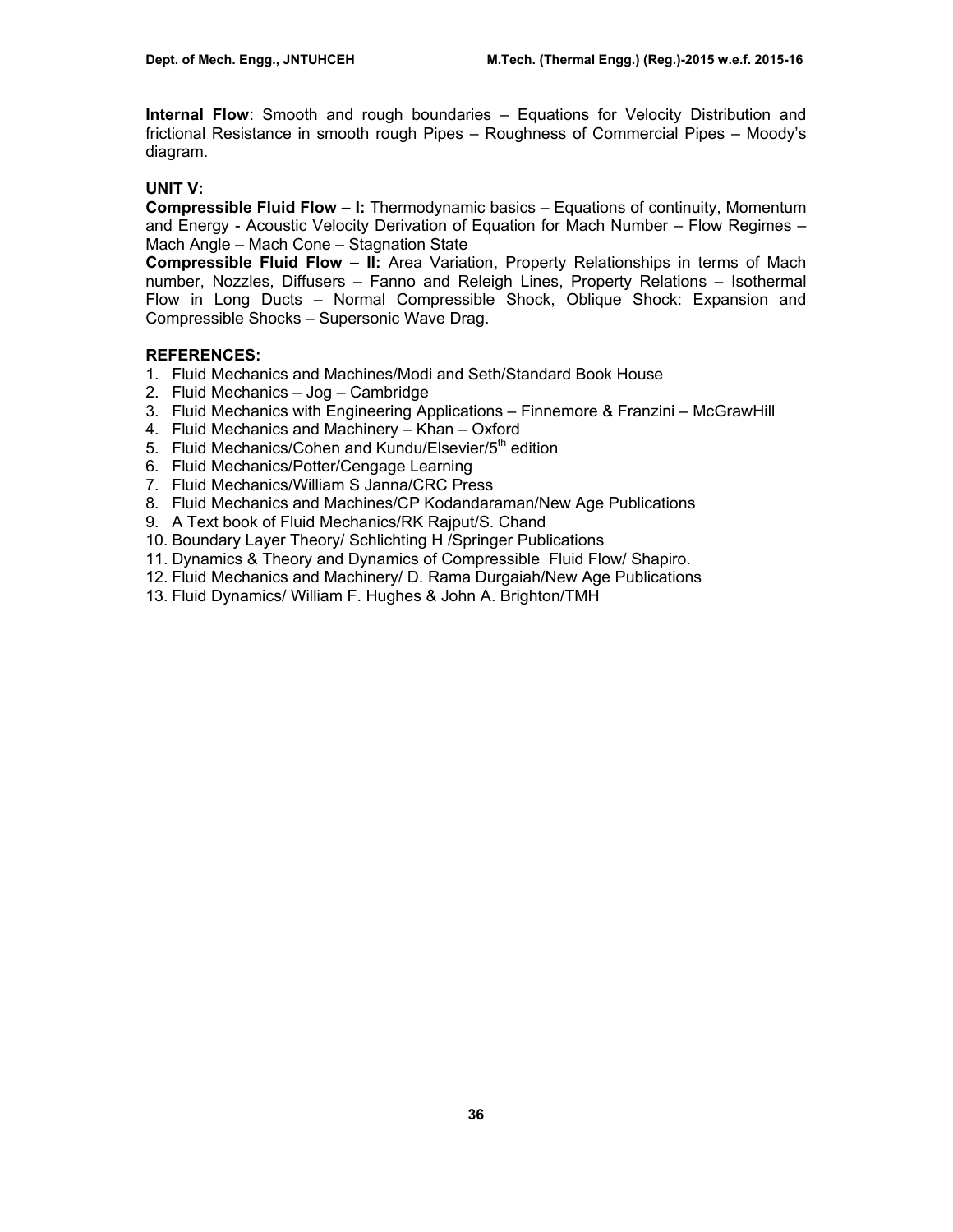### **M.Tech. I Year II-Sem (Thermal Engineering)**

| M.Tech. I Year II-Sem (Thermal Engineering) | L T P C |  |
|---------------------------------------------|---------|--|
|                                             | 4004    |  |

## **FUELS AND COMBUSTION**

**Prerequisites:** Thermodynamics, Thermal Engineering 1 & 2

## **Course Objectives:**

The course is intended to

- The fundamental of combustion phenomena in general,
- The different combustion process, its thermodynamics and kinetics
- **The combustion mechanism in different types of combustion,**
- The burner design for efficient combustion,
- **•** Different combustion models.
- **Provide students with knowledge of fuel quantity and engine technology effects on** emissions.
- Understand the combustion phenomena.
- **Understand the concept of laminar and turbulent flame propagation.**
- **Understand about different methods to reduce air pollution.**

### **Course Outcomes**:

At the end of the course, the student will be able to**:** 

- Understand the concepts of combustion phenomena in energy conversion devices.
- Apply the knowledge of adiabatic flame temperature in the design of combustion devices
- Identify the phenomenon of flame stabilization in laminar and turbulent flames.
- Analyze the pollution formation mechanisms in combustion of solid, liquid and gaseous fuels.

#### **UNIT – I:**

**FUELS:** Detailed classification – Conventional and Unconventional Solid, Liquid, gaseous fuels and nuclear fuels – Origin of Coal – Analysis of coal.

Coal – Carborisation, Gasification and liquification – Lignite: petroleum based fuels – problems associated with very low calorific value gases: Coal Gas – Blast Furnace Gas Alcohols and Biogas.

## **UNIT – II :**

**PRINCIPLES OF COMBUSTION:** Chemical composition – Flue gas analysis – dew point of products – Combustion stoichiometry.

Chemical kinetics – Rate of reaction – Reaction order – Molecularity – Zeroth, first, second and third order reactions - complex reactions – chain reactions. Theories of reaction Kinetics – General oxidation behavior of HC's.

## **UNIT – III:**

**THERMODYNAMICS OF COMBUSTION**: Enthalpy of formation – Heating value of fuel - Adiabatic flame Temperature – Equilibrium composition of gaseous mixtures.

#### **UNIT – IV:**

**LAMINAR AND TURBULENT FLAMES PROPAGATION AND STRUCTURE:** Flame stability – Burning velocity of fuels – Measurement of burning velocity – factors affecting the burning velocity.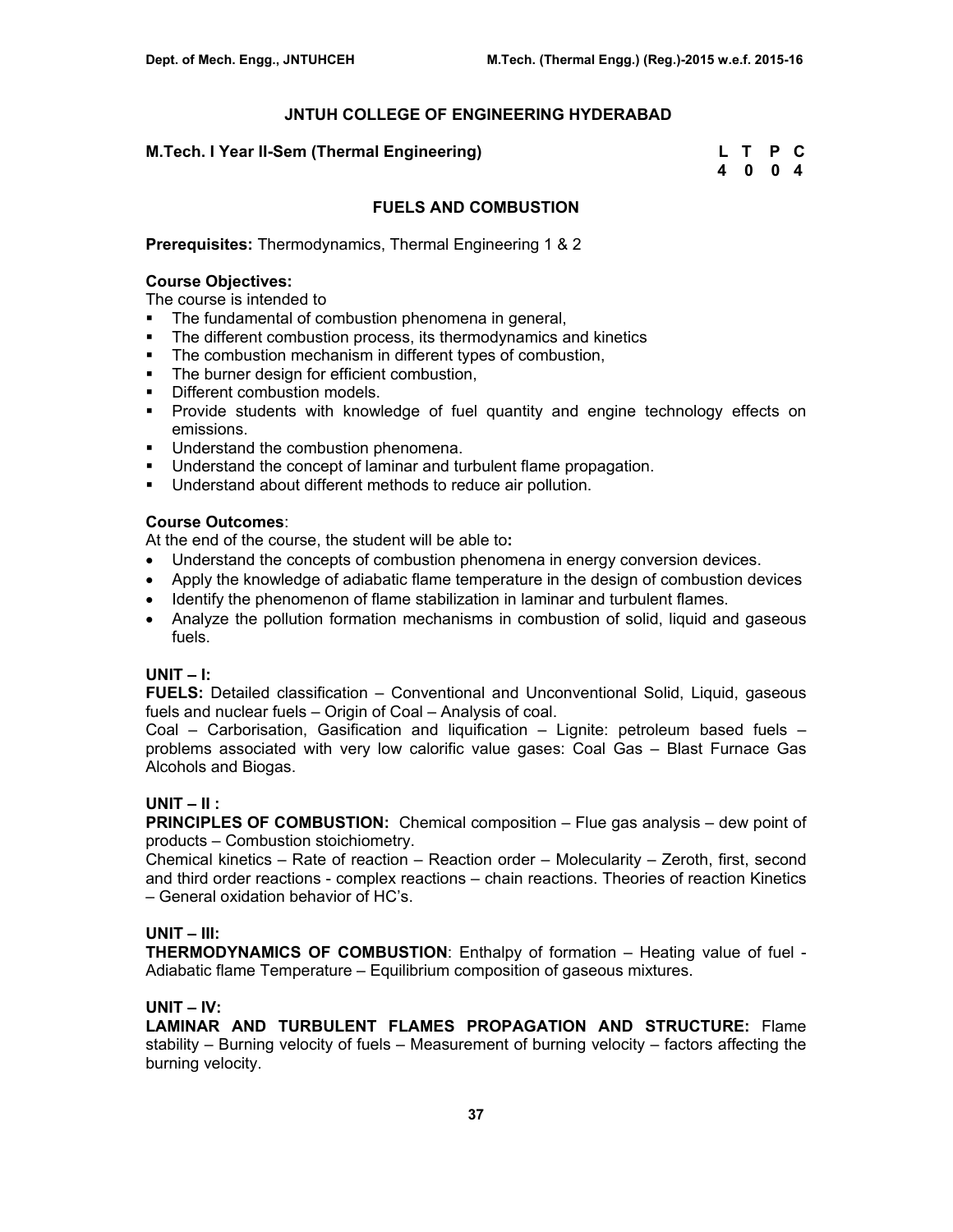Combustion of fuel, droplets and sprays – Combustion systems – Pulverized fuel furnaces – fixed, Entrained and Fluidised Bed Systems.

# **UNIT – V:**

**ENVIRONMENTAL CONSIDERATIONS**: Air pollution – Effects on Environment, Human Health etc. Principal pollutants – Legislative Measures – Methods of Emission control.

## **References:**

- 1. Combustion Fundamentals / Roger A Strehlow / Mc Graw Hill
- 2. Fuels and combustion / Sharma and Chander Mohan/ Tata Mc Graw Hill
- 3. Combustion Engineering and Fuel Technology / Shaha A.K./ Oxford and IBH.
- 4. Principles of Combustion / Kanneth K.Kuo/ Wiley and Sons.
- 5. Combustion / Sarkar / Mc. Graw Hill.
- 6. An Introduction to Combustion / Stephen R. Turns/ Mc. Graw Hill International Edition.
- 7. Combustion Engineering / Gary L. Berman & Kenneth W. Ragland/ Mc. Graw Hill International Edition.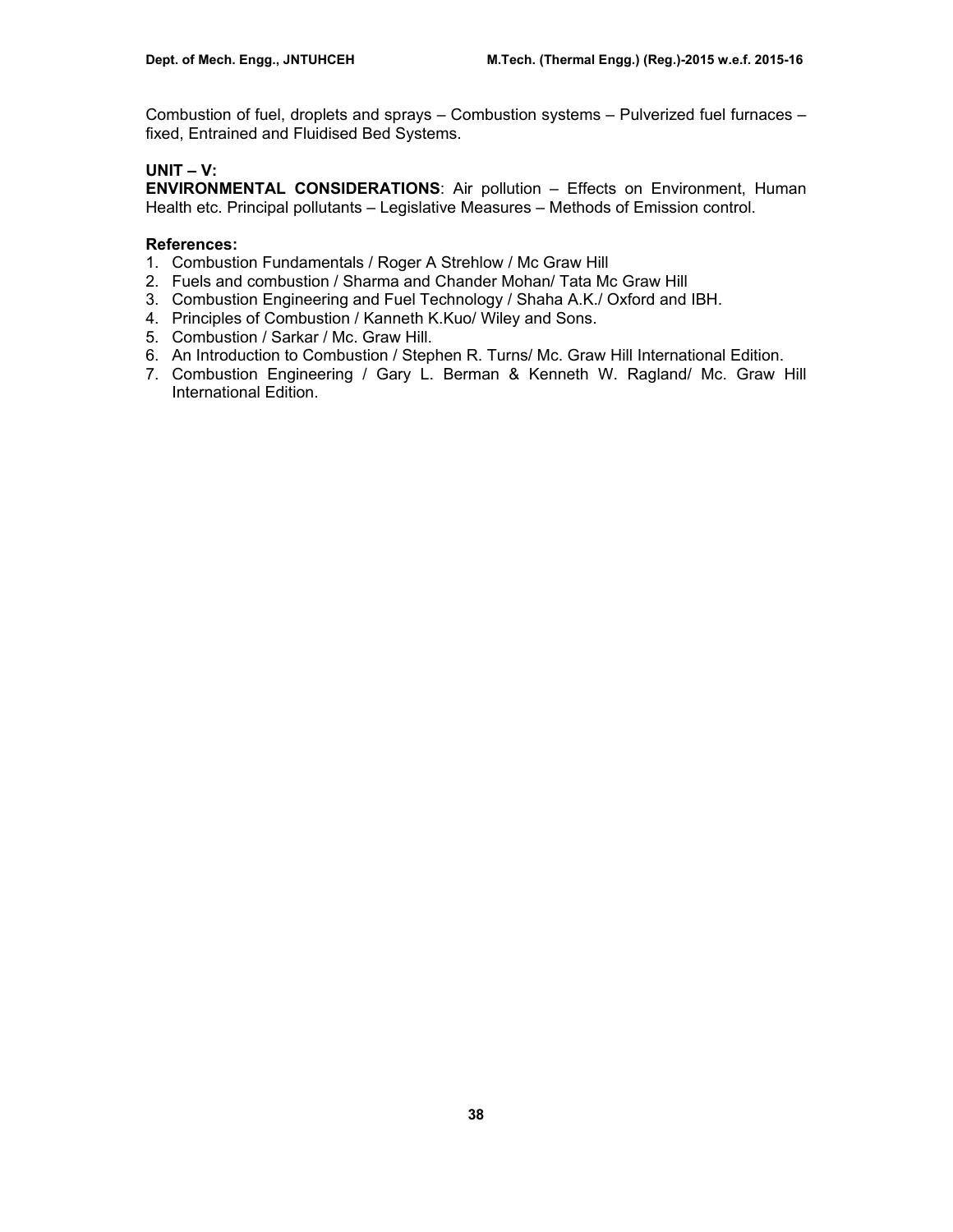### **M.Tech. I Year II-Sem (Thermal Engineering)**

| M.Tech. I Year II-Sem (Thermal Engineering) | L T P C |  |
|---------------------------------------------|---------|--|
|                                             | 4 0 0 4 |  |

## **COMPUTATIONAL FLUID DYNAMICS (Elective-V)**

### **Prerequisites:** Fluid Dynamics & Hydraulic Machinery

### **Course Objectives:**

The course is intended to

- Understand the basics of computational fluid dynamics (CFD).
- Differentiate between finite difference and finite volume methods applied in CFD.
- Provide the necessary background in discretization methods, accuracy, stability and convergence aspects of numerical solutions.
- Develop an understanding of the capabilities and limitations of various numerical and mathematical models of fluid flow.
- **Introduce some of the models required to compute turbulent and incompressible fluid** flow problems
- **Apply CFD to heat transfer problems.**

### **Course Outcomes**:

At the end of the course, the student will be able to:

- Understand the stepwise procedure to completely solve a fluid dynamics problem using computational methods
- Derive the governing equations and understand the behaviour of the equations
- Analyze the consistency, stability and convergence of various discretization schemes for parabolic, elliptic and hyperbolic partial differential equations.
- Analyze variations of SIMPLE schemes for incompressible flows and variations of Flux Splitting algorithms for compressible flows.
- Analyze various methods of grid generation techniques and application of finite difference and finite volume methods to various thermal problems

#### **UNIT - I:**

**Introduction to Numerical Methods** - Finite Difference, Finite Element and Finite Volume Methods – Classification of Partial Differential Equations – Solution of Linear Algebraic Equations – Direct and Iterative Approaches

**Finite difference methods:** Taylor's series – FDE formulation for 1D and 2D steady state heat transfer problems – Cartesian, cylindrical and spherical co-ordinate systems – boundary conditions – Un steady state heat conduction – Errors associated with FDE - Explicit Method – Stability criteria – Implicit Method – Crank Nickolson method – 2-D FDE formulation – ADI – ADE

#### **UNIT-II**:

**Finite Volume Method**: Formation of Basic rules for control volume approach using 1D steady heat conduction equation – Interface Thermal Conductivity - Extension of General Nodal Equation to 2D and 3D Steady heat conduction and Unsteady heat conduction

## **UNIT -III**:

**FVM to Convection and Diffusion**: Concept of Elliptic, Parabolic and Hyperbolic Equations applied to fluid flow – Governing Equations of Flow and Heat transfer – Steady 1D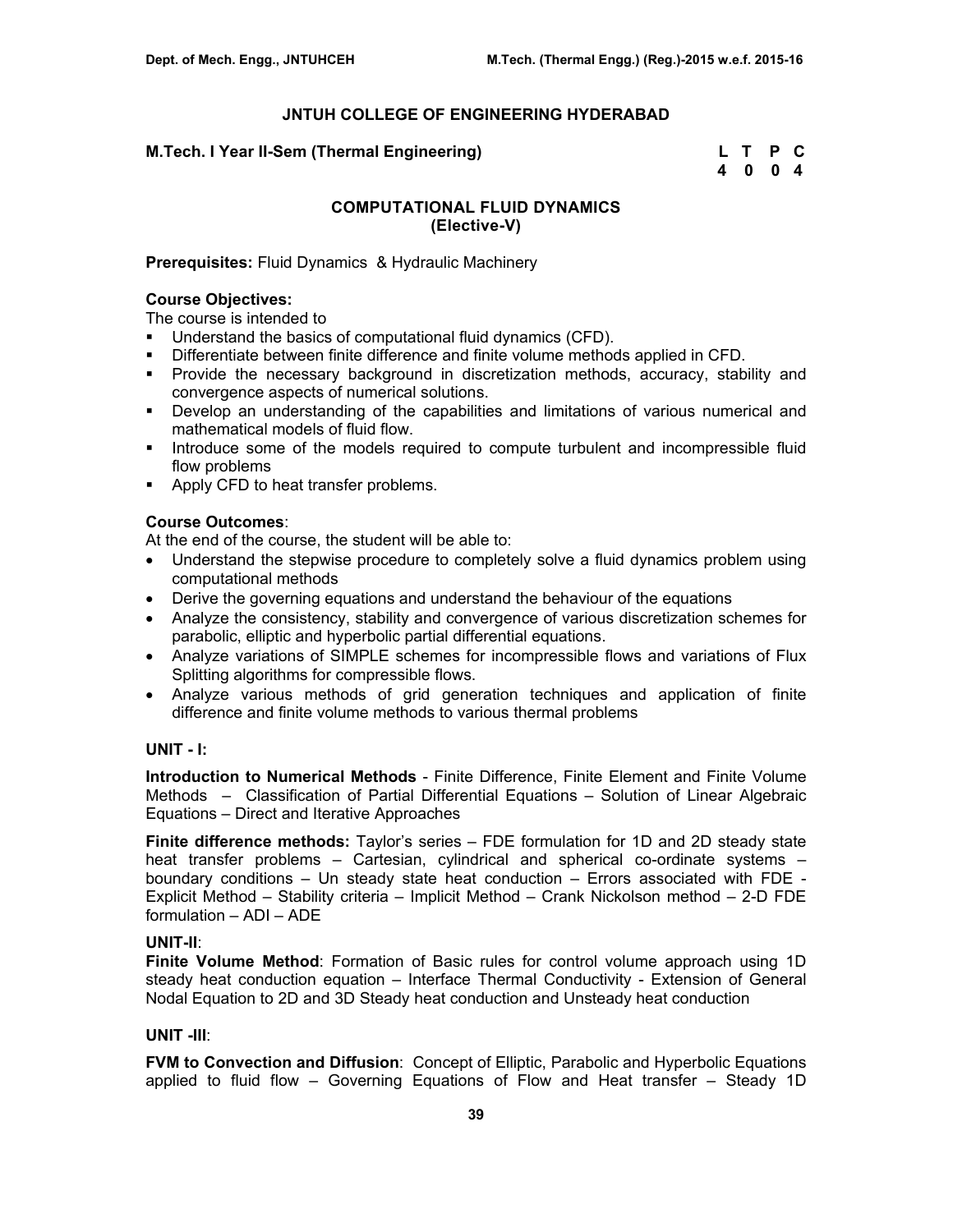Convection Diffusion – Discretization Schemes and their assessment – Treatment of Boundary Conditions

# **UNIT - IV**:

**Calculation of Flow Field**: Vorticity & Stream Function Method - Staggered Grid as Remedy for representation of Flow Field - Pressure and Velocity Corrections – Pressure Velocity Coupling - SIMPLE & SIMPLER (revised algorithm) Algorithm.

# **UNIT - V**:

**Turbulent Flows**: Direct Numerical Simulation, Large Eddy Simulation and RANS Models

**Compressible Flows**: Introduction - Pressure, Velocity and Density Coupling.

# **TEXT BOOKS:**

- 1. Numerical heat transfer and fluid flow S.V. Patankar (Hemisphere Pub. House)
- 2. An Introduction to Computational Fluid Dynamics FVM Method H.K. Versteeg, W. Malalasekhara (PHI)
- 3. Computational Fluid Flow and Heat Transfer Muralidharan & Sundarajan (Narosa Pub)

# **REFERENCE BOOKS:**

- 1. Computational Fluid Dynamics Hoffman and Chiang, Engg Education System
- 2. Computational Fluid Dynamics Anderson (TMH)
- 3. Computational Methods for Fluid Dynamics Ferziger, Peric (Springer)
- 4. Computational Fluid Dynamics, T.J. Chung, Cambridge University
- 5. Computaional Fluid Dynamics A Practical Approach Tu, Yeoh, Liu (Elsevier)
- 6. Text Book of Fluid Dynamics, Frank Chorlton, CBS Publishers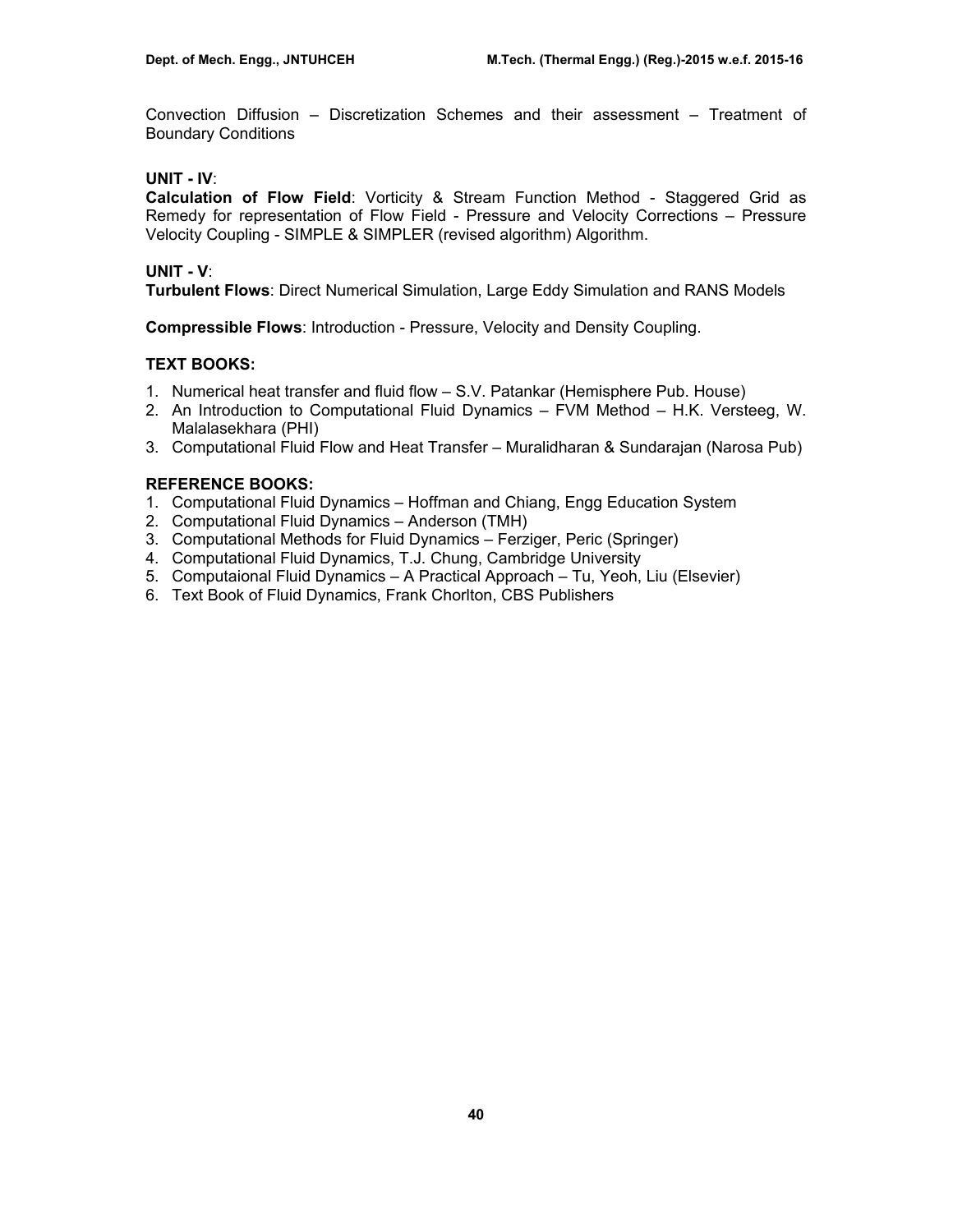## **M.Tech. I Year II-Sem (Thermal Engineering) L T P C**

 **4 0 0 4** 

# **ADVANCED CAD (Elective-V)**

### **Prerequisites:** CAD/CAM

### **Course Objectives**:

The course is intended to

- **EXECT** Learn advanced concepts of feature based modeling and parametric modeling
- Understand the mathematical basis for geometric modeling of curves and surfaces and their relationship with computer graphics.
- Understand the methods of representation of wireframe, surface, and solid modeling systems.
- Consider data associativity concepts of CAD/CAE integration; Be familiar with interoperability and data transfer techniques between design and analysis software systems
- **EXECT:** Learn role of CAD in MDO (Multidisciplinary Design Optimization).
- Understand role of PDM/PLM in an engineering enterprise.
- Gain experience in design projects involving multiple CAD systems
- Gain extensive hands-on experience with two commercial CAD systems to gain proficiency in using the systems at advanced levels, migrating and sharing data between systems, and applying the theory covered in this course.

## **Course Outcomes:**

At the end of the course, the student will be able to:

- Understand geometric transformation techniques in CAD.
- Develop mathematical models to represent curves.
- Design surface models for engineering applications.
- Model engineering components using solid modeling techniques.
- Design and analysis of engineering components.

## **Unit 1**

**Introduction to CAD:** Introduction to CAD, CAD input devices, CAD output devices, CAD Software, Display Visualization Aids, and Requirements of Modeling

## **Unit 2**

**2D Transformations of geometry:** 2D Translation, 2D Scaling, 2D Reflection, 2D Rotation, Homogeneous representation of transformation, Concatenation of transformations

**3D Transformations of geometry and Projections:** 3D Translation, 3D Scaling, 3D Reflection, 3D Rotation, Homogeneous representation of transformation, Concatenation of transformations, Perspective, Axonometric projections, Orthographic and Oblique projections.

## **Unit 3**

**Design of Curves :** Analytic Curves, PC curve, Ferguson, Composite Ferguson, curve Trimming and Blending, Bezier segments, de Castellan's algorithm, Bernstein polynomials, Bezier- subdivision, Degree elevation, Composite Bezier, Splines, Polynomial Splines, Bspline basis functions, Properties of basic functions, Knot Vector generation, NURBS.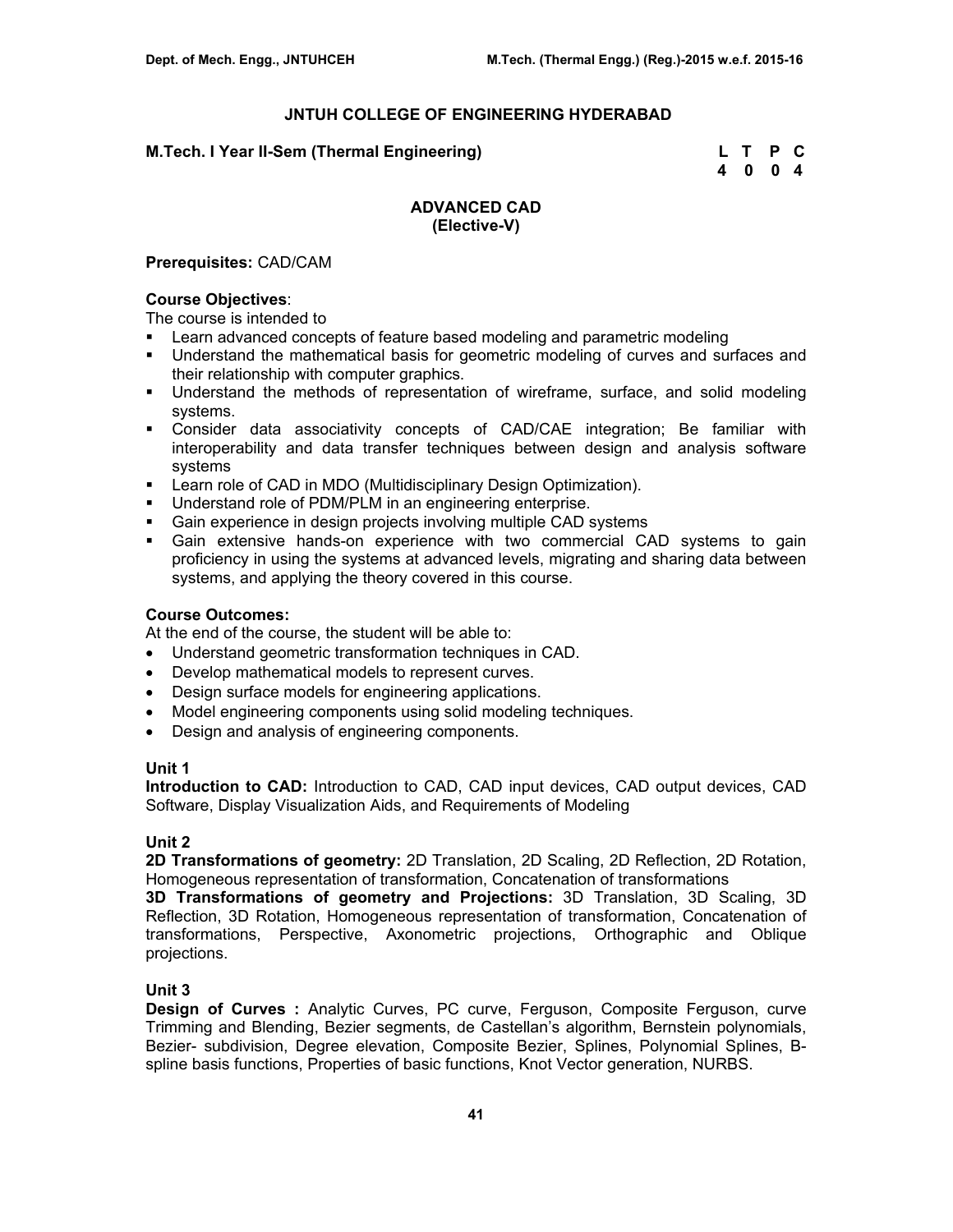# **Unit 4**

**Design of Surfaces :** Differential geometry, Parametric representation, Curves on surface, Classification of points, Curvatures, Developable surfaces, Surfaces of revolution, Intersection of surfaces, Surface modeling, 16-point form, Coons patch, B-spline surfaces.

## **Unit 5**

**Design of Solids:** Solid entities, Boolean operations, B-rep of Solid Modeling, CSG approach of solid modeling, advanced modeling methods.

**Data Exchange Formats and CAD Applications:** Data exchange formats, Finite element analysis, reverse engineering, modeling with point cloud data, Rapid prototyping.

### **References:**

- 1. Ibrahim Zeid and Sivasubramanian, R., CAD/CAM Theory and Practice, Tata McGraw Hill Publications, New Delhi, 2009.
- 2. David F. Rogers, J. A. Adams, Mathematical Elements for Computer Graphics, TMH, 2008.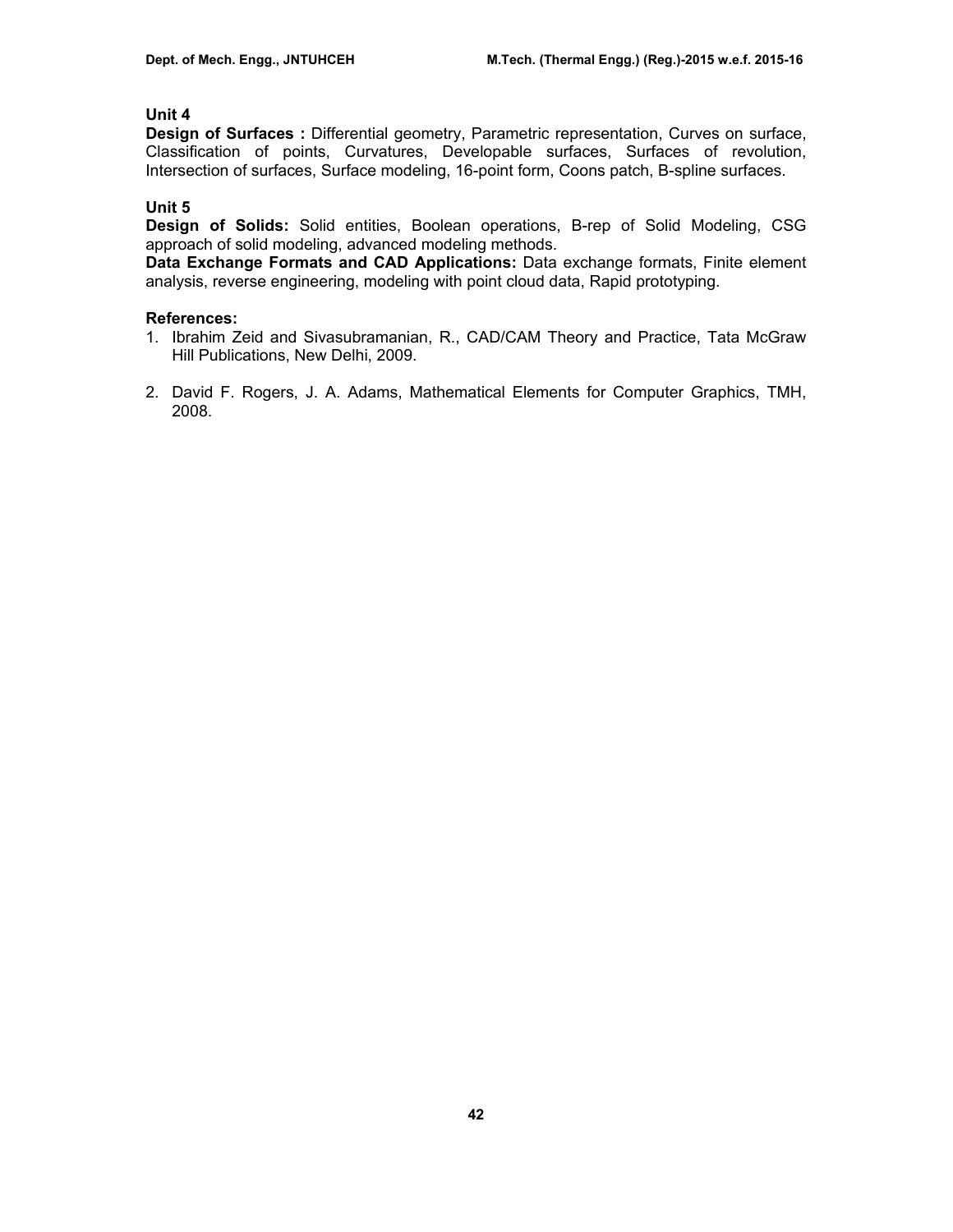**M.Tech. I Year II-Sem (Thermal Engineering) L T P C** 

 **4 0 0 4** 

# **EXERGY ANALYSIS OF THERMAL SYSTEMS (Elective-V)**

#### **Prerequisites:** Thermodynamics

### **Course Objectives:**

To enable the students to understand the exergy method of energy systems.

1. To develop the knowledge of students in applying the exergy approach to solve the problems of thermal power plants.

### **Course Outcomes:**

Student will be able to

- 1. Design and analysis of energy systems with irreversibility concept.
- 2. Parametric evaluation of energy systems using second law of thermodynamics.
- 3. Identify the exergetic destruction in various components of plant.

### **Unit I : Concept of Exergy**

Concept of exergy Available work Exergy loss, Reversibility and irreversibility - exergy for control region physical exergy and chemical exergy closed system analysis Exergy evaluation of solid, liquid and gaseous fuels tables and charts.

### **Unit II : Thermodynamic Equilibrium**

Combustion - Combustion reactions - Enthalpy of formation - Entropy of formation - Reference levels for tables Heat of reaction Adiabatic flame temperature - General product Enthalpies Equilibrium - Chemical equilibrium of ideal gases Effects of Non-reacting gases Equilibrium in multiple reactions - The vont Hoff Equation - The chemical potential and phase equilibrium The Gibbs Phase Rule.

#### **Unit – III : Exergy Analysis - Methodology**

Control mass analysis control region analysis pictorial representation of exergy balance exergy based property diagrams thermodynamic feasibility of new thermal plants applications of exergy method Exergy analysis of renewable energy systems.

# **Unit - IV : Exergy Applied to Processes**

Expansion process - compression process heat transfer processes mixing and separation processes chemical process and combustion Linde air liquefaction plant CHP plant GT-ST combined cycle plant refrigeration plant heat pump systems fuel cell systems

#### **Unit - V : Thermoeconomic Applications of Exergy**

Structural coefficients exergy losses optimization of component geometry thermoeconomic optimization of thermal systems thermoeconomic optimization of heat exchanger in a CHP plant exergy costing in multi product plant.

#### **Text books:**

- 1. Tadeusz Jozef Kotas (1995), The Exergy Method of Thermal Plant Analysis, Krieger Pub.
- 2. John E. Ahern (1980), The Exergy Method of Energy Systems Analysis, A Wiley-Inter science Publication.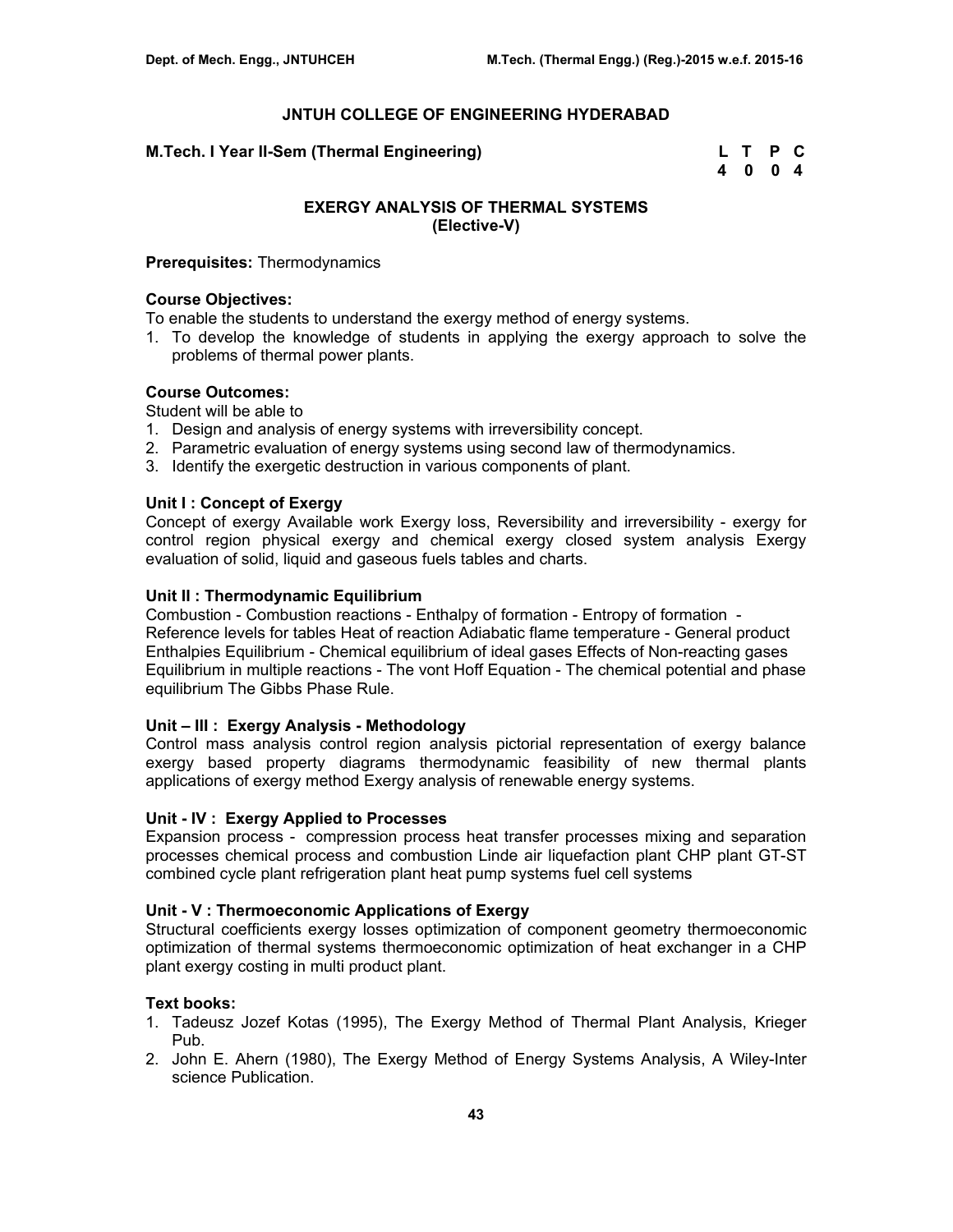- 3. rahim Din祲, Marc A. Rosen (2007), Exergy: Energy, Environment, and Sustainable Development, Elsevier.
- 4. Adrian Bejan (1997), Advanced Engineering Thermodynamics, Wiley.

# **Reference Books:**

- 1. Adrian Bejan (1996), Entropy Generation Minimization: The Method of Thermodynamic Optimization of Finite-Size Systems and Finite-Time Processes, CRC Press.
- 2. J.P.Holman (1968), Thermodynamics, Mc.Graw Hill Publishers
- 3. Jan Szargut, David R. Morris, Frank R. Steward (1988), Exergy Analysis of Thermal, Chemical, and Metallurgical Processes, Hemisphere Publishers.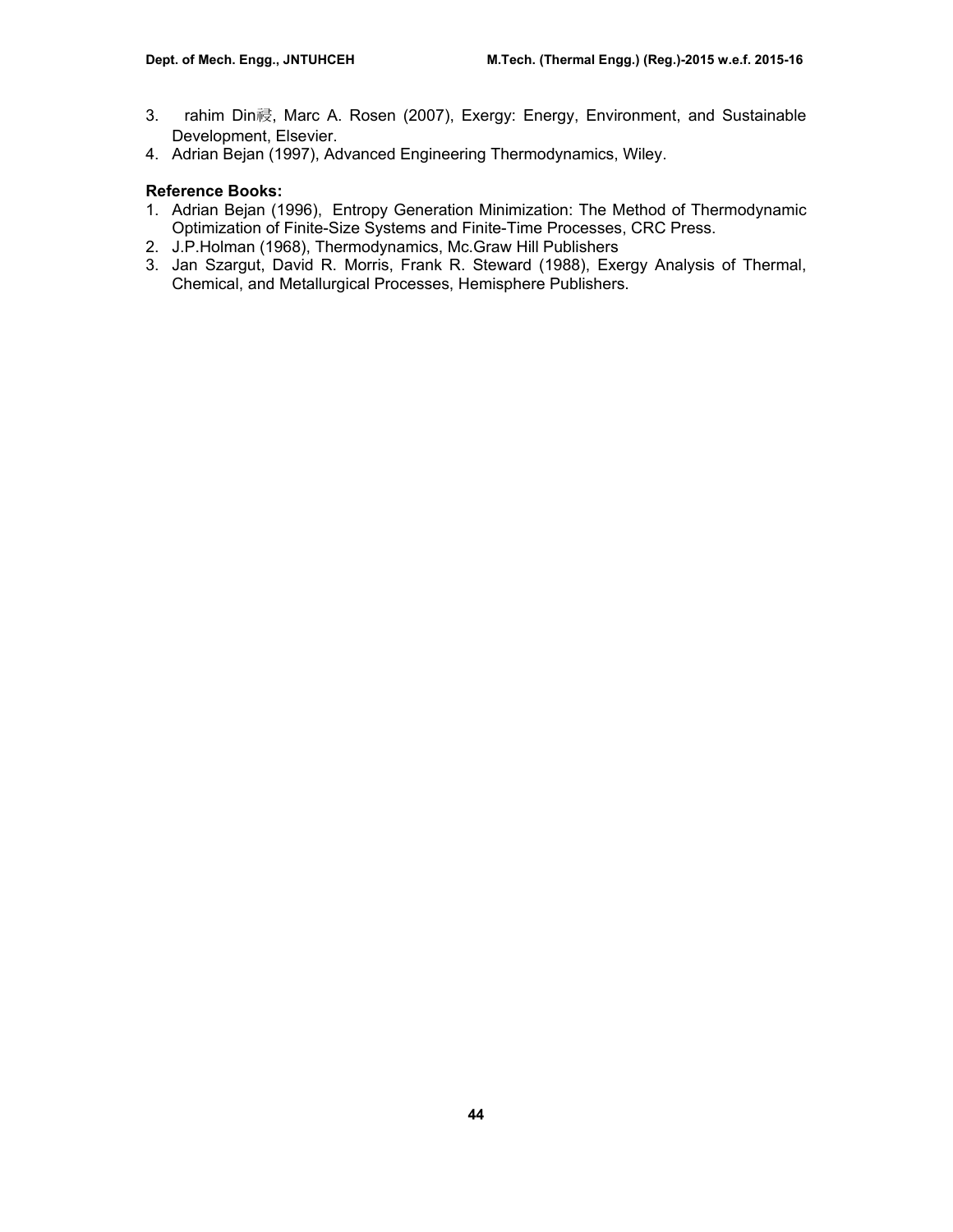### **M.Tech. I Year II-Sem (Thermal Engineering)**

| M.Tech. I Year II-Sem (Thermal Engineering) | L T P C |  |
|---------------------------------------------|---------|--|
|                                             | 4 0 0 4 |  |

# **ENERGY CONSERVATION AND MANAGEMENT (Elective - VI)**

### **Prerequisites:** None

### **Course Objectives:**

The course is intended to

- **Demonstrate the importance and role of energy management in the functional areas like** Manufacturing Industry, Process Industry,. Commerce and Government
- To know the different energy resources
- Understand thermodynamic power cycles and the associated processes and fuels
- **Understand the economics of energy conversion**
- Enable the students to understand the basic energy conversion and management principles and to identify sources of energy loss and target savings
- **Enable students in carrying out budgeting and risk analysis**
- Analyze the performance of the wind turbine

### **Course Outcomes:**

At the end of the course, the student will be able to:

- Explain the fundamentals of energy management and its influence on environment
- Describe methods of energy production for improved utilization.
- Apply the principles of thermal engineering and energy management to improve the performance of thermal systems.
- Analyze the methods of energy conservation and energy efficiency for buildings, air conditioning, heat recovery and thermal energy storage systems.
- Assess energy projects on the basis of economic and financial criteria.

## **UNIT-I**

**INTRODUCTION**: Principles of energy management. Managerial organization, Functional areas for i) manufacturing industry, ii) Process industry, iii) Commerce, iv) Government, Role of Energy manager in each of these organizations. Initiating, Organizing and managing energy management programs

## **UNIT -II**

**ENERGY AUDIT**: Definition and concepts. Types of energy audits, Basic energy concepts, Resources for plant energy studies. Data gathering, Analytical techniques. Energy Conservation: Technologies for energy conservation, Design for conservation of energy materials, Energy flow networks. Critical assessment of energy usage. Formulation of objectives and constrains, Synthesis of alternative options and technical analysis of options. Process integration.

## **UNIT-III**

**ECONOMIC ANALYSIS**: Scope, Characterization of an investment project. Types of depreciation, Time value of money. Budget considerations, Risk analysis.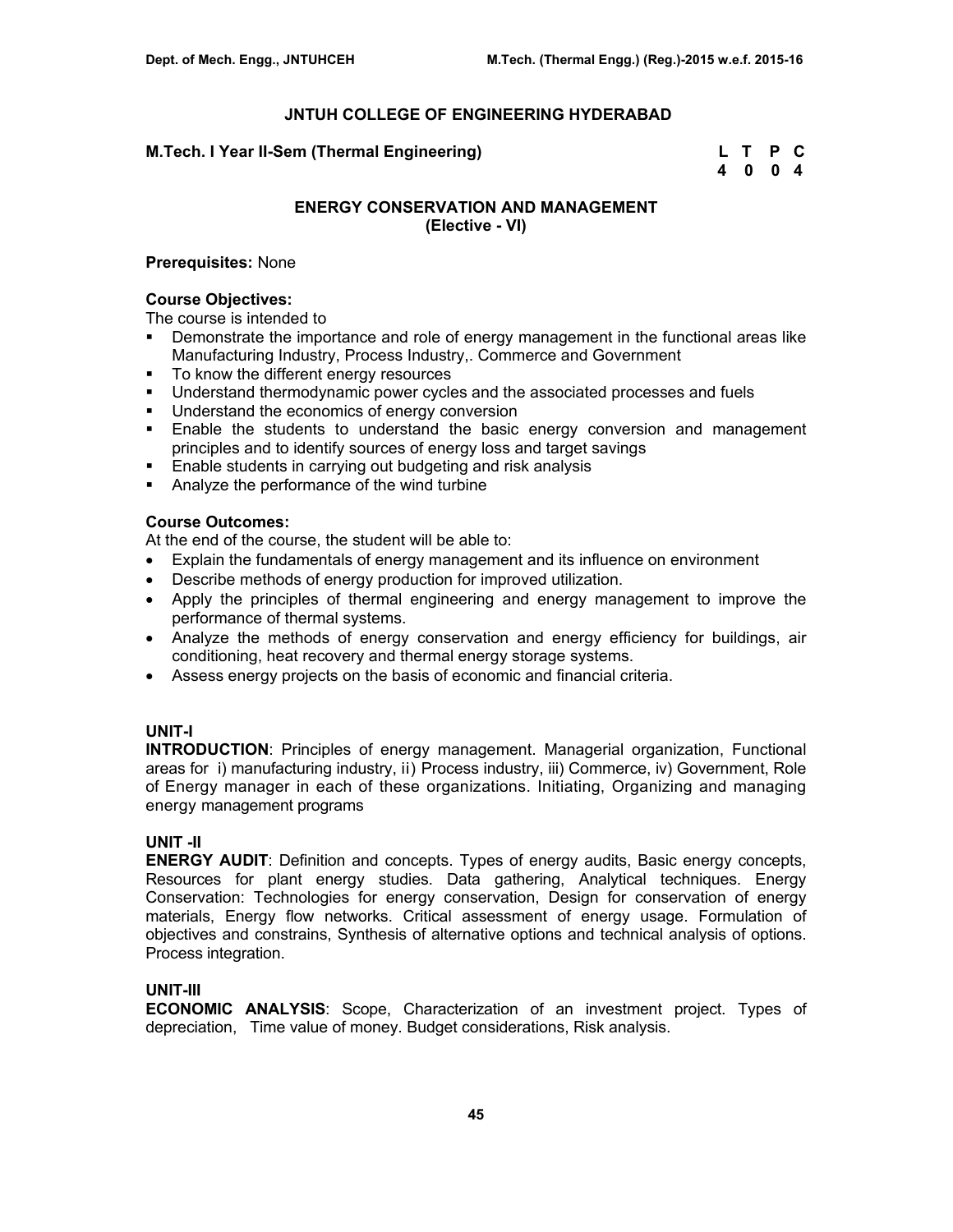# **UNIT-IV**

**METHODS OF EVALUATION OF PROJECTS**: Payback, Annualized costs, Investor's rate of return, Present worth, Internal rate of return, Pros and cons of the common method of analysis, Replacement analysis.

# **UNIT-V**

**ALTERNATIVE ENERGY SOURCES: SOLAR ENERGY**: Types of devices for solar energy collections, Thermal storage system, Control systems. Wind Energy, Availability, Wind Devices, Wind Characteristics, performance of turbines and systems.

## **References:**

- 1. Energy Management Hand Book / W.C. Turner (Ed)
- 2. Energy Management Principles / CB Smith/ Pergamon Press
- 3. Energy Management / W.R.Murthy and G.Mc.Kay / BS Publication
- 4. Management / H.Koontz and Cyrill Donnel / McGraw Hill
- 5. Financial Management / S.C.Kuchhal / Chaitanya Publishing House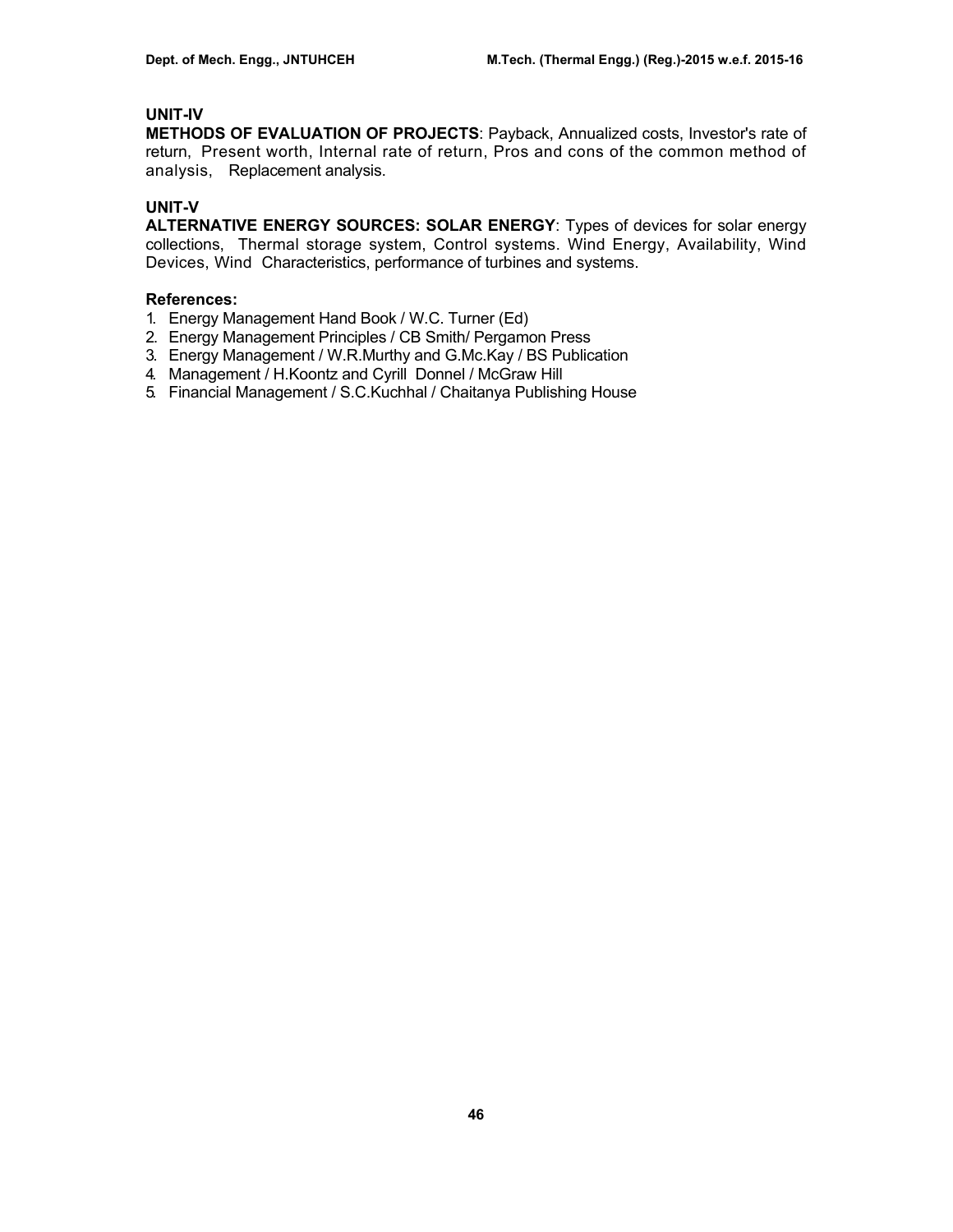### **M.Tech. I Year II-Sem (Thermal Engineering) L T P C**

 **4 0 0 4** 

## **CONVECTIVE HEAT TRANSFER (Elective-VI)**

### **Prerequisites:** None

#### **Course objectives:**

The course is intended to

- Understand the need of the non-convectional energy sources
- Know the role of non-convectional energy for the environment.
- **Understand the energy resources utilization systems.**
- Know the source and potential of wind energy and understand the classifications of wind mills.
- Summarize the principles of bio-conversion, ocean energy and geo thermal energy
- Apply the principles of thermo electric generators, fuel cells, and MHD generators.

# **Course Outcomes:**

At the end of the course, the student will be able to:

- Understand the fundamental and advanced principles of forced and natural convection heat transfer processes.
- Formulate and solve convective heat transfer problems
- Apply the principles of convective heat transfer to estimate the heat dissipation from devices.
- Evaluate the energy requirements for operating a flow system with heat transfer.
- Relate to the current challenges in the field of convective heat transfer.

## **UNIT-I:**

Introduction to Forced, free & combined convection – convective heat transfer coefficient – Application of dimensional analysis to convection – Physical interpretation of dimensionless numbers.

**Equations of Convective Heat Transfer:** Continuity, Navier-Strokes equation & energy equation for steady state flows – similarity – Equations for turbulent convective heat transfer – Boundary layer equations for laminar, turbulent flows – Boundary layer integral equations.

## **UNIT-II:**

**EXTERNAL LAMINAR FORCED CONVECTION:** Similarity solution for flow over an isothermal plate – integral equation solutions – Numerical solution – Viscous dissipation effects on flow over a flat plate.

**External Turbulent Flows:** Analogy solutions for boundary layer flows – Integral equation solutions – Effects of dissipation on flow over a flat plate.

**Internal Laminar Flows:** Fully developed laminar flow in pipe, plane duct & ducts with other cross-sectional shapes  $-$  Pipe flow & plane duct flow with developing temperature field  $-$ Pipe flows & plane duct flow with developing velocity & temperature fields.

**Internal Turbulent Flows:** Analogy solutions for fully developed pipe flow –Thermally developing pipe & plane duct flow.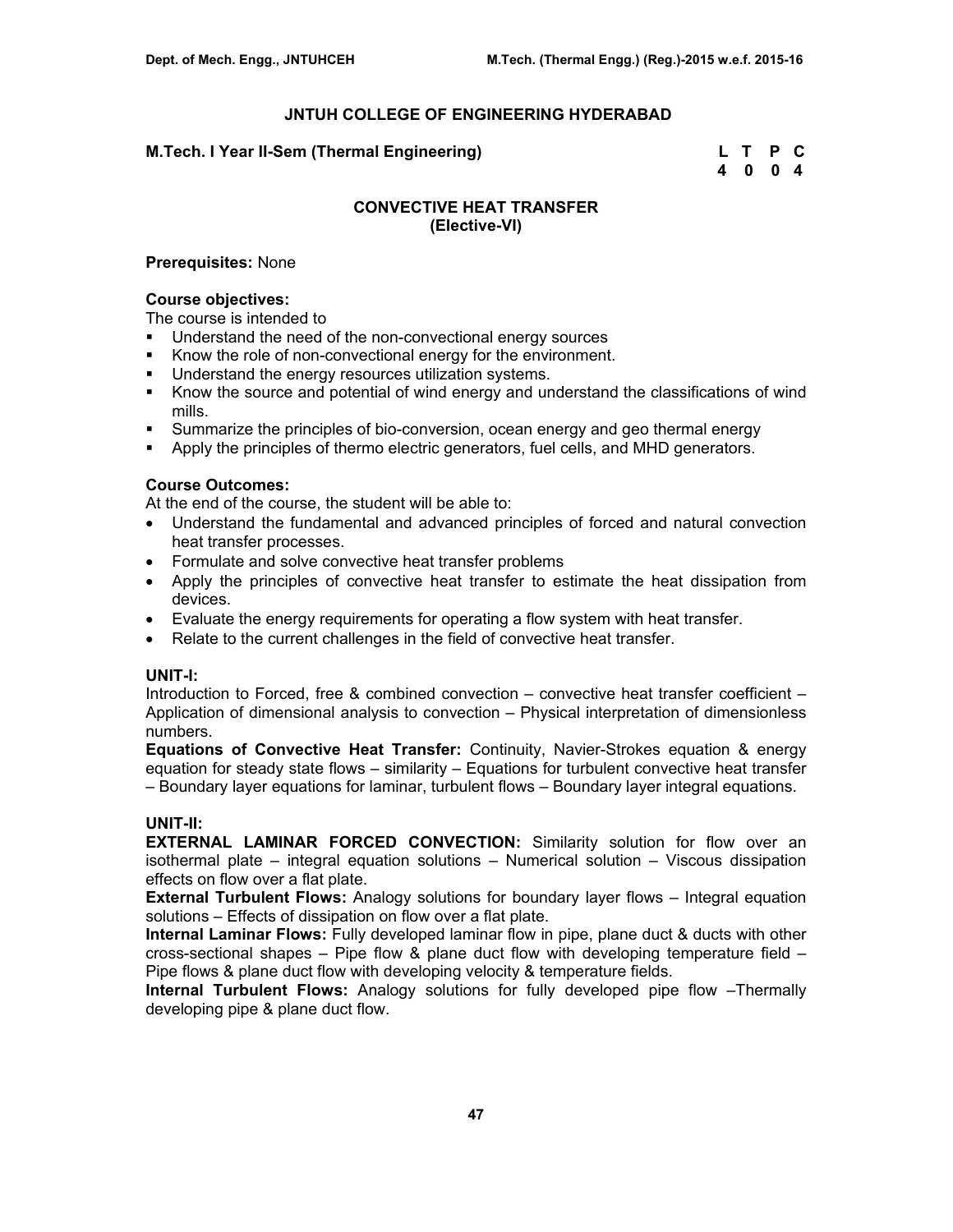## **UNIT – III:**

**NATURAL CONVECTION:** Boussineq approximation – Governing equations – Similarity – Boundary layer equations for free convective laminar flows – Numerical solution of boundary layer equations.

Free Convective flows through a vertical channel across a rectangular enclosure – Horizontal enclosure – Turbulent natural convection.

# **UNIT – IV:**

**COMBINED CONVECTION:** Governing parameters & equations – laminar boundary layer flow over an isothermal vertical plate – combined convection over a horizontal plate – correlations for mixed convection – effect of boundary forces on turbulent flows – internal flows - internal mixed convective flows – Fully developed mixed convective flow in a vertical plane channel & in a horizontal duct.

# **UNIT - V:**

**CONVECTIVE HEAT TRANSFER THROUGH POROUS MEDIA:** Area weighted velocity – Darcy flow model – energy equation – boundary layer solutions for 2-D forced convection – Fully developed duct flow – Natural convection in porous media – filled enclosures – stability of horizontal porous layers.

# **References:**

- 1. Convective Heat & Mass Transfer/ Ghiaasiaan / Cambridge
- 2. Introduction to Convective Heat Transfer Analysis/ Patrick H. Oosthuigen & David Naylor /McGraw Hill
- 3. Convective Heat & Mass Transfer /Kays & Crawford/TMH
- 4. Fundamentals of Heat & Mass Transfer Thirumaleshwar Pearson
- 5. Heat Transfer Gregory Nellis & Sanford Klein Cambridge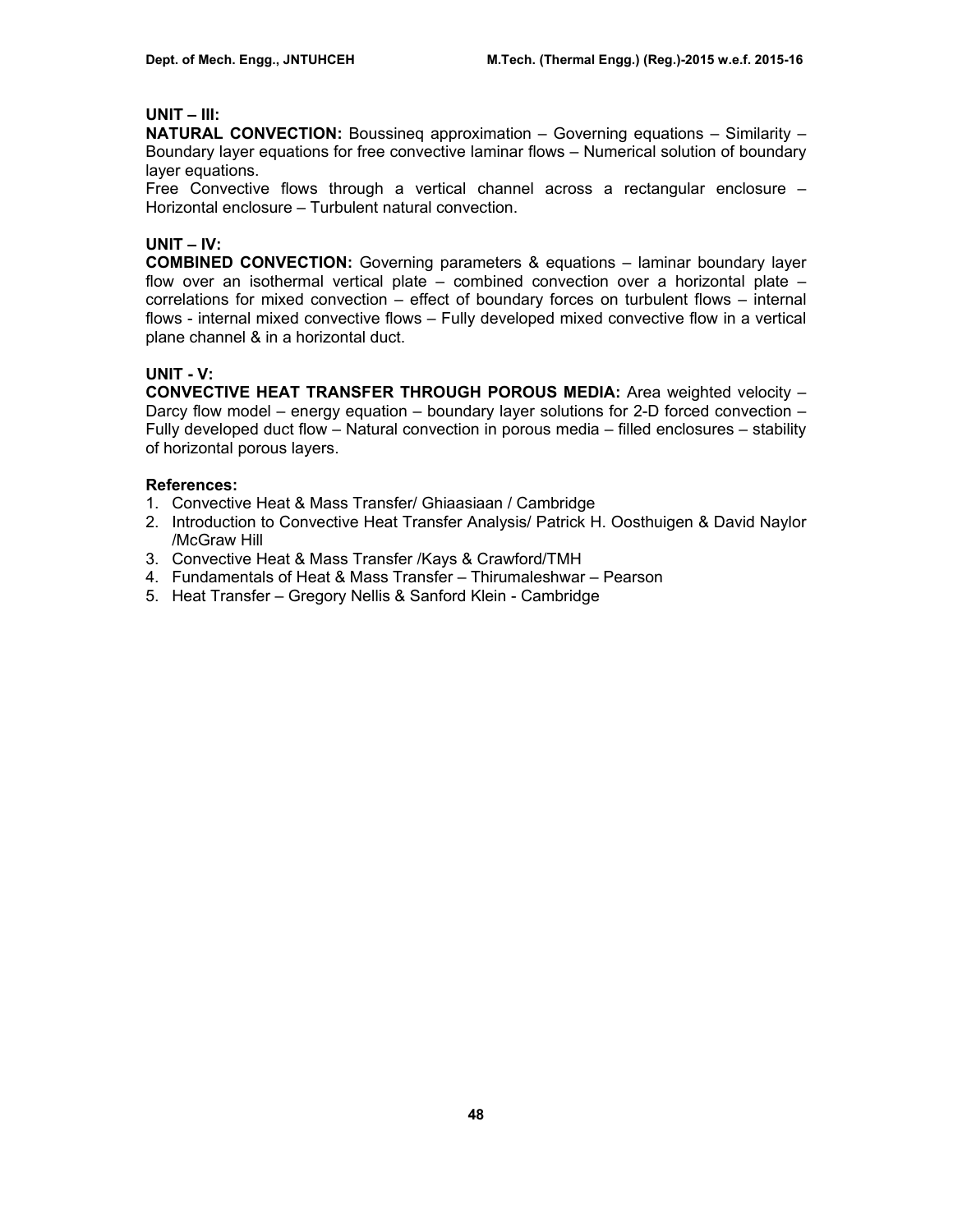| M.Tech. I Year II-Sem (Thermal Engineering) | L T P C |  |
|---------------------------------------------|---------|--|
|                                             | 4 0 0 4 |  |

# **CRYOGENIC ENGINEERING (Elective-VI)**

**Prerequisites:** Advanced Heat and Mass Transfer

### **Course Objectives:**

To impart knowledge on properties of cryogenic fluid, cycles and cryogenic refrigerators.

## **Course Outcomes:**

At the end of the course, the student will be able to:

- Understand concepts of cryogenic systems.
- Relate air-liquefaction processes to practical situations.
- Interpret and analyze helium liquefaction techniques.
- Classify cascade refrigeration systems.
- Understand principles of ultra-low temperature systems and their applications.
- Assess storage systems and insulation techniques used in cryogenic applications.

### **UNIT -I:**

**INTRODUCTION TO CRYOGENIC SYSTEMS:** Mechanical Properties at low temperatures. Properties of Cryogenic Fluids.

**Gas Liquefaction:** Minimum work for liquefaction. Methods to protect low temperature. Liquefaction systems for gages other than Neon. Hydrogen and Helium.

# **UNIT II:**

**LIQUEFACTION SYSTEMS FOR NEON, HYDROGEN AND HELIUM:** Components of Liquefaction systems. Heat exchangers. Compressors and expanders. Expansion valve, Losses in real machines.

## **UNIT-III:**

**GAS SEPARATION AND PURIFICATION SYSTEMS:** Properties of mixtures, Principles of mixtures, Principles of gas separation, Air separation systems.

## **UNIT-IV:**

**CRYOGENIC REFRIGERATION SYSTEMS:** Working Medium, Solids, Liquids, Gases, Cryogenic fluid storage & transfer, Cryogenic storage systems, Insulation, Fluid transfer mechanisms, Cryostat, Cryo Coolers

## **UNIT-V:**

**APPLICATIONS:** Space technology, In-Flight air separation and collection of LOX, Gas industry, Biology, Medicine, Electronics.

## **References:**

- 1. Cryogenic Systems/ R.F.Barren/ Oxford University Press
- 2. Cryogenic Research and Applications: Marshal Sitting/ Von Nostrand/ Inc. New Jersey
- 3. Cryogenic Heat Transfer/ R.F.Baron
- 4. Cryogenic Engineering Edit / B.A. Hands/ Academic Press, 1986
- 5. Cryogenic Engineering/ R.B.Scottm Vin Nostrand/ Inc. New Jersey, 1959
- 6. Experimental Techniques in Low Temperature Physics- O.K. White, Oxford Press, 1968
- 7. Cryogenic Process Engineering/ K.D. Timmerhaus *&* TM Flynn/ Plenum Press, 1998
- 8. Hand Book of Cryogenic Engineering J.G.Weisend –II, Taylor and Francis, 1998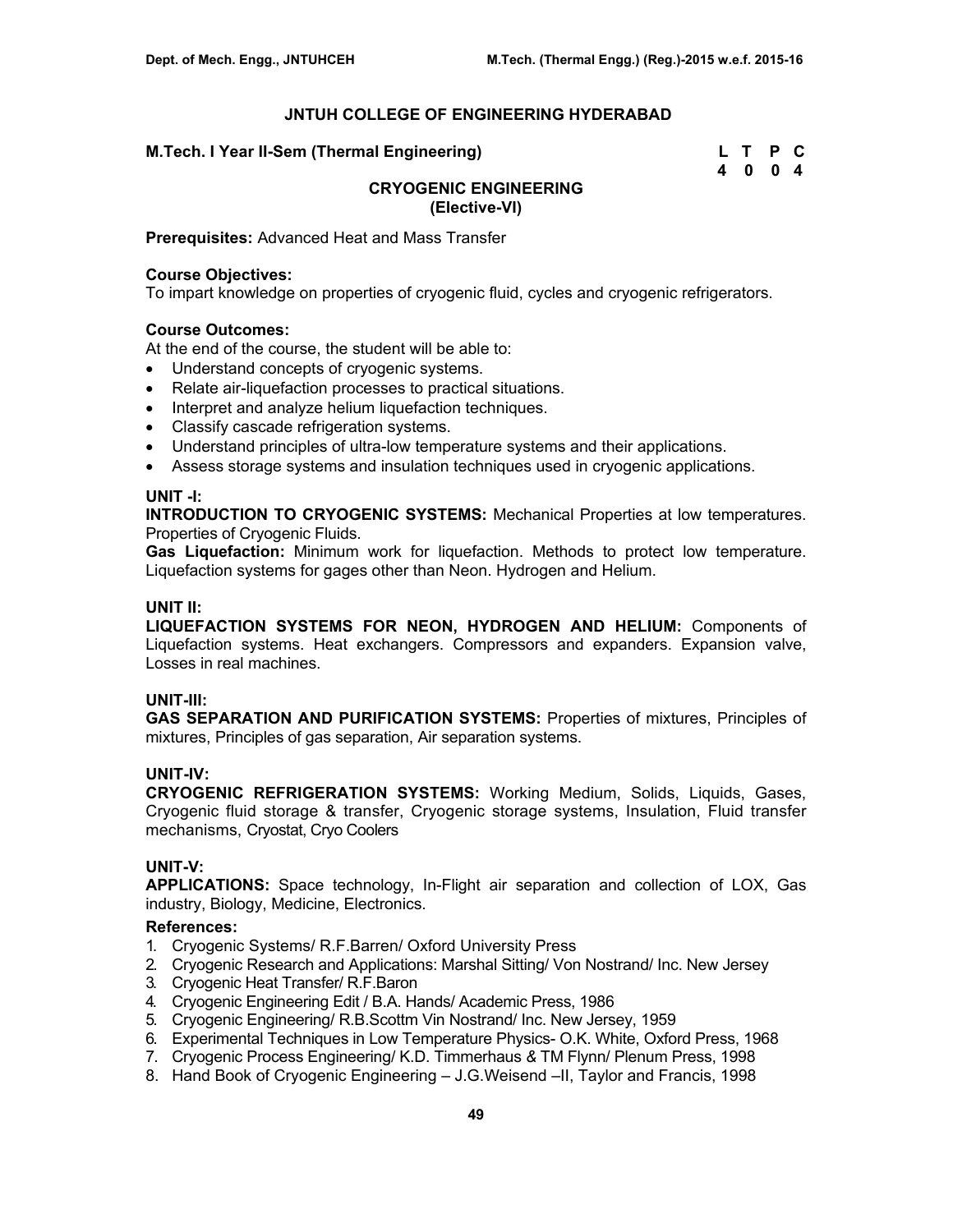### **M.Tech. I Year II-Sem (Thermal Engineering)**

| M.Tech. I Year II-Sem (Thermal Engineering) | L T P C |  |
|---------------------------------------------|---------|--|
|                                             | 4004    |  |

# **EQUIPMENT DESIGN FOR THERMAL SYSTEMS (Elective-VII)**

### **Prerequisites:** Advanced Heat and Mass Transfer

### **Course Objective:**

The course is intended to

- **Design and analyse the heat exchangers parallel flow, counter flow, multipass and, cross** flow heat exchanger
- **Design and analyse the Shell and tube heat exchanger**
- **Enable to carryout the preformance of heat exchanger with the extended surfaces.**
- Design and analyse the cooling towers.

## **Course Outcomes:**

At the end of the course, the student will be able to:

- Understand the physics and the mathematical treatment of typical heat exchangers.
- Apply LMTD and Effectiveness methods in the design of heat exchangers and analyze the importance of LMTD approach over AMTD approach.
- Analyze the performance of double-pipe counter flow (hair-pin) heat exchangers.
- Design and analyze the shell and tube heat exchanger.
- Understand the fundamental, physical and mathematical aspects of boiling and condensation.
- Classify cooling towers and explain their technical features.

## **UNIT -I:**

**CLASSIFICATION OF HEAT EXCHANGERS**: Introduction, Recuperation & regeneration, Tabular heat exchangers, Double pipe, shell & tube heat exchanger, Plate heat Exchangers, Gasketed plate heat exchanger. Spiral plate heat exchanger, Lamella heat exchanger, Extended surface heat exchanger, Plate fin and Tabular fin.

**Basic Design Methods of Heat Exchanger**: Introduction, Basic equations in design, Overall heat transfer coefficient, LMTD method for heat exchanger analysis, Parallel flow, Counter flow. Multipass, cross flow heat exchanger design calculations:

## **UNIT-II:**

**DOUBLE PIPE HEAT EXCHANGER:** Film coefficient for fluids in annulus, fouling factors, Calorific temperature, Average fluid temperature, The calculation of double pipe exchanger, Double pipe exchangers in series parallel arrangements.

Shell & Tube Heat Exchangers: Tube layouts for exchangers, Baffle heat exchangers, Calculation of shell and tube heat exchangers, Shell side film coefficients, Shell side equivalent diameter, The true temperature difference in a 1-2 heat exchanger. Influence of approach temperature on correction factor. Shell side pressure drop, Tube side pressure drop, Analysis of performance of 1-2 heat exchanger and design of shell & tube heat exchangers, Flow arrangements for increased heat recovery, the calculation of 2-4 exchangers.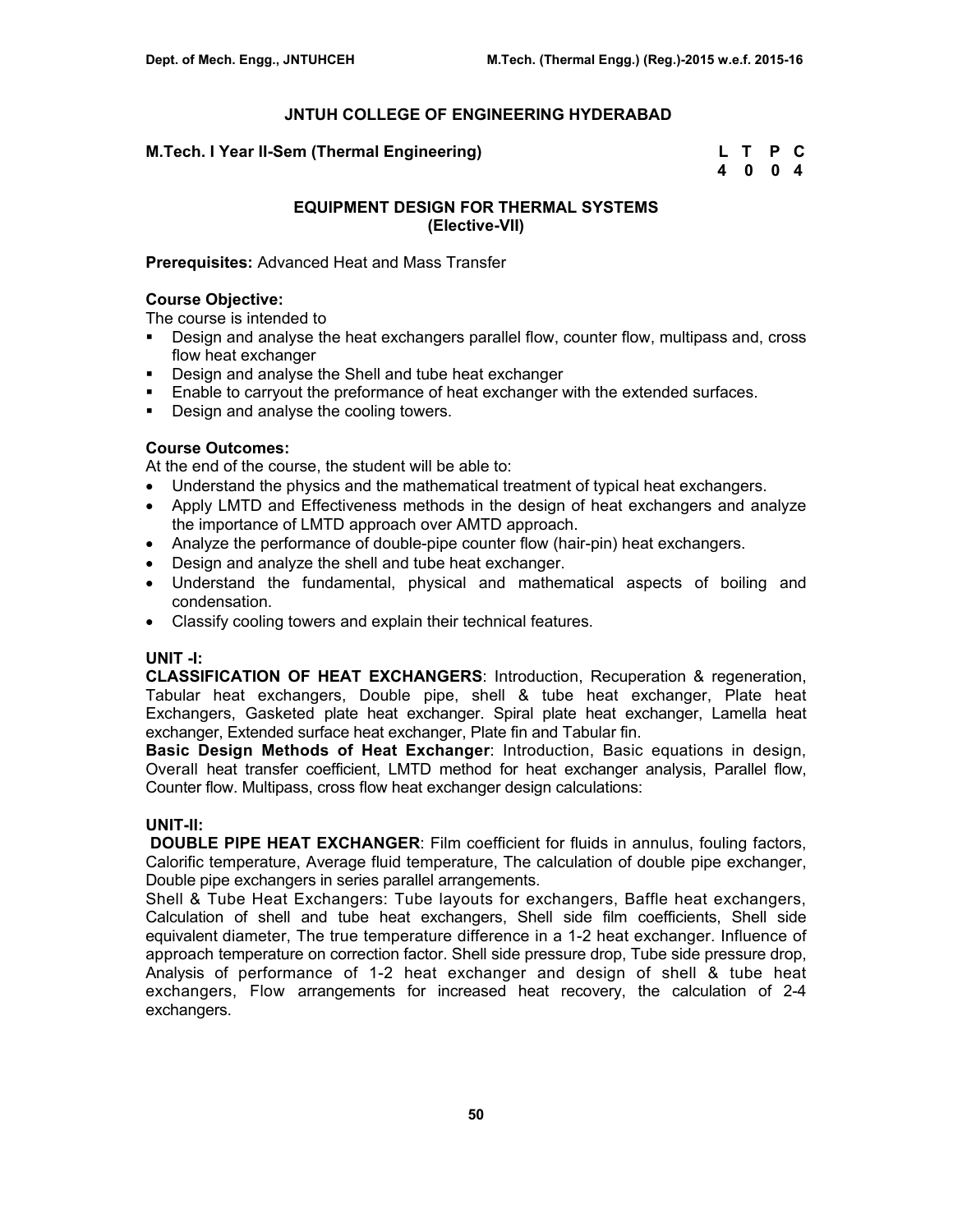## **UNIT-III:**

**CONDENSATION OF SINGLE VAPOURS**: Calculation of horizontal condenser, Vertical condenser, De-Super heater condenser, Vertical condenser-sub-Cooler, Horizontal Condenser-Sub cooler, Vertical reflux type condenser. Condensation of steam.

## **UNIT-IV:**

**VAPORIZERS, EVAPORATORS AND REBOILERS**: Vaporizing processes, Forced circulation vaporizing exchanger, Natural circulation vaporizing exchangers, Calculations of a reboiler. Extended Surfaces: Longitudinal fins. Weighted fin efficiency curve, Calculation of a Double pipe fin efficiency curve. Calculation of a double pipe finned exchanger, Calculation of a longitudinal fin shell and tube exchanger.

# **UNIT-V:**

**DIRECT CONTACT HEAT EXCHANGER**: Cooling towers, relation between wet bulb & dew point temperatures, The Lewis number and Classification of cooling towers, Cooling tower internals and the roll of fill, Heat Balance. Heat Transfer by simultaneous diffusion and convection, Analysis of cooling tower requirements, Deign of cooling towers, Determination of the number of diffusion units, Calculation of cooling tower performance.

### **References:**

- 1. Process Heat Transfer/D.Q.Kern/ TMH
- 2. Heat Exchanger Design/ A.P.Fraas and M.N.Ozisick/ John Wiely & sons, New York.
- 3. Cooling Towers / J.D.Gurney and I.A. Cotter/ Maclaren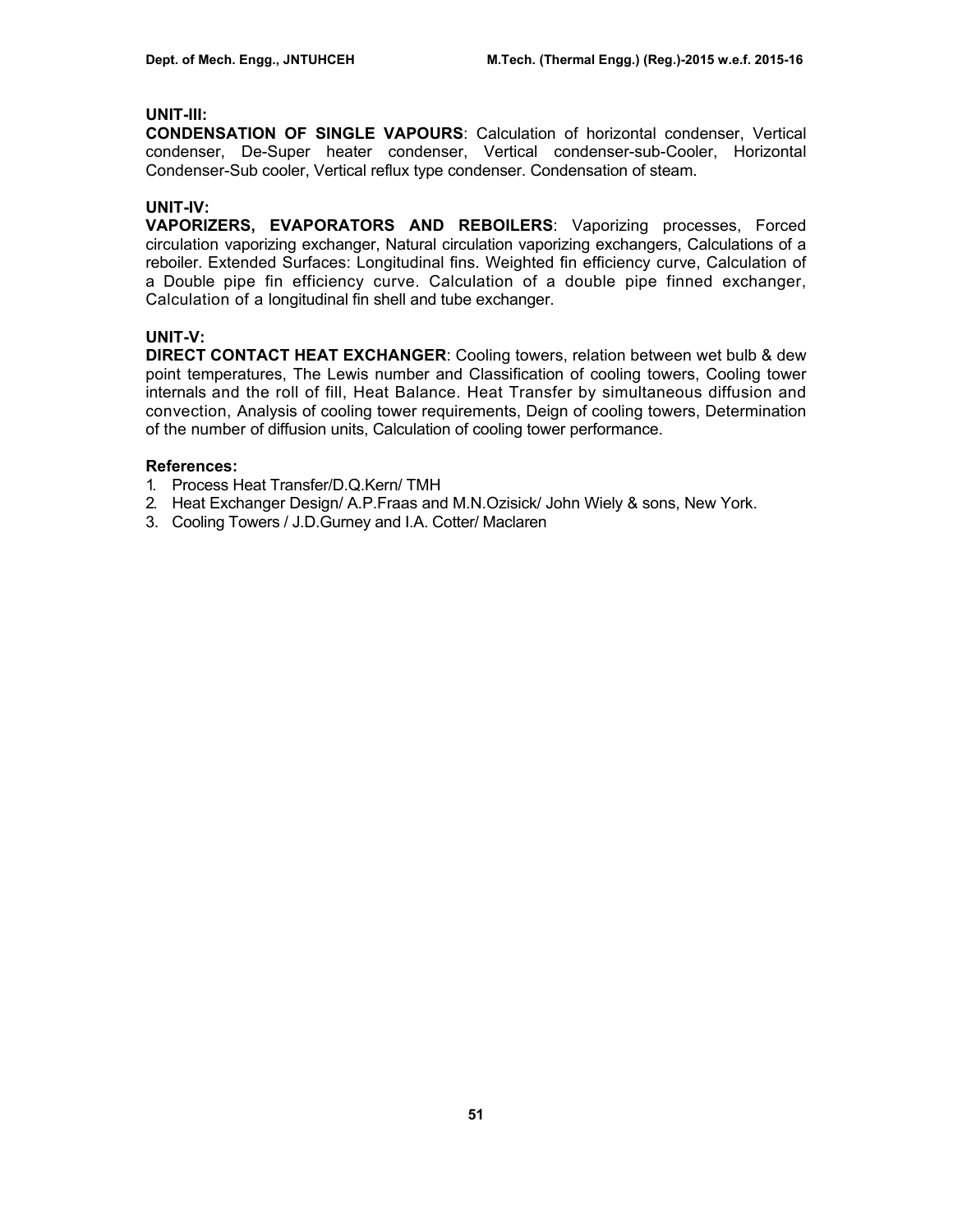### **M.Tech. I Year II-Sem (Thermal Engineering) L T P C**

 **4 0 0 4** 

# **REFRIGERATION AND AIR CONDITIONING (Elective-VII)**

### **Prerequisites: None**

### **Course Objectives:**

The course is intended to

- Familiarize students with the terminologies associated with refrigeration & air conditioning
- Cover the basic principles of psychometric and applied psychometrics
- **Familiarize students with system analysis**
- **Familiarize students with load calculations and elementary duct design**
- Familiarize students with refrigerants; vapor compression refrigeration and multi-stage vapor compression systems
- **Understand the components of vapor compression systems and other types of cooling** systems.

**COURSE OUTCOMES**: At the end of the course, the student will be able to:

- Understand physical and mathematical aspects of refrigeration and air- conditioning systems.
- Apply theoretical and mathematical principles to simple, complex vapour compression and vapour absorption refrigeration systems.
- Understand conventional and alternate refrigerants and their impact on environment.
- Design air-conditioning systems.

## **UNIT – I**

**VAPOUR COMPRESSION REFRIGERATION:** Performance of Complete vapor compression system. **Components of Vapor Compression System:** The condensing unit – Evaporators – Expansion valve – Refrigerants – Properties – ODP & GWP - Load balancing of vapor compression Unit.

**Compound Compression**: Flash inter-cooling – flash chamber – Multi-evaporator & Multistage systems.

## **UNIT – II**

 **PRODUCTION OF LOW TEMPERATURE:** Liquefaction system; Cascade System – Applications.– Dry ice system.

**Vapor absorption system** – Simple and modified aqua – ammonia system – Representation on Enthalpy –Concentration diagram.

Lithium – Bromide system Three fluid system – HCOP.

# **UNIT – III**

**AIR REFRIGERATION:** Applications – Air Craft Refrigeration -Simple, Bootstrap, Regenerative and Reduced ambient systems – Problems based on different systems.

**Steam Jet refrigeration system**: Representation on T-s and h-s diagrams – limitations and applications.

**Unconventional Refrigeration system** – Thermo-electric – Vortex tube & Pulse tube – working principles.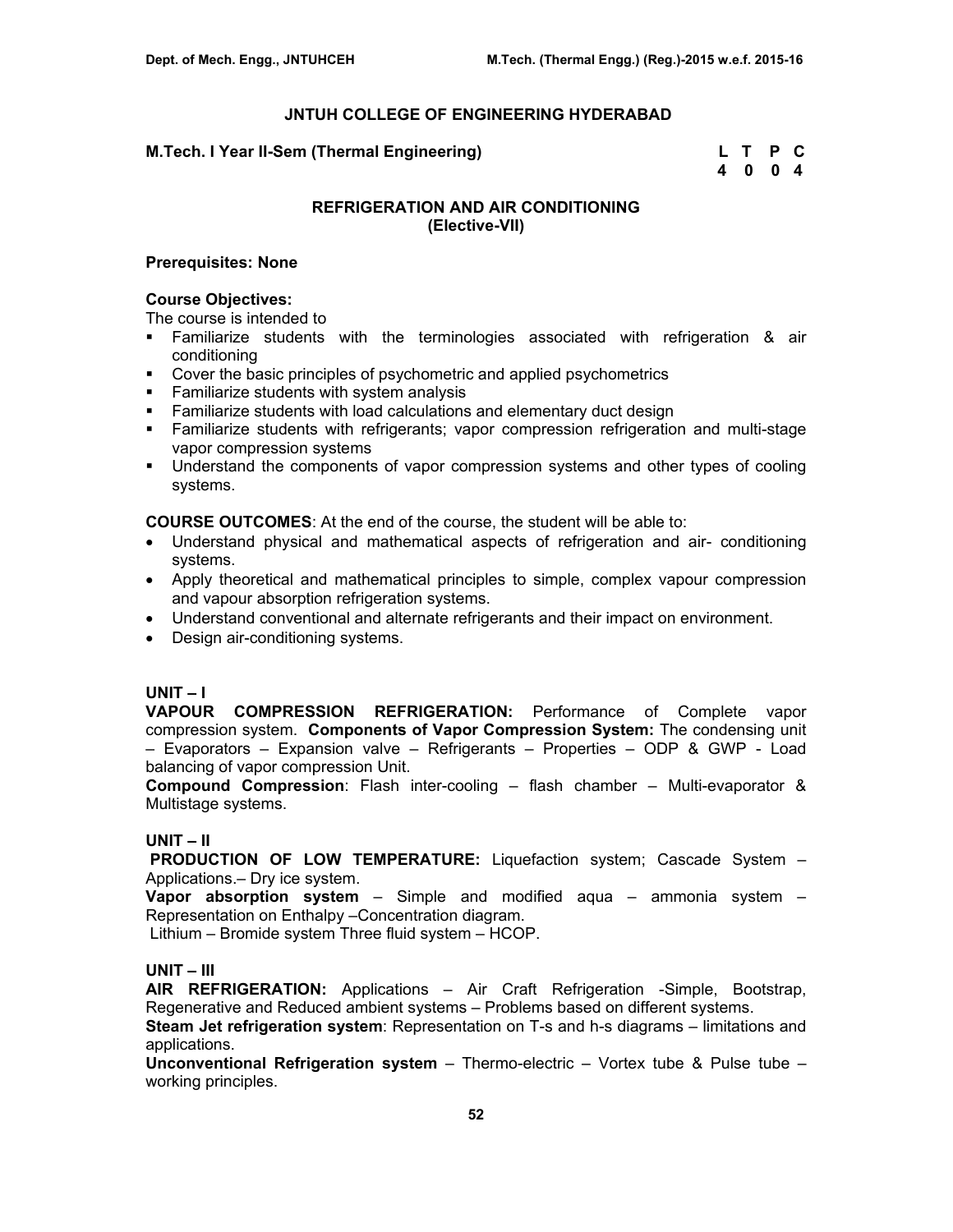## **UNIT – IV**

**AIR –CONDITIONING:** Psychometric properties and processes – Construction of Psychometric chart. Requirements of Comfort Air –conditioning – Thermodynamics of human body – Effective temperature and Comfort chart – Parameters influencing the Effective Temperature. Summer, winter and year round air – conditioning systems.

Cooling load Estimation: Occupants, equipments, infiltration, duet heat gain fan load, Fresh air load.

### **UNIT – V**

**AIR –CONDITIONING SYSTEMS:** All Fresh air , Re-circulated air with and without bypass, with reheat systems – Calculation of Bypass Factor, ADP,RSHF, ESHF and GSHF for different systems. **Components:** Humidification and dehumidification equipment – Systems of Air cleaning – Grills and diffusers – Fans and blowers – Measurement and control of Temperature and Humidity.

## **REFERENCES:**

- 1. Refrigeration & Air Conditioning /C.P. Arora/TMH
- 2. Basic Refrigeration & Air Conditioning P.N. Ananthanarayanan McGraw Hill
- 3. Refrigeration and Air Conditioning Dr. S.S. Thipse Jaico
- 4. Principles of Refrigeration/Dossat /Pearson
- 5. Refrigeration & Air Conditioning /Arora & Domkundwar/ Dhanpat Rai
- 6. Refrigeration and Air Conditioning /Manohar Prasad/
- 7. Refrigeration and Air Conditioning /Stoecker /Mc Graw Hill
- 8. Refrigeration and Air Conditioning /Jordan& Preister /Prentice Hall
- 9. Refrigeration and Air Conditioning/Dossat /Mc Graw Hill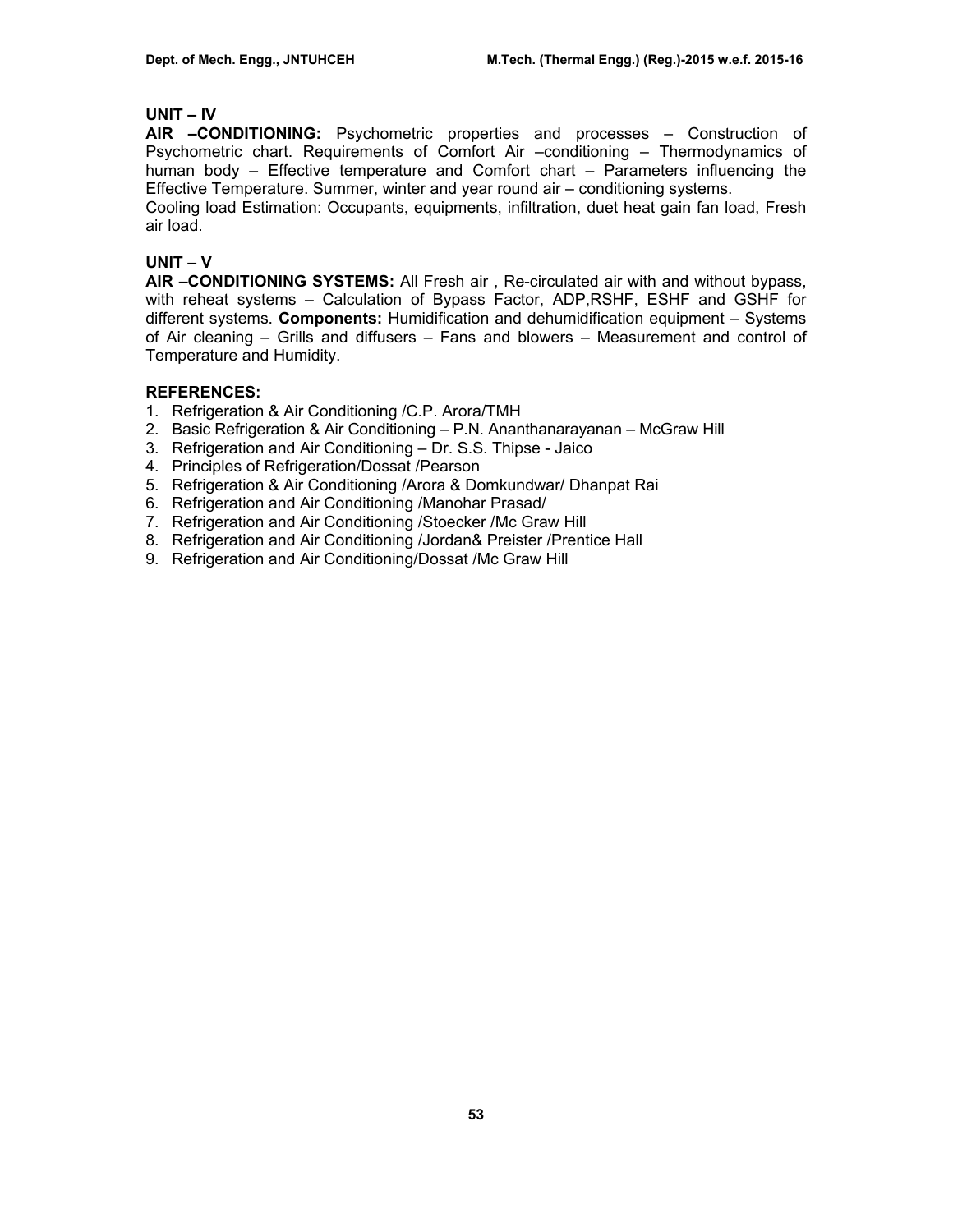# **M.Tech. I Year II-Sem (Thermal Engineering)**

| M.Tech. I Year II-Sem (Thermal Engineering) | L T P C |  |
|---------------------------------------------|---------|--|
|                                             | 4004    |  |

# **COMPUTER SIMULATION OF SI AND CI ENGINES (Elective-VII)**

### **Prerequisites:** Advanced I.C Engines

# **Course Objective:**

The course is intended to

- Understand the C/H/N/O system, flame temperature, the different types of reaction occurring in an engine, while combustion.
- Understand the simulation in an SI engine with fuel air as working medium.
- Know about how the pressure is being getting developed in an engine.
- **Understand the simulation of a 2-stroke engine.**
- Understand the simulation in an CI engine with fuel air as working medium

## **Course Outcomes:**

At the end of the course, the student will be able to:

- To impart knowledge on simulation of various engine processes used in prime movers and power plants
- To learn the simulation of engine combustion based on first and second law of thermodynamics.

### **UNIT-I**

### **Computer Simulation and Thermodynamics of Combustion:**

Introduction, Heat of reaction, complete combustion in C/H/O/N Systems, Constant volume adiabatic combustion, constant pressure adiabatic combustion. Calculation of adiabatic flame temperature.

## **UNIT-II**

**SI Engine Simulation With Fuel-Air as Working Medium:** Deviation between actual and air standard cycles of operation- problems, SI engine simulation with adiabatic constant volume combustion with fuel and air being considered, calculation of temperature drop due to fuel vaporization, calculation of mean effective pressure, torque and thermal efficiency at full throttle, part throttle and supercharged conditions.

### **UNIT-III**

**Actual Cycle Simulation in SI Engines:** Progressive combustion; gas exchange process, heat transfer process, friction. Procedure of validating computer code with experimental data based on performance parameters and pressure crank angle diagram.

## **UNIT-IV**

**Simulation of 2-Stroke SI Engine:** Simulation of the process, determination of the pressure-crank angle variation, computation of performance parameters.

#### **UNIT-V**

**Diesel Engine Simulation:** Main difference between SI and CI engine simulation, differences between ideal and actual cycles, mathematical combustion model for diesel engine, heat transfer and gas exchange processes.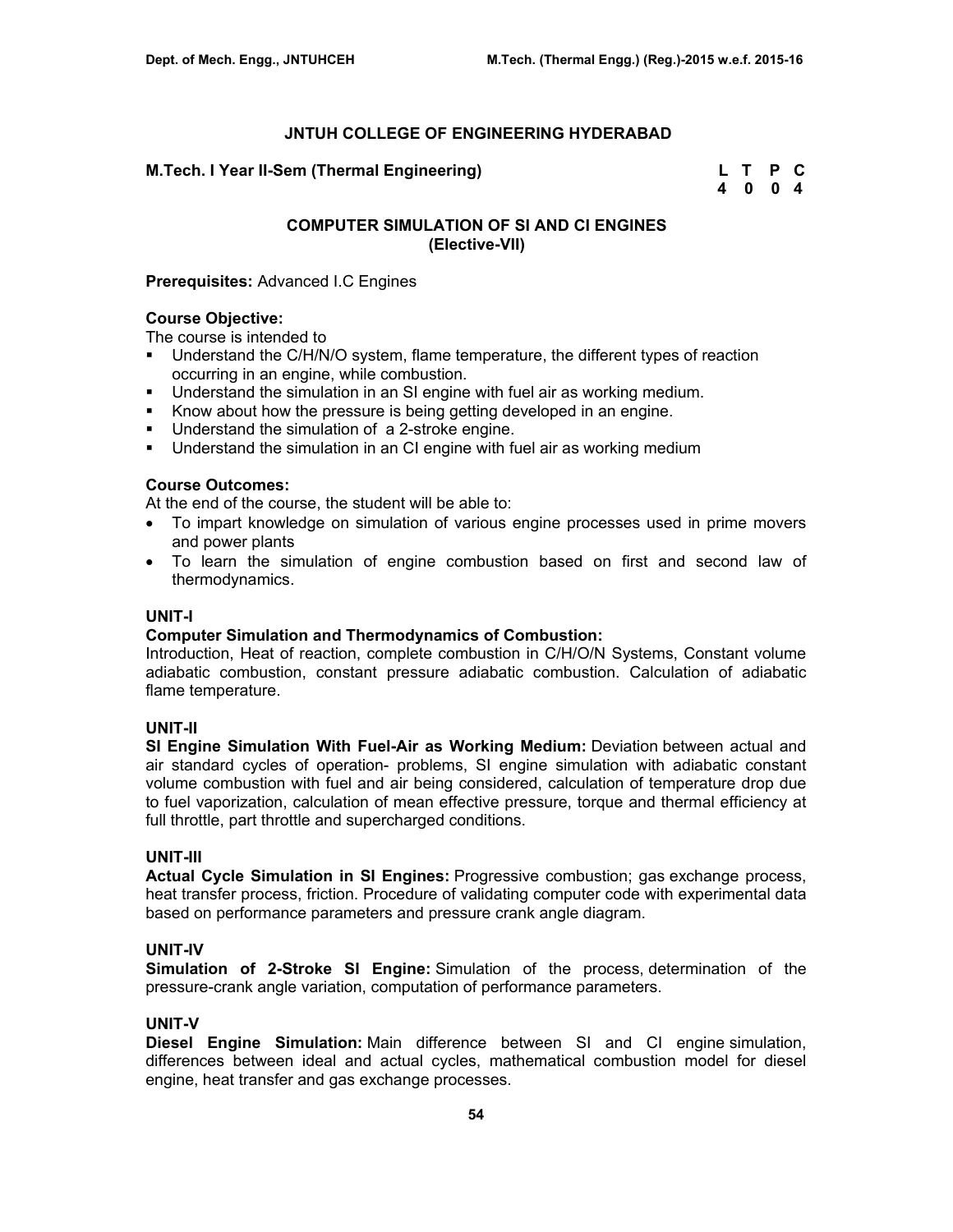#### **Reference Books:**

- 1. Ganesan, V. *Computer Simulation of Spark Ignition Engine Process,* Universities Press (I) Ltd, Hyderabad - 1996.
- 2. Ganesan. V., *Computer Simulation of Compression Ignition Engine Process,* Universities Press (I) Ltd, Hyderabad - 2000.
- 3. Ashley Campbel , *Thermodynamic Analysis of Combustion Engine* John Wiley and Sons, New York - 1986.
- 4. Benson.R.S., Whitehouse. N.D., *Internal Combustion Engines-* Pergamon Press, oxford - 1979.
- 5. Ramoss.A.L., *Modelling of Internal Combusion Engines Processes-* McGraw-Hill Publishing Co., -1992.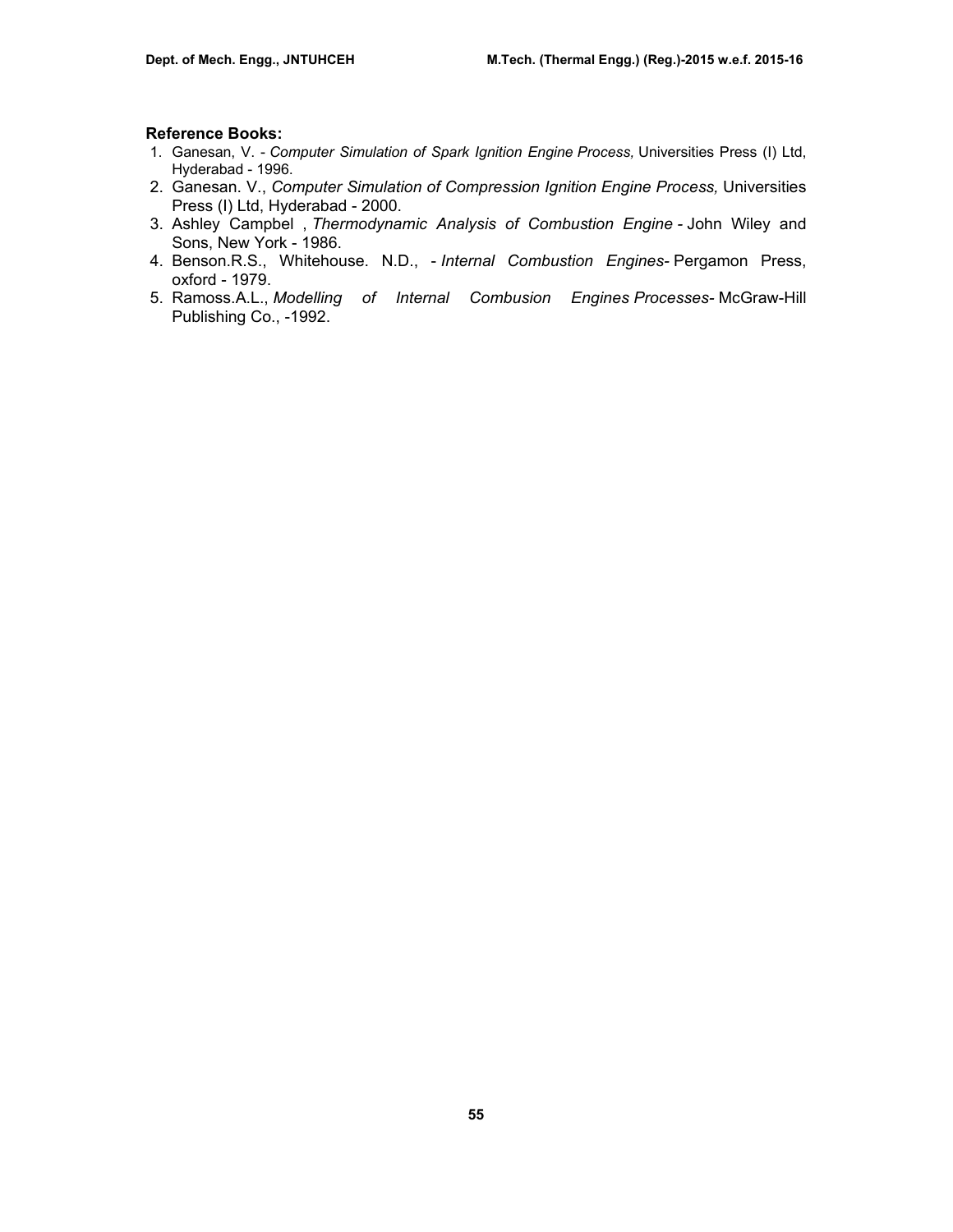### **M.Tech. I Year II-Sem (Thermal Engineering)**

| M.Tech. I Year II-Sem (Thermal Engineering) | L T P C |  |
|---------------------------------------------|---------|--|
|                                             | 4 0 0 4 |  |

## **OPTIMIZATION TECHNIQUES AND APPLICATIONS (Elective-VIII)**

### **Prerequisites:** None

### **Course Objectives:**

The course is intended to

- Develop systematic approach to handle problems to design of electrical circuit etc; with a goal of maximizing the profit and minimizing cost.
- Understand the various optimization techniques such as classified optimization, linear programming. One dimensional minimization methods, unconstrained optimization techniques, constrained optimization techniques and dynamic programming.
- Understand the necessary sufficient conditions for finding the solution of the problems in classical optimization.
- Comprehend the numerical methods for finding approximate solution of complicated problems.
- Apply methods like North West corner rule, least count method etc. to solve the transportation problem.

### **Course Outcomes**:

At the end of the course, the student will be able to:

- Explain an overview of modeling of constrained decision making.
- Develop a mathematical model for a given problem.
- Solve practical problems using suitable optimization technique.
- Analyze the sensitivity of a solution to different variables.
- Use and develop optimization simulation software for variety of industrial problems.

# **UNIT- I***:*

**Single Variable Non-Linear Unconstrained Optimization:**Elimination methods :Uni-Model function-its importance, Fibonacci method,&Golden section method. Interpolation methods : Quadratic & Cubic interpolation methods.

## **UNIT- II:**

**Multi variable non-linear unconstrained optimization:** Direct search methods – Univariantmethod , Pattern search methods – Powell's, Hook -Jeeves, Rosenbrock search methods. Gradient methods: Gradient of function& its importance, Steepest descent method, Conjugate direction methods: Fletcher-Reeves method,& variable metric method. **UNIT- III:**

**Linear Programming** – Formulation, Simplex method&Artificial variable optimization techniques: Big M & Two phase methods. Sensitivity analysis: Changes in the objective coefficients, constants& coefficients of the constraints. Addition and deletion of variables, constraints.

Simulation – Introduction – Types- steps – applications: inventory & queuing – Advantages and disadvantages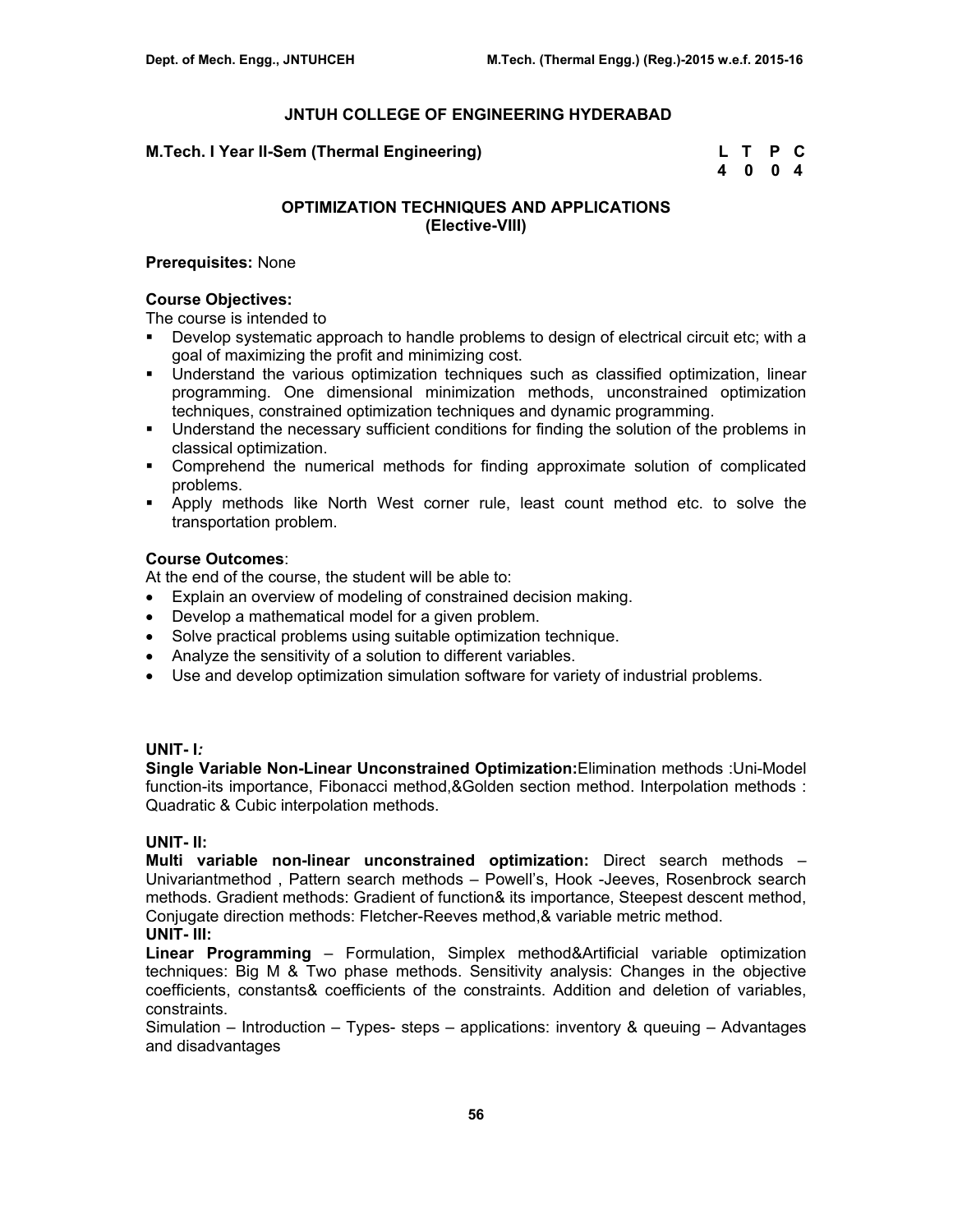# **UNIT- IV:**

**Integer Programming**- Introduction – formulation – Gomory cutting plane algorithm – Zero or one algorithm, branch and bound method

**Stochastic Programming**:Basic concepts of probability theory, random variablesdistributions-mean, variance, correlation, co variance, joint probability distribution. Stochastic linear programming: Chance constrained algorithm.

# **UNIT- V:**

**Geometric Programming:** Posynomials – Arithmetic - Geometric inequality – unconstrained G.P- constrained G.P(≤ type only)

**Non Traditional Optimization Algorithms:** Genetics Algorithm-Working Principles, Similarities and Differences between Genetic Algorithm & Traditional Methods. Simulated Annealing- Working Principle-Simple Problems. Introduction to Particle Swarm Optimization(PSO)(very brief)

# **TEXT BOOKS:**

- 1. Optimization theory & Applications / S.S.Rao / New Age International.
- 2. Optimization for Engineering Design, Kalyanmoy Deb, PHI

# **REFERENCE BOOKS:**

- 1) S.D.Sharma / Operations Research
- 2) Operation Research / H.A.Taha /TMH
- 3) Optimization in operations research / R.LRardin
- 4) Optimization Techniques /Benugundu&Chandraputla / Pearson Asia.
- 5) Optimization Techniques theory and practice / M.C.Joshi, K.M.Moudgalya/ Narosa Publications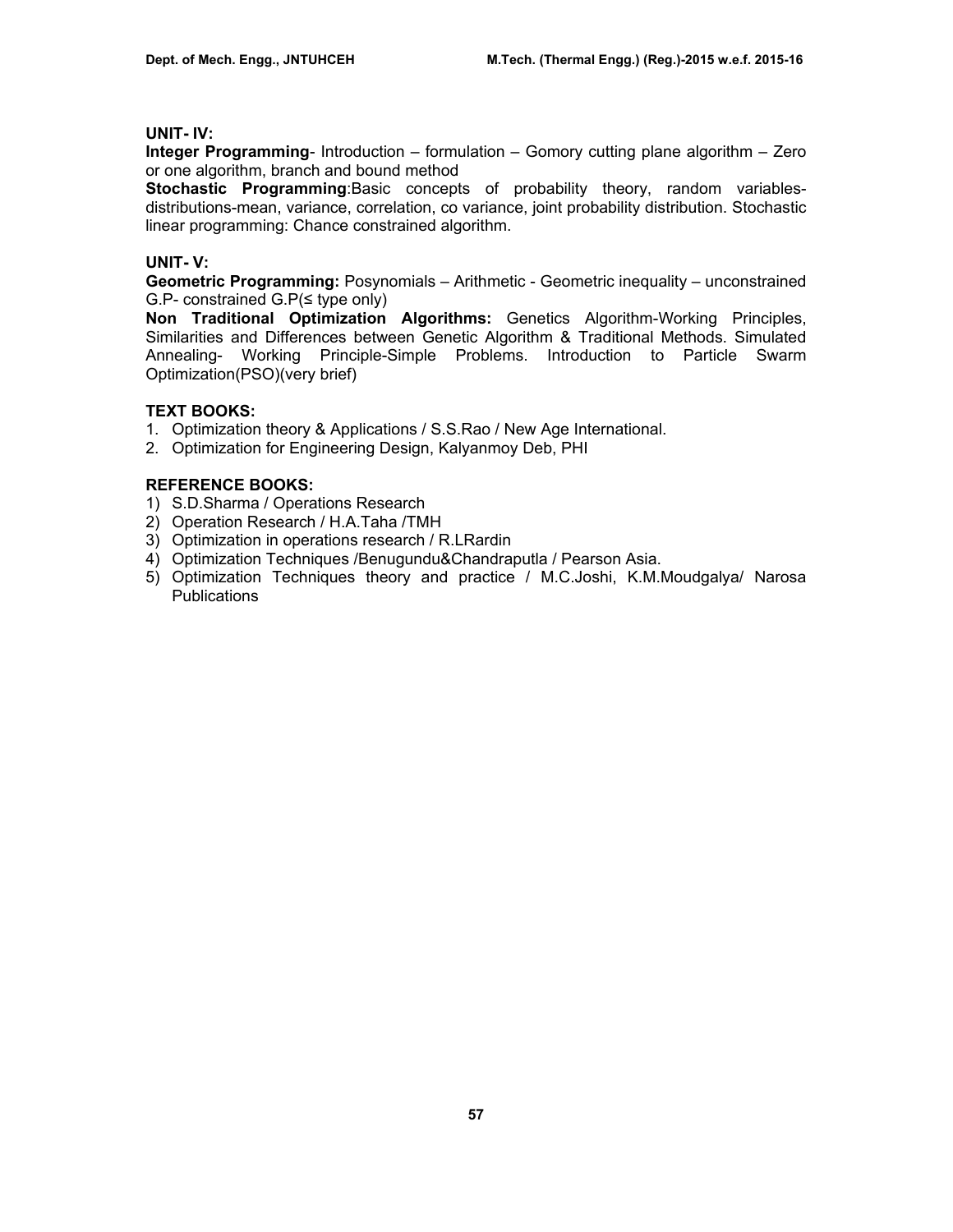### **M.Tech. I Year II-Sem (Thermal Engineering) L T P C**

 **4 0 0 4** 

## **NANO FLUIDS (Elective-VIII)**

### **Prerequisites:** None

## **Course Objectives:**

The course is intended to

- Understanding of superior thermo physical properties of nanofluids
- Understanding of synthesis of nanofluids
- Comparison of heat transfer using nanofluids with conventional fluids
- Understanding of convection and boiling heat transfer
- Research on this new topic to design modern mini and micro channel heat exchangers with nanofluids exhibiting much higher thermal efficiency and saving energy

### **Course Outcomes:**

At the end of the course, the student will be able to:

• To introduce the application of nanotechnology in the area of fluids and thermal engineering

### **UNIT-I:**

Introduction to nanofluids, nanostructure materials, base fluids, dispersion, sonication and stable suspension. Various types of nanofluids-volumetric concentration.Thermophysical properties: Density; principles of measurement and apparatus. Theoretical equations and new empirical correlations to determine the density of different nanofluids. Viscosity: principles of measurement and apparatus. Andrade's and other theoretical equations and new empirical correlations to determine the viscosity of different nanofluids. Effect of volumetric concentration and temperature. Effect of subzero temperature on nanofluid viscosity.

#### **UNIT-II:**

Thermal conductivity: principles of measurement and apparatus. Hamilton-Crosser and other theoretical equations and new empirical correlations to determine the thermalconductivity of different nanofluids. Effect of volumetric concentration and temperature. Effect of Brownian motion on enhancing the thermal conductivity. Specific heat: principles of measurement and apparatus. Buongeorno's thermal equilibrium equation and other theoretical equationsand new empirical correlations to determine the specific heat of different nanofluids. Effect of volumetric concentration and temperature.

#### **UNIT-III:**

Combined effects of thermophysical properties of nanofluids on the thermal diffusivity, the Prandtl number, the Reynolds number and the Nusselt number. Basic understanding of their effects on frictional loss and Heat transfer. Convective heat transfer: Single-phase fluid equations, laminar flow, entry length and fully developed friction factor and heat transfer coefficient. Graetz number effect in the entry region. Correlations for friction factor and Nusselt number for nanofluids. Turbulent flow: Single phase fluid fully developed flow Dittus-Boelter and Glienilski equations. Blasius and other turbulent friction factor correlations.Their comparison with nanofluidsdata. New correlations for turbulent friction factor and Nusselt number for nanofluids.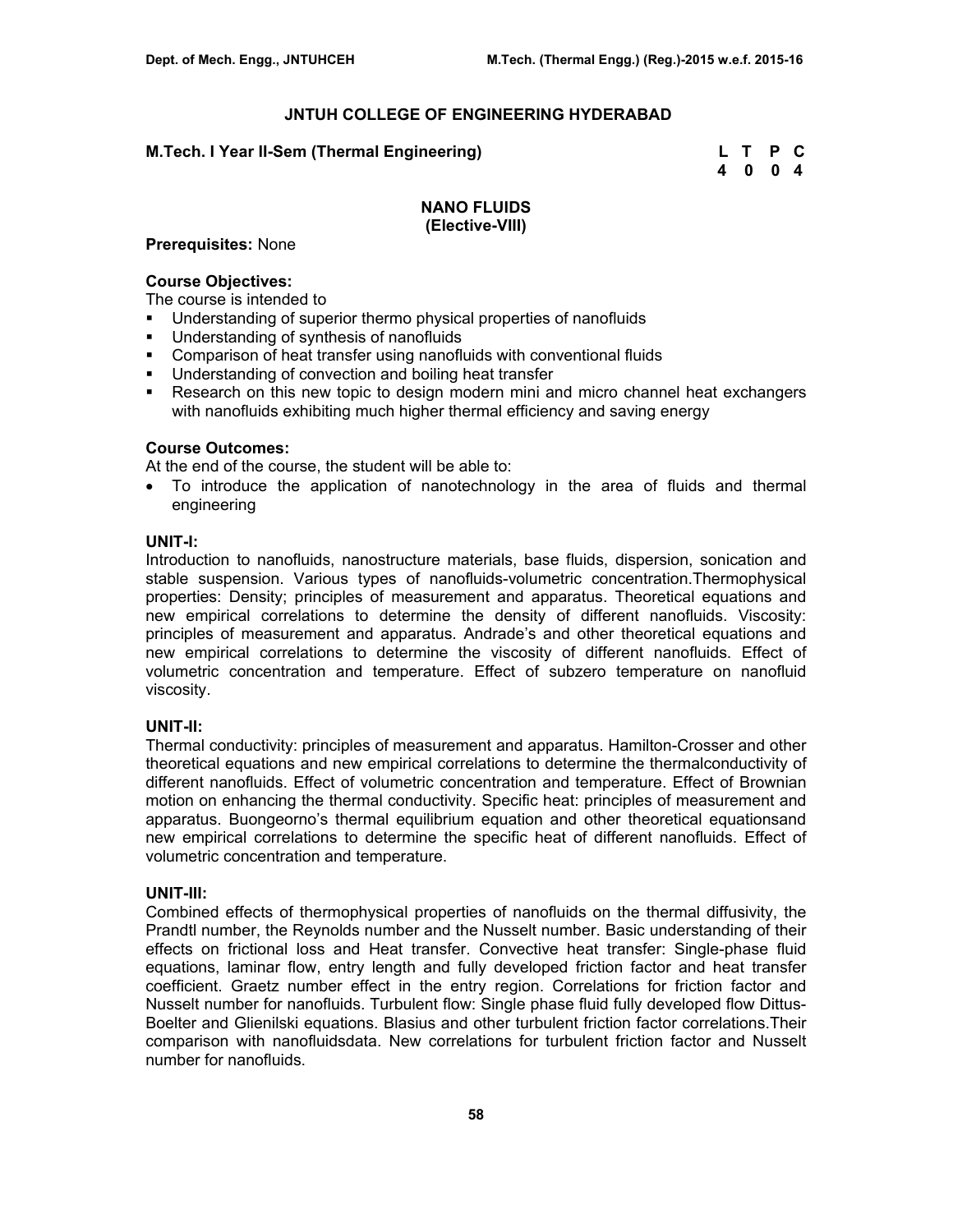# **UNIT-IV:**

Principles of measurement and apparatus for the nanofluid convective heat transfer coefficient. Recent empirical relations for convection coefficient of various types of nanofluids. Effect of particle Peclet number. Effect of volumetric concentration. Application of nanofluids to various types of industrial heat exchangers. Heating capacity, mass flow, heat exchanger surface area, LMTD and pumping power for nanofluids versus conventional heat transfer fluids.

# **UNIT-V:**

Application to building heating and cooling Comparison of nanofluids performance with glycol solution in hydronic coils.Application to automobile radiators. Comparison of the performance of nanofluids under arctic and sub-arctic temperatures with glycol solutions. Introduction to electronic cooling in microchannels with nanofluids.

# **Reference Books:**

- 1. Microscale and Nanoscale Heat Transfer by C. Sobhan and G. Peterson, First edition, CRC Press
- 2. Fluid Mechanics by F. M. White, 5th Edition, McGraw-Hill
- 3. Heat Transfer by A. Beian  $2^{nd}$  Edition, John Wiley
- 4. Handbook of Nanostructured Materials and Nanotechnology Vol. I and II H.S.Nalwa, I edition, American Scientific Publishers
- 5. Springer Handbook of Nanotechnology by Bharat Bhushan, 1<sup>st</sup> edition, Springer-Verlag **Publication**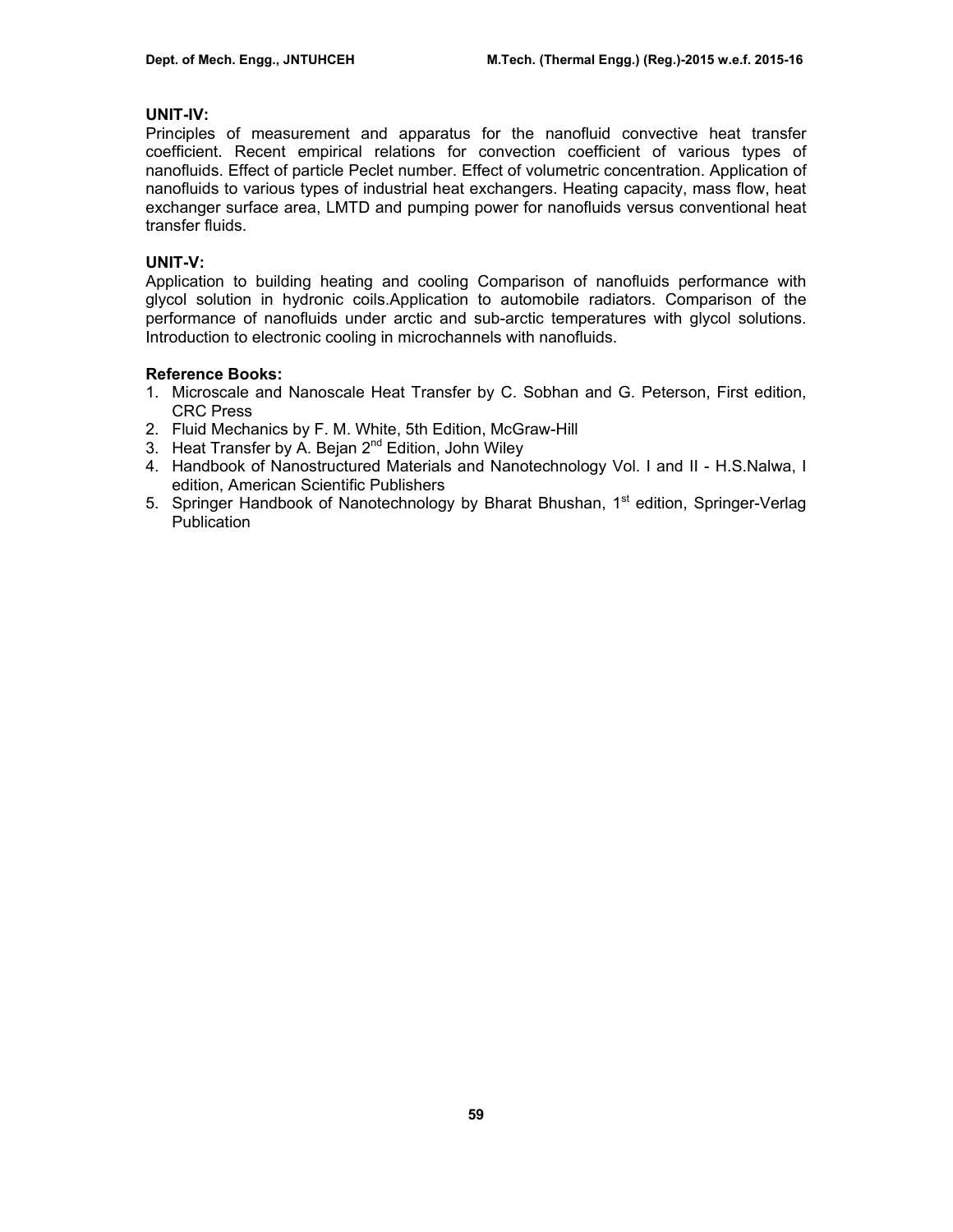### **M.Tech. I Year II-Sem (Thermal Engineering)**

| M.Tech. I Year II-Sem (Thermal Engineering) | L T P C |  |
|---------------------------------------------|---------|--|
|                                             | 4 0 0 4 |  |

## **ADVANCED MATERIALS FOR THERMAL SYSTEMS (Elective-VIII)**

#### **Prerequisites:**

Undergraduate in materials science or mechanical engineering, or instructor approval

## **Course objectives:**

The course is intended to

- to identify, design and develop new materials and composites for compact thermal energy storage,
- to develop measuring and testing procedures to characterize new storage materials reliably and reproducibly
- to improve the performance, stability, and cost-effectiveness of new storage materials,
- to develop multi-scale numerical models, describing and predicting the performance of new materials in thermal storage systems,
- to develop and demonstrate novel compact thermal energy storage systems employing the advanced materials
- to assess the impact of new materials on the performance of thermal energy storage in the different applications considered, and
- to disseminate the knowledge and experience acquired in this task

# **Course Outcomes:**

At the end of the course, the student will be able to:

- Successfully apply advanced concepts of materials engineering to the analysis, design and development of materials, devices, systems, and processes to meet desired needs of society professionally and ethically.
- Be continuously aware of contemporary issues and research opportunities/challenges in the field of materials engineering as related to energy and sustainability and engage in life-long learning in the field and in the fundamentals of other related disciplines.
- Use advanced materials characterization techniques, skills, and modern scientific and engineering tools.
- Communicate effectively in written and oral form, both, individually and as a member of a multidisciplinary team.

## **UNIT – I:**

Review of MECHANICAL PROPERTIES: FUNDAMENTALS AND TENSILE, HARDNESS, AND IMPACT TESTING: The Tensile Test: Use of the Stress – Strain Diagram, True Stress and True Strain, The Bend Test for Brittle Materials, Hardness of Materials, Strian Rate effects and Impact Behaviour Heat Treatment of Steels and Cast Irons: Designations and Classification of Steels, Simple Heat treatments, Isothermal Heat treatments, Quench and Temper Heat treatments, Surface treatments, Weldability of Steel. FRACTURE MECHANICS, FATIGUE, AND CREEP BEHAVIOUR: Fracture Mechanics, The Importance of Fracture Mechanics, Microstructural Features of Fracture in Metallic Materials., Microstructural Features of Fracture in Ceramics, Glasses, and Composites, Fatugue, Result of the Fatigue test, Application of Fatigue test, Creep, Stress Ruptur, and Stress Corrosion, Evaluation of creep Behaviour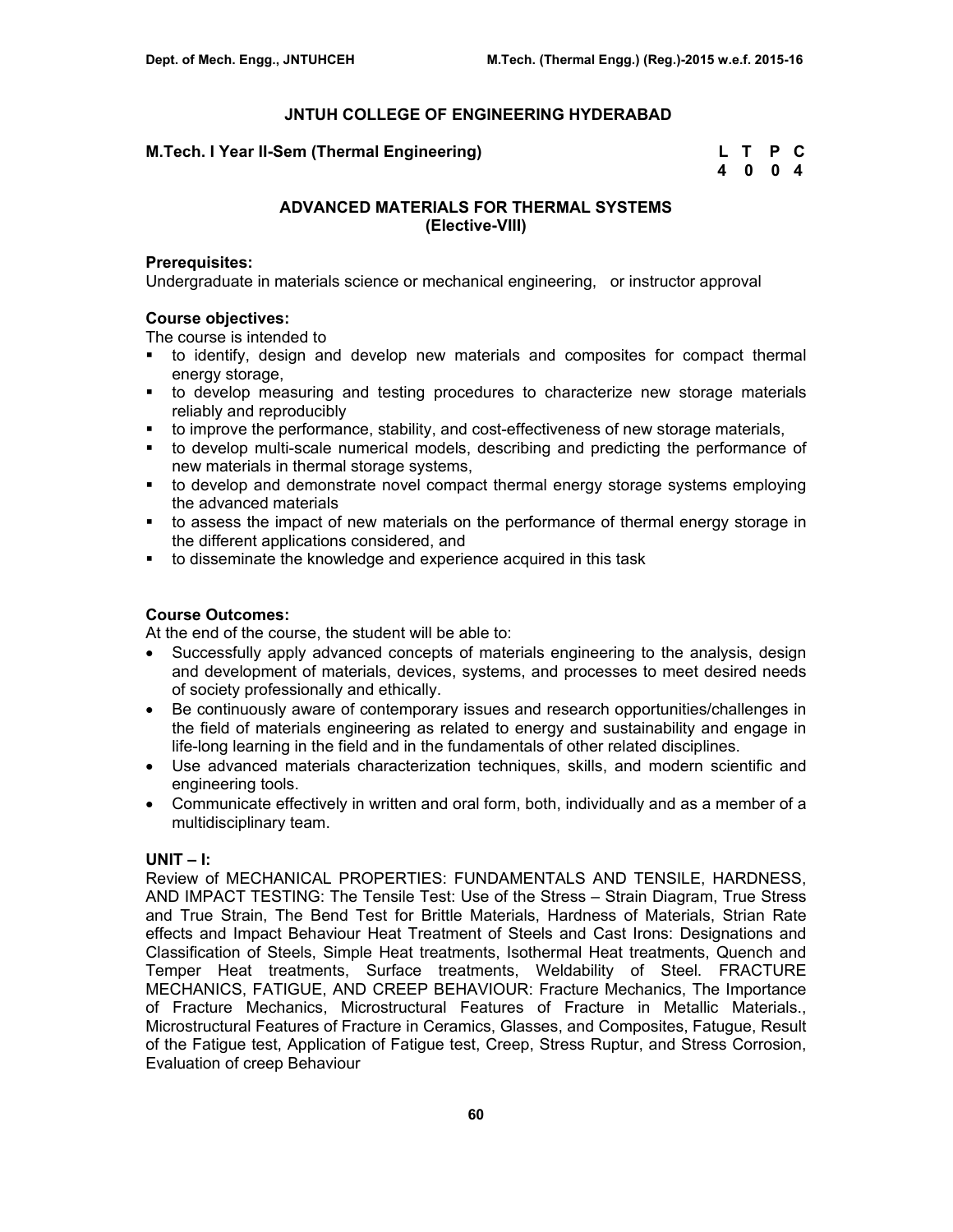## **UNIT-II:**

Nuclear Power Plant and Their Materials:Nuclear reactor, pressurised reactor, breeder reactor. Materials for fuel, control rods, coolant, moderator, shielding.Effects of Radiation on Materials Properties: Effects of  $\alpha, \beta, \gamma$  rays on creep, fatigue, tensile, and other properties of metals, alloys, ceramics, polymers, rubbers etc. Effects on electrical, electronic and magnetic behaviour of materials, Effects on crystal structure, grain size etc.

# **UNIT-III:**

Materials in Fuel cells and Solar Cells Electrocatalyst materials for low temperature fuel cells, Conductive membranes for low-temperature fuel cells, Materials for high temperature fuel cells, silicon, quantum dots for solar energy, nanomaterials for solar thermal energy and photovoltaic.

# **UNIT-IV:**

Materials in Thermal Power Generation Superalloys, steels, ceramics, TBC, hydrogen membrane materials, sensor and sensor materials, biomass, coal, flyash,etc.

# **UNIT-V:**

Energy storage-Artificial photosynthesis/solar to fuels, CO2 separation and utilization, Safer nuclear waste disposal, biofuels production, biological fuel cell technologies, reduction of energy use in manufacturing processes, Improved grid technologies, sustainable energy economy

## **Reference Books:**

- 1. Introduction to Nuclear Science, Bryan, J. C., CRC Press.
- 2. Fundamentals of Radiation Materials Science, G.S. Was, Springer
- 3. Nuclear Reactor Materials and Applications, B.M. Ma, Van Nostrand Reinhold Company.
- 4. Nuclear Reactor Materials, C.O. Smith, Addison-Wesley Publishing Company.
- 5. Fundamentals Aspects of Nuclear Fuel Elements, D.R. Olander,
- 6. Structural Materials in Nuclear Power Systems, J. T. A. Roberts, Plenum Press.
- 7. Handbook of Fuel Cells, Wolf Vielstich, Arnold Lamm, Hubert A. Gasteiger, and Harumi Yokokawa, John Wiley and Sons, Inc.
- *8.* Advanced power plant materials, design and technology, Edited by D Roddy, Woodhead Publishing Series in Energy No. 5 and CRC Press.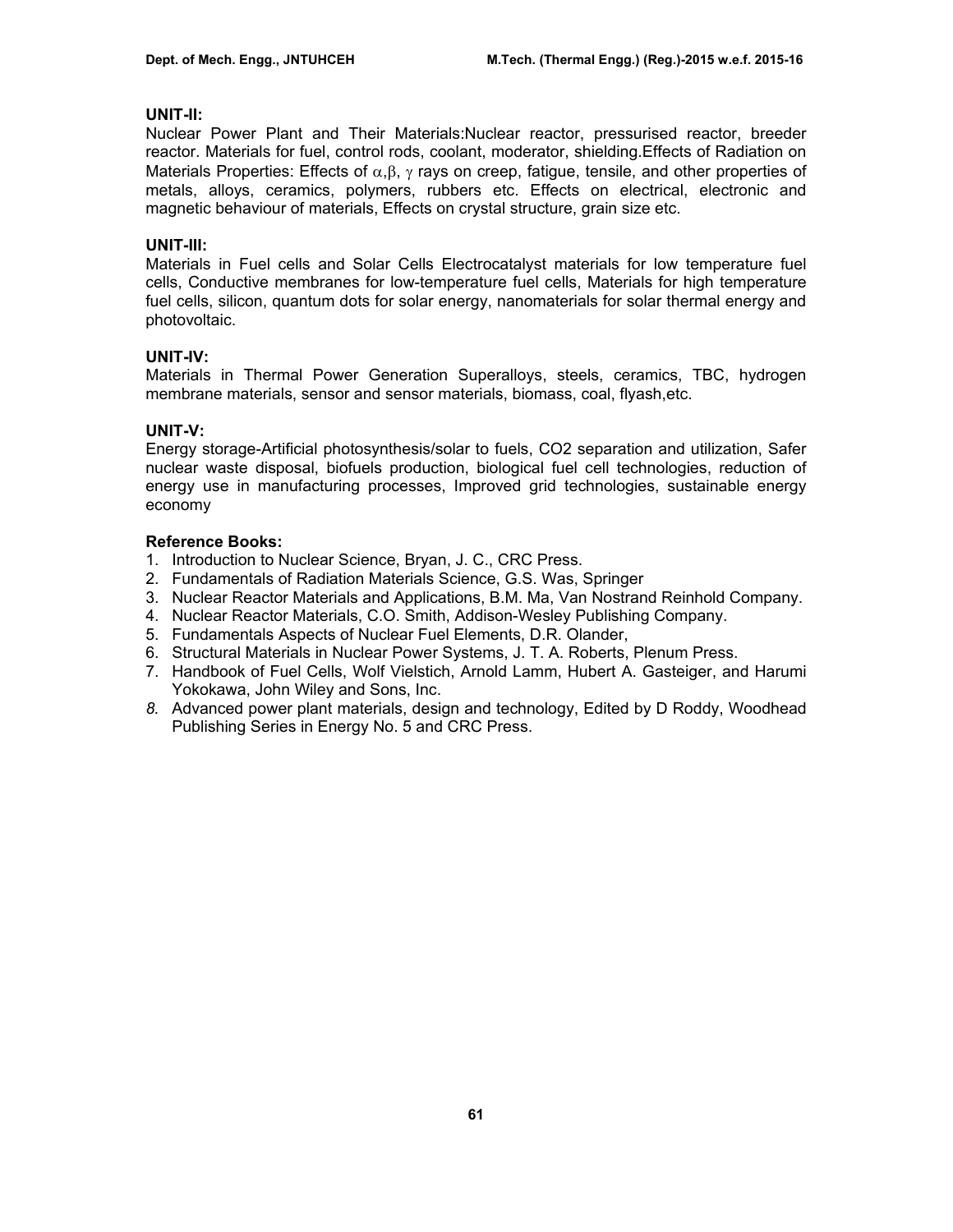# **M.Tech. I Year II-Sem (Thermal Engineering)**

| M.Tech. I Year II-Sem (Thermal Engineering) | L T P C |  |
|---------------------------------------------|---------|--|
|                                             | 0 0 4 2 |  |

# **COMPUTATIONAL METHODS LABORATARY**

### **Prerequisites:** None

### **Course Objectives:**

The lab is mainly intended to

- **Familiarize the usage of CFD software package**
- Reduce the time for solving different fluid flow problems.
- Model the heat transfer problems where fluid flow is present in CFD software package such as ansys and gambit.
- Analyze the different thermal systems for variable fluid flow properties such as mass flow rate, Reynolds number etc
- Analyze the thermal systems under different flow conditions such as turbulent flow etc
- Correlating the results obtained using different software with theoretical knowledge.
- **IDENTIFY IDENTIFY THE CRITT CONTERT IDENTIFY CONTER IDENTIFY** IDENTIFY IDENTIFY IDENTIFY IDENTIFY IDENTIFY IDENTIFY

### **Course Outcomes:**

At the end of the course, the student will be able to:

- Formulate problems in fluid flow and heat transfer.
- Develop codes for numerical methods to solve 1D and 2D heat conduction and convection problems.
- Use commercial software ANSYS for solving real life engineering problems.

C programming for problem solving.

Solving Thermal Engineering problems using available packages such as T K Solver, ANSYS, CFX, STARCD, MATLAB, FLUENT etc…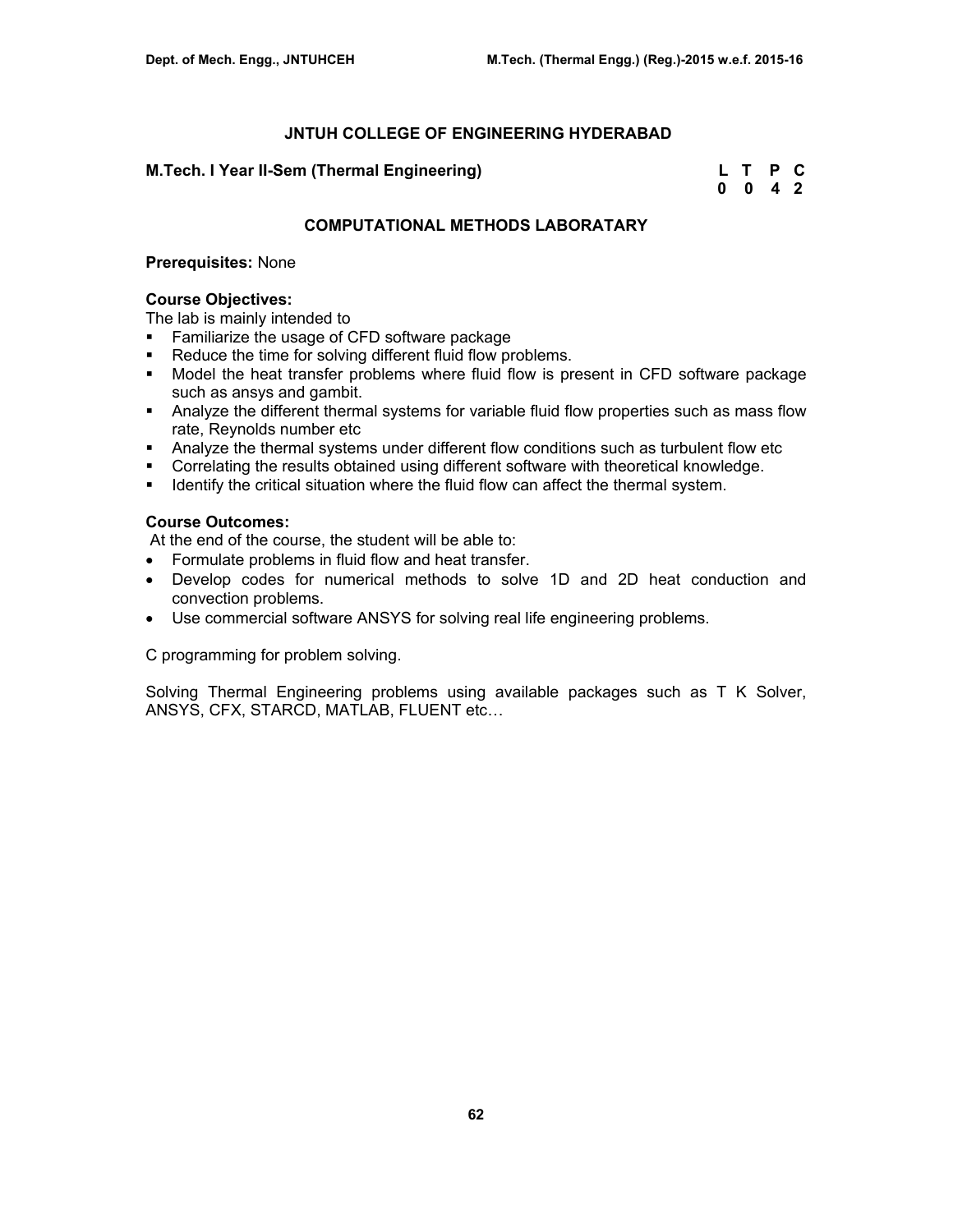| M.Tech. I Year II-Sem (Thermal Engineering) |  | L T P C |  |
|---------------------------------------------|--|---------|--|
|                                             |  | 0 0 4 2 |  |

# **SEMINAR**

**Prerequisites:** None

### **Course Objectives:** None

## **Course Outcomes:**

At the end of the course, the student will be able to:

- Identify and compare technical and practical issues related to the area of course specialization.
- Outline annotated bibliography of research demonstrating scholarly skills.
- Prepare a well organized report employing elements of technical writing and critical thinking
- Demonstrate the ability to describe, interpret and analyze technical issues and develop competence in presenting.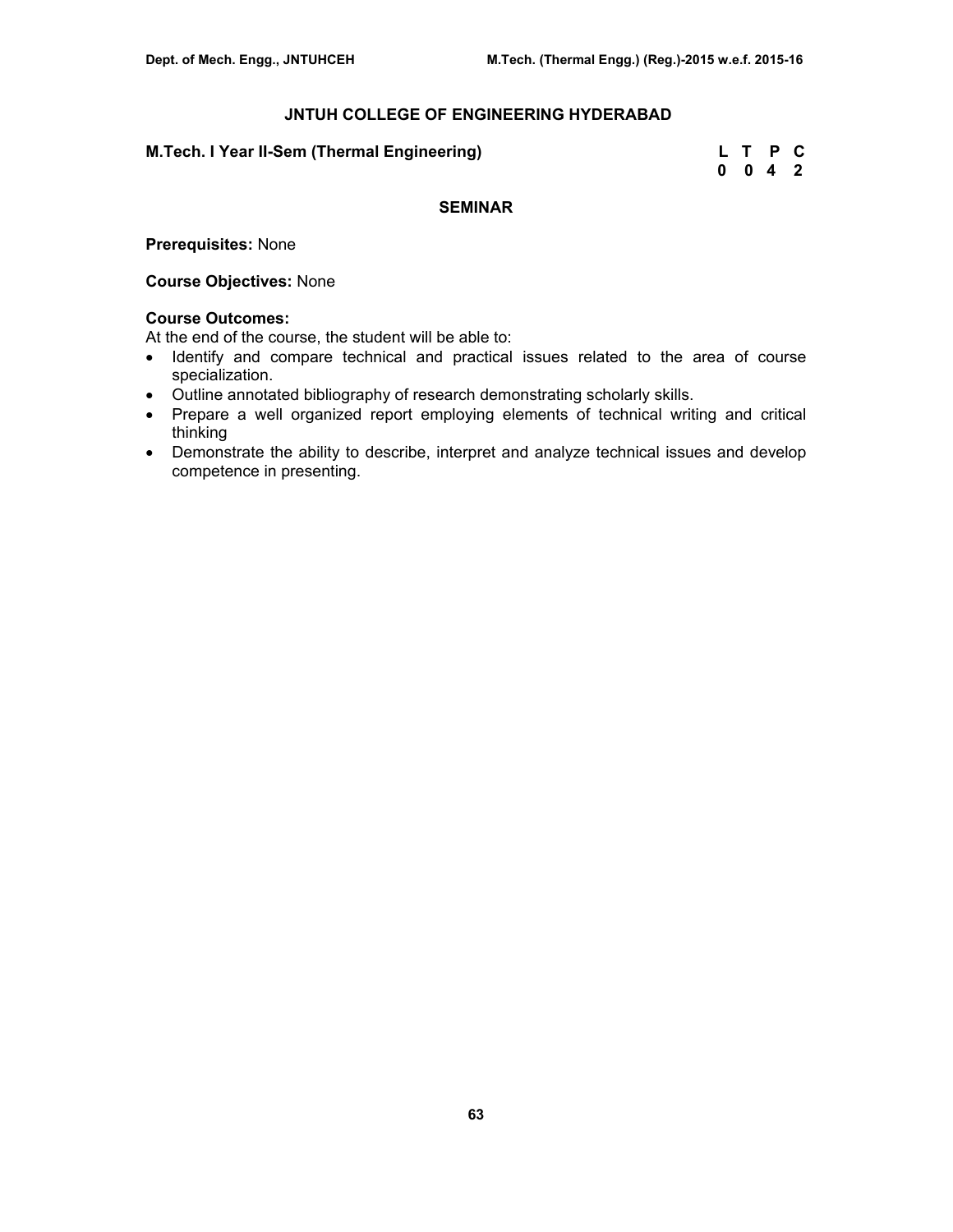**M.Tech. II Year I-Sem (Thermal Engineering) L T P C** 

 **4** 

## **COMPREHENSIVE VIVA – VOCE**

**Prerequisites:** None

**Course Objectives:** None

### **Course Outcomes:**

- Comprehend the knowledge gained in the course work
- Infer principles of working of thermal energy systems
- Demonstrate the ability in problem solving and to communicate effectively

# **M.Tech. II Year I-Sem (Thermal Engineering)**

# **PROJECT PHASE-I**

 **L T P C 12** 

**Prerequisites:** None

**COURSE OBJECTIVES:** 

- To Get adequate knowledge about research concepts
- To describe mathematical modeling and simulation
- To understand experimental modeling
- To get knowledge about the interpretation of result

# **Course Outcomes:**

- Identify a topic in advanced areas of thermal engineering
- Review literature to identify gaps and define objectives & scope of the work
- Employ the ideas from literature and develop research methodology
- Develop a model, experimental set-up and / or computational techniques necessary to meet the objectives.